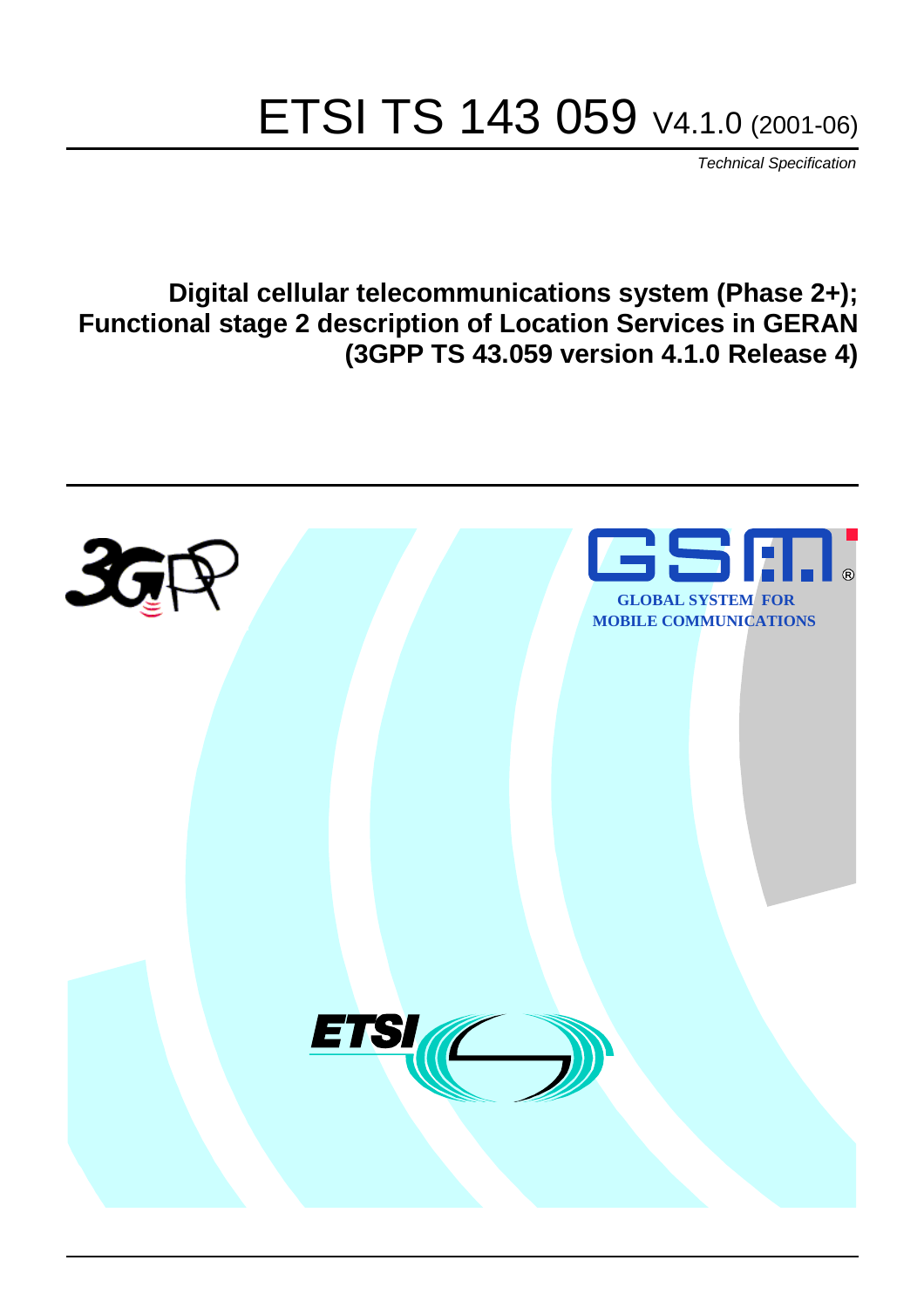**1**

Reference RTS/TSGG-0043059Uv4R1

> Keywords GSM

#### **ETSI**

#### 650 Route des Lucioles F-06921 Sophia Antipolis Cedex - FRANCE

Tel.: +33 4 92 94 42 00 Fax: +33 4 93 65 47 16

Siret N° 348 623 562 00017 - NAF 742 C Association à but non lucratif enregistrée à la Sous-Préfecture de Grasse (06) N° 7803/88

**Important notice**

Individual copies of the present document can be downloaded from: [http://www.etsi.org](http://www.etsi.org/)

The present document may be made available in more than one electronic version or in print. In any case of existing or perceived difference in contents between such versions, the reference version is the Portable Document Format (PDF). In case of dispute, the reference shall be the printing on ETSI printers of the PDF version kept on a specific network drive within ETSI Secretariat.

Users of the present document should be aware that the document may be subject to revision or change of status. Information on the current status of this and other ETSI documents is available at [http://www.etsi.org/tb/status/](http://www.etsi.org/tb/status)

> If you find errors in the present document, send your comment to: <editor@etsi.fr>

#### **Copyright Notification**

No part may be reproduced except as authorized by written permission. The copyright and the foregoing restriction extend to reproduction in all media.

© European Telecommunications Standards Institute 2001.

All rights reserved.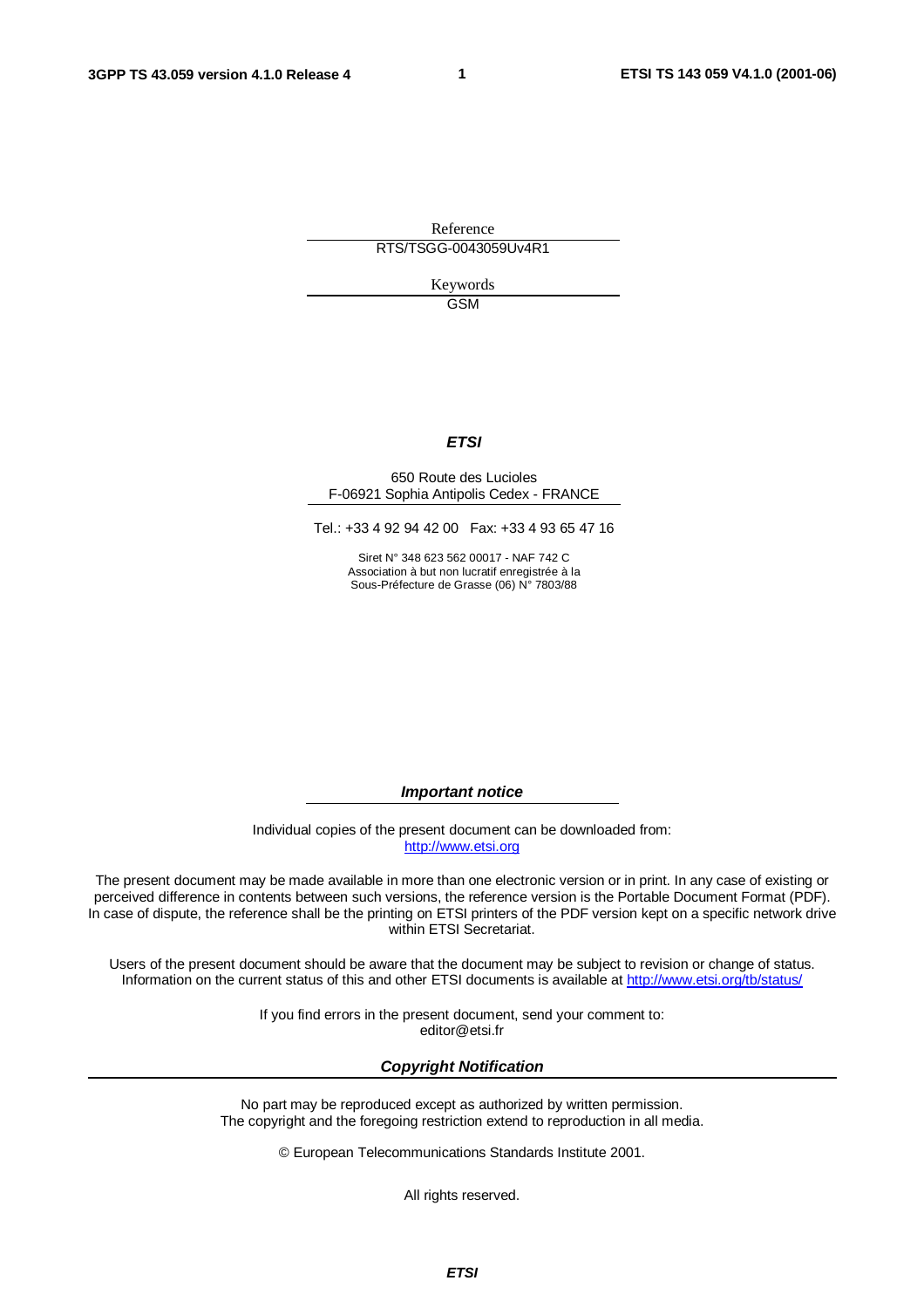### Intellectual Property Rights

IPRs essential or potentially essential to the present document may have been declared to ETSI. The information pertaining to these essential IPRs, if any, is publicly available for **ETSI members and non-members**, and can be found in ETSI SR 000 314: *"Intellectual Property Rights (IPRs); Essential, or potentially Essential, IPRs notified to ETSI in respect of ETSI standards"*, which is available from the ETSI Secretariat. Latest updates are available on the ETSI Web server [\(http://www.etsi.org/ipr](http://www.etsi.org/ipr)).

Pursuant to the ETSI IPR Policy, no investigation, including IPR searches, has been carried out by ETSI. No guarantee can be given as to the existence of other IPRs not referenced in ETSI SR 000 314 (or the updates on the ETSI Web server) which are, or may be, or may become, essential to the present document.

### Foreword

This Technical Specification (TS) has been produced by the ETSI 3<sup>rd</sup> Generation Partnership Project (3GPP).

The present document may refer to technical specifications or reports using their 3GPP identities, UMTS identities or GSM identities. These should be interpreted as being references to the corresponding ETSI deliverables.

The cross reference between GSM, UMTS, 3GPP and ETSI identities can be found under [www.etsi.org/key](http://www.etsi.org/key) .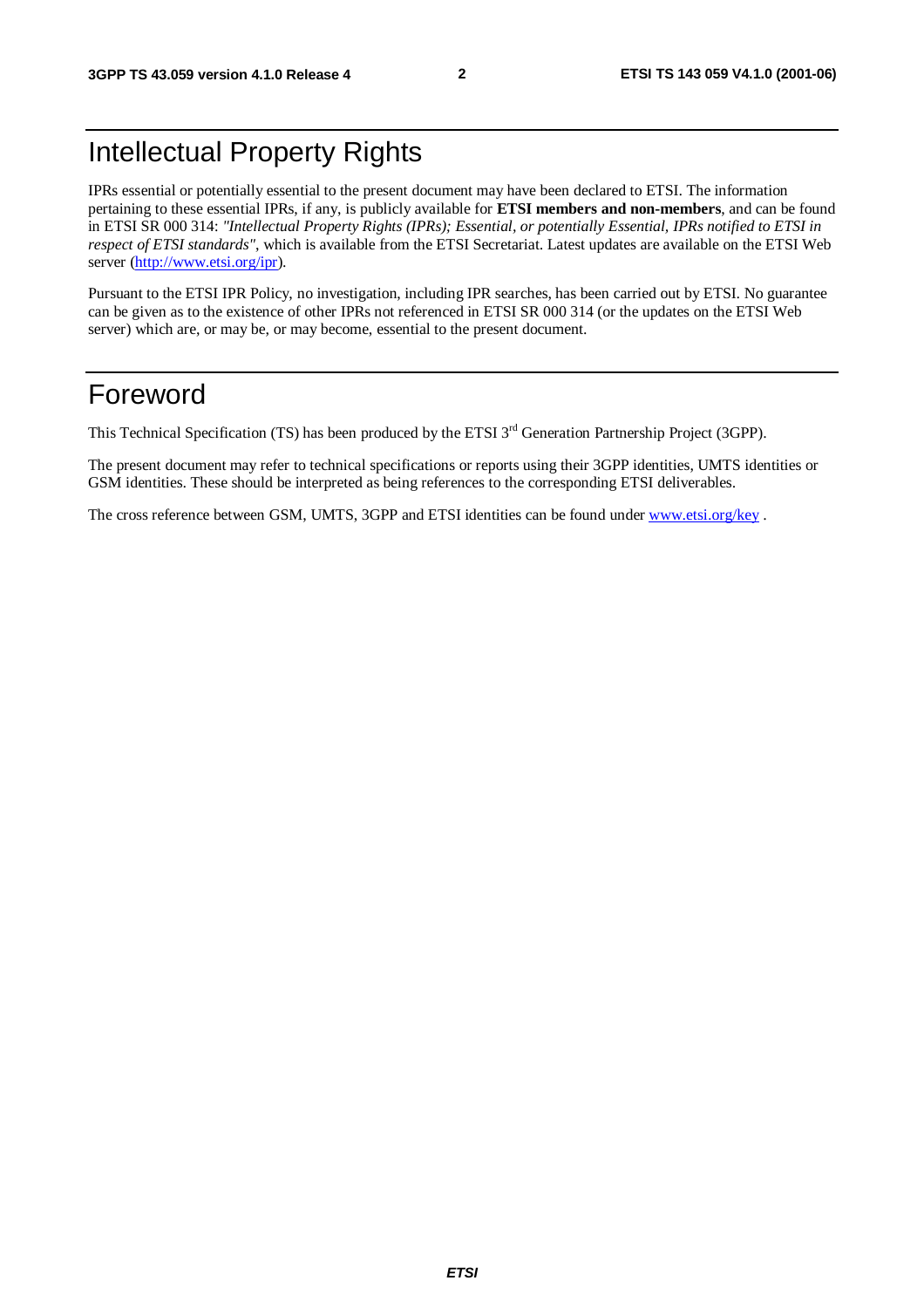$\mathbf{3}$ 

## Contents

| 1                  |  |
|--------------------|--|
| 2                  |  |
| 3                  |  |
| 3.1                |  |
| 3.2                |  |
| 4<br>4.1           |  |
| 4.2                |  |
| 4.2.1              |  |
| 4.2.2              |  |
| 4.2.3              |  |
| 5                  |  |
| 5.1                |  |
| 5.2                |  |
| 5.2.1<br>5.3       |  |
| 5.3.1              |  |
| 5.3.1.1            |  |
| 5.3.2              |  |
| 5.3.2.1            |  |
| 5.3.2.2            |  |
| 5.3.2.3            |  |
| 5.3.3<br>5.3.3.1   |  |
| 5.3.3.2            |  |
| 5.3.3.3            |  |
| 5.3.3.4            |  |
| 5.4                |  |
| 5.5                |  |
| 5.5.1<br>5.5.2     |  |
| 5.5.3              |  |
| 5.5.4              |  |
| 5.5.5              |  |
| 6                  |  |
| 6.1                |  |
| 6.1.1              |  |
| 6.1.2              |  |
| 6.1.2.1            |  |
| 6.1.2.2<br>6.1.2.3 |  |
| 6.1.3              |  |
| 6.1.4              |  |
| 6.1.5              |  |
| 6.1.5.1            |  |
| 6.1.5.2            |  |
| 6.1.6              |  |
| 6.1.7              |  |
| 7                  |  |
| 7.1                |  |
| 7.1.1<br>7.1.1.1   |  |
|                    |  |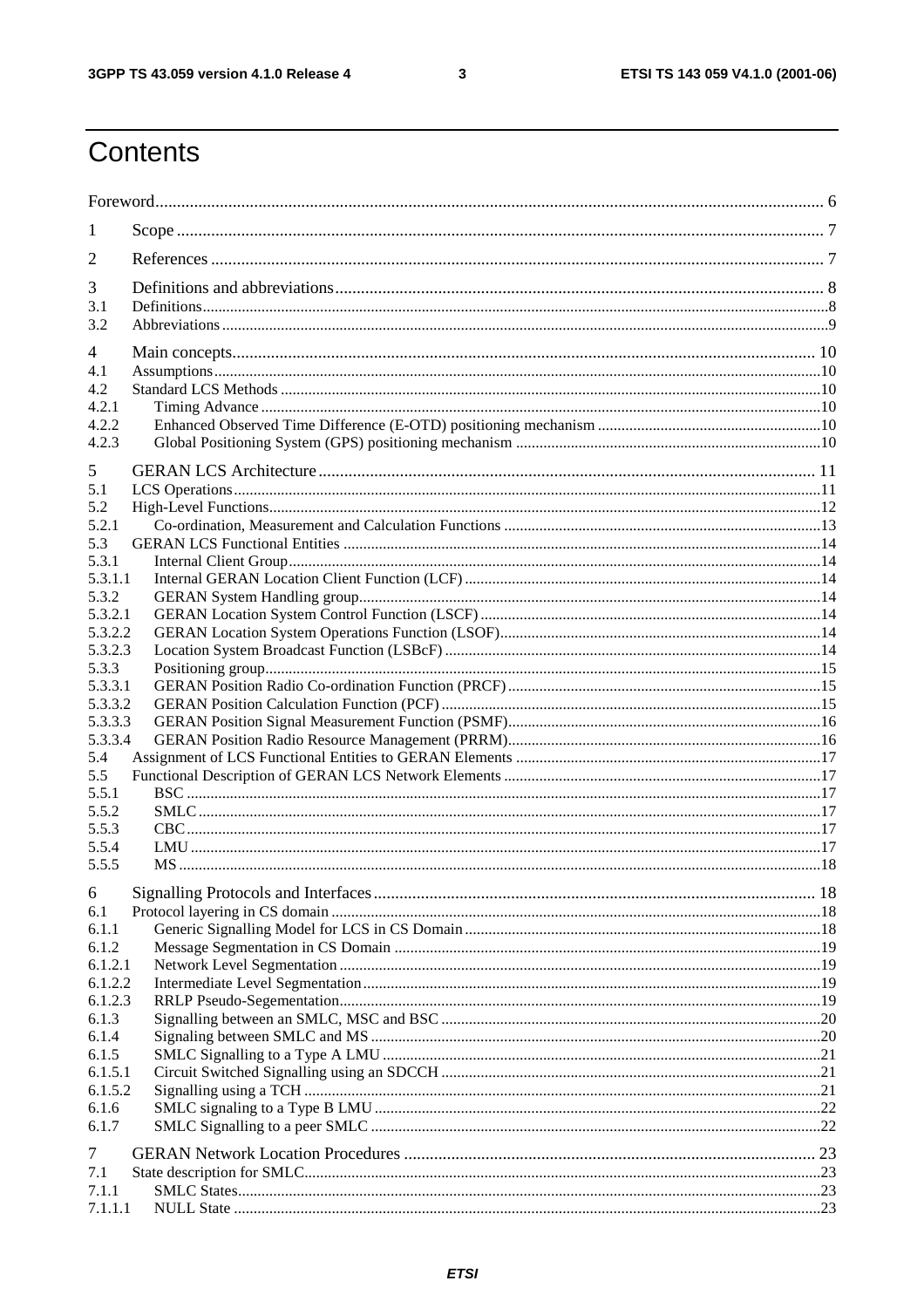$\overline{\mathbf{4}}$ 

| 7.1.1.2 |  |
|---------|--|
| 7.1.2   |  |
| 7.1.2.1 |  |
| 7.1.2.2 |  |
| 7.2     |  |
| 7.2.1   |  |
| 7.2.1.1 |  |
| 7.2.1.2 |  |
| 7.2.2   |  |
| 7.2.2.1 |  |
| 7.2.2.2 |  |
| 7.3     |  |
| 7.3.1   |  |
|         |  |
| 7.3.2   |  |
| 8       |  |
| 8.1     |  |
| 8.2     |  |
| 8.3     |  |
| 8.3.1   |  |
| 8.3.2   |  |
| 8.3.3   |  |
| 8.3.3.1 |  |
| 8.3.3.2 |  |
| 8.3.4   |  |
| 8.4     |  |
| 8.4.1   |  |
| 8.4.2   |  |
| 8.4.3   |  |
| 8.5     |  |
| 8.5.1   |  |
| 8.5.2   |  |
|         |  |
| 8.5.3   |  |
| 8.5.3.1 |  |
| 8.5.3.2 |  |
| 8.5.3.3 |  |
| 8.5.3.4 |  |
| 8.5.3.5 |  |
| 8.5.3.6 |  |
| 8.5.3.7 |  |
| 8.6     |  |
| 8.7     |  |
| 9       |  |
| 9.1     |  |
| 9.1.1   |  |
| 9.1.2   |  |
| 9.2     |  |
| 9.3     |  |
| 9.3.1   |  |
| 9.3.1.1 |  |
| 9.3.1.2 |  |
| 9.3.2   |  |
| 9.3.3   |  |
| 9.4     |  |
| 9.4.1   |  |
|         |  |
| 9.4.2   |  |
| 9.4.3   |  |
| 9.4.4   |  |
| 9.4.5   |  |
| 9.4.6   |  |
| 9.4.6.1 |  |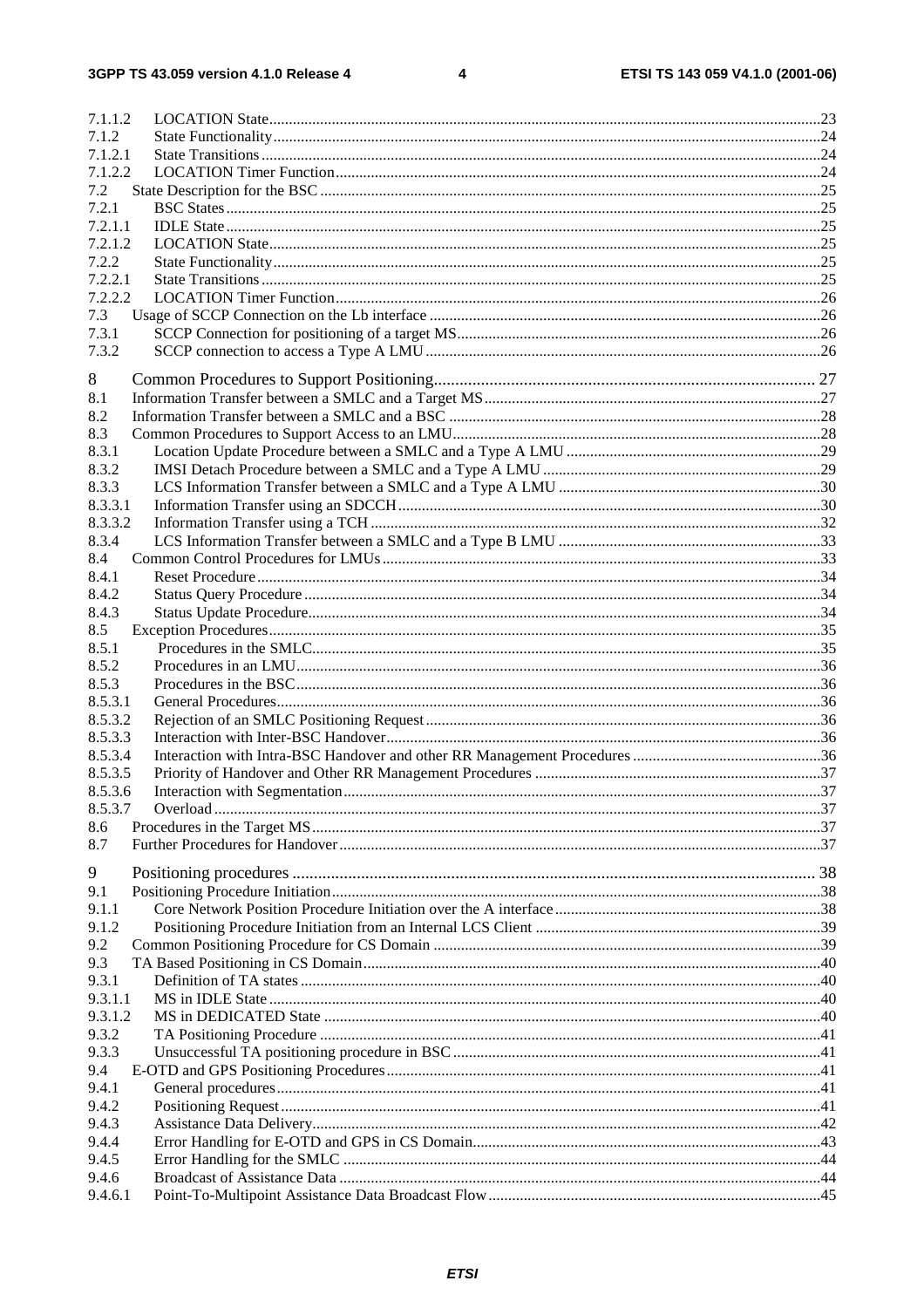$5\phantom{a}$ 

| 10.2 |  |
|------|--|
| 10.1 |  |
|      |  |
|      |  |
|      |  |
|      |  |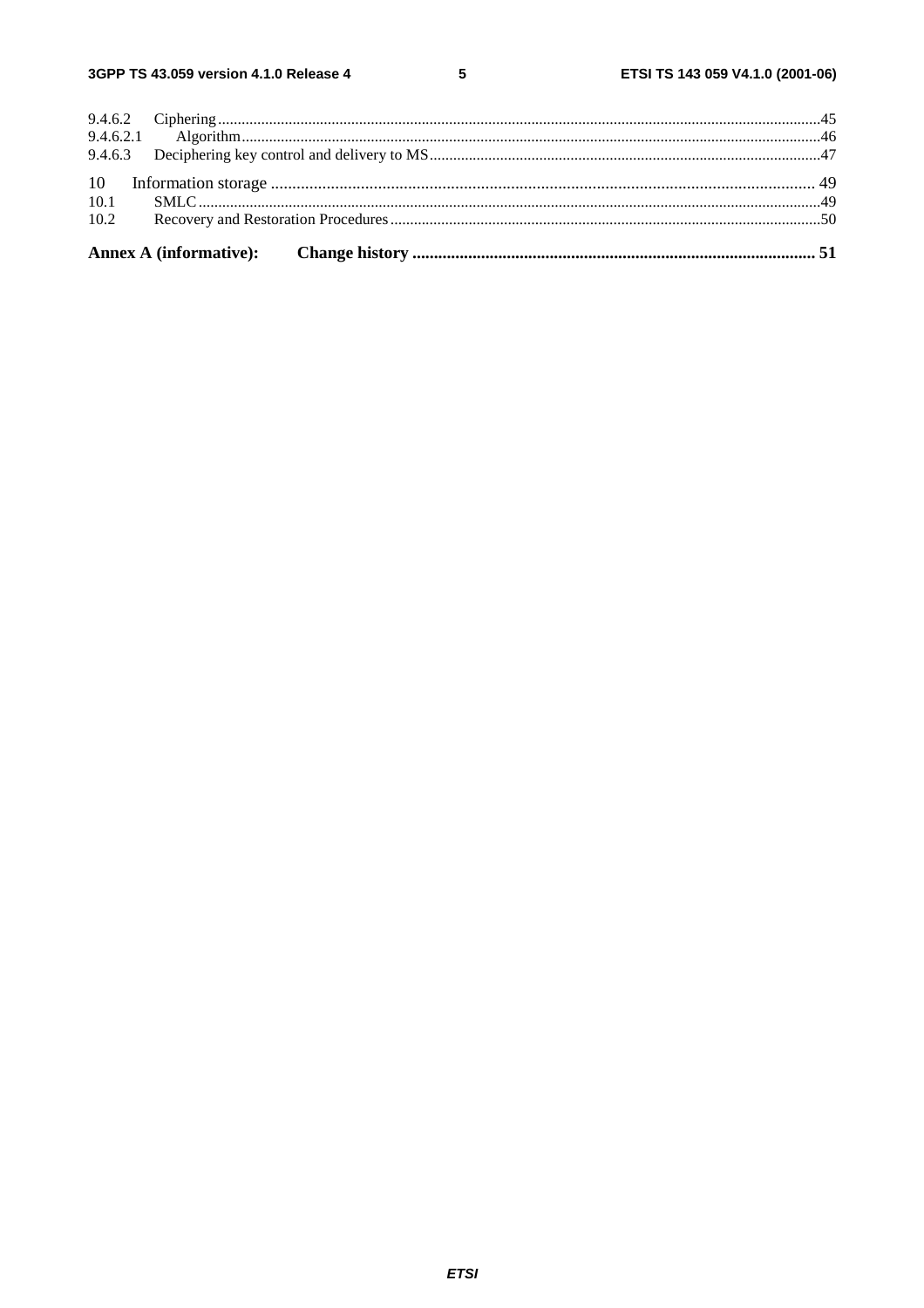### Foreword

This Technical Specification has been produced by the 3<sup>rd</sup> Generation Partnership Project (3GPP).

The contents of the present document are subject to continuing work within the TSG and may change following formal TSG approval. Should the TSG modify the contents of the present document, it will be re-released by the TSG with an identifying change of release date and an increase in version number as follows:

Version x.y.z

where:

- x the first digit:
	- 1 presented to TSG for information;
	- 2 presented to TSG for approval;
	- 3 or greater indicates TSG approved document under change control.
- y the second digit is incremented for all changes of substance, i.e. technical enhancements, corrections, updates, etc.
- z the third digit is incremented when editorial only changes have been incorporated in the document.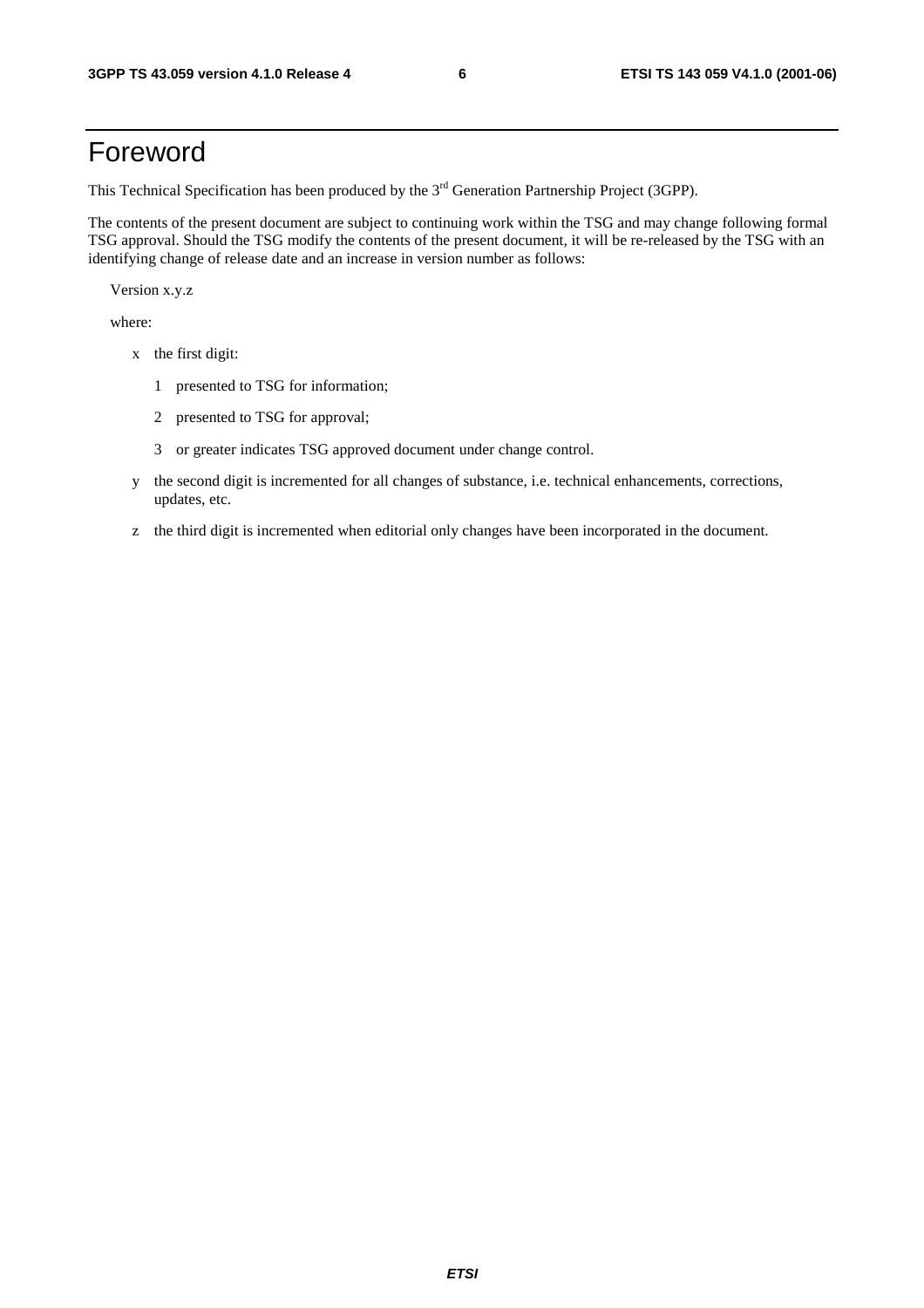### 1 Scope

The present document specifies the stage 2 of the LoCation Services (LCS) feature in GERAN, which provides the mechanisms to support mobile location services for operators, subscribers and third party service providers.

The purpose of this stage 2 specification is to define the GERAN LCS architecture, functional entities and operations to support location methods. This description is confined to the aspects of LCS within the GERAN and does not define nor describe the LCS entities or operations within the Core Network.

Location Services may be considered as a network provided enabling technology consisting of standardised service capabilities, which enable the provision of location applications. The application(s) may be service provider specific. The description of the numerous and varied possible location applications which are enabled by this technology are outside the scope of the present document. However, clarifying examples of how the functionality being described may be used to provide specific location services may be included.

This stage 2 specification covers the GERAN LCS functional model and entities, the location methods, state descriptions, and message flows.

### 2 References

The following documents contain provisions which, through reference in this text, constitute provisions of the present document.

- References are either specific (identified by date of publication, edition number, version number, etc.) or non-specific.
- For a specific reference, subsequent revisions do not apply.
- For a non-specific reference, the latest version applies. In the case of a reference to a 3GPP document (including a GSM document), a non-specific reference implicitly refers to the latest version of that document *in the same Release as the present document*.
- [1] 3GPP TS 21.905: Vocabulary for 3GPP Specifications
- [2] 3GPP TS 22.071: Location Services (LCS); Service description Stage 1
- [3] 3GPP TS 22.101: Service principles
- [4] 3GPP TS 23.007: Restoration Procedures
- [5] 3GPP TS 23.032: Universal Geographical Area Description
- [6] 3GPP TS 23.041: Technical Realization of Cell Broadcast Service (CBS)
- [7] 3GPP TS 23.271: Functional stage 2 description of location services in UMTS and GSM
- [8] 3GPP TS 24.008: Mobile Radio Interface Layer 3 Specificiation (CC/MM); Layer 3 specification
- [9] 3GPP TS 24.030:Location Services (LCS);Supplementary Service Operations Stage 3
- [10] 3GPP TS 24.080: Location Services (LCS); Mobile Radio Interface Layer 3, Supplementary services Specification; Formats Encoding
- [11] 3GPP TS 43.051: Overall Stage 2 Description for GSM/EDGE Radio Access Network (GERAN)
- [12] 3GPP TS 44.006: MS-BSS Interface Data Link (DL) Layer Specification
- [13] 3GPP TS 44.012: Short Message Service Cell Broadcast (SMSCB) Support on the Mobile Radio Interface
- [14] 3GPP TS 44.018: Mobile radio interface layer 3 specification; Radio Resource Control Protocol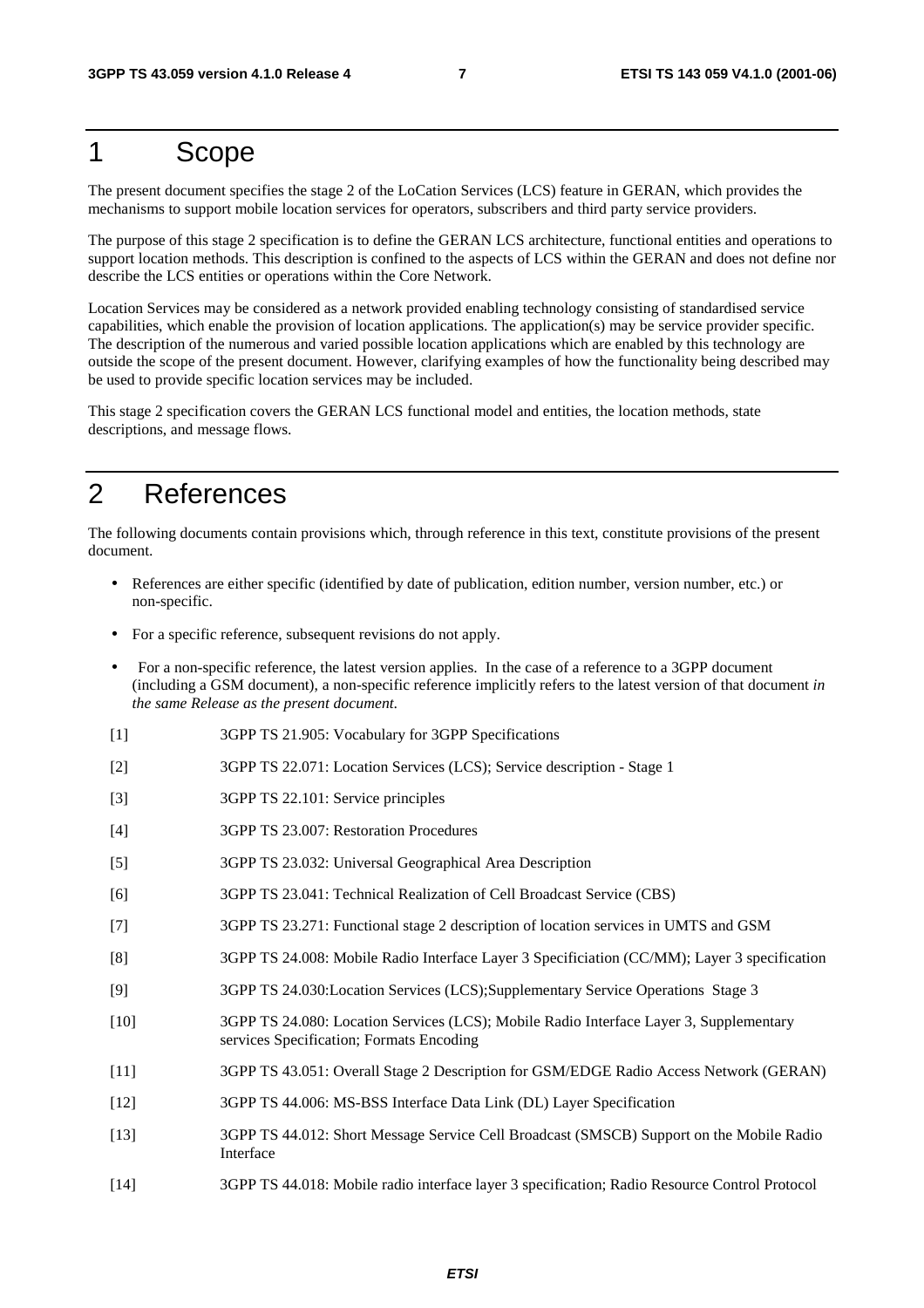- [15] 3GPP TS 44.031: Mobile Station (MS) Serving Mobile Location Centre (SMLC) Radio Resource LCS Protocol (RRLP)
- [16] 3GPP TS 44.035: Location Services (LCS); Broadcast Network Assistance for Enhanced Observed Time Difference (E-OTD) and Global Positioning System (GPS) Positioning Methods
- [17] 3GPP TS 44.071: Mobile Radio Interface Layer 3 Location Services Specification (LCS); Formats and Coding
- [18] 3GPP TS 48.008: Mobile radio interface layer 3 specification; Layer 3 specification
- [19] 3GPP TS 48.031: Location Services (LCS); Serving Mobile Location Centre Serving Mobile Location Centre (SMLC - SMLC); SMLCPP specification
- [20] 3GPP TS 48.058: Base Station Controller Base Transceiver Station (BSC BTS) interface; Layer 3 specification.
- [21] 3GPP TS 48.071: Location Services (LCS); Serving Mobile Location Center Base Station Subsystem (SMLC-BSS) interface Layer 3 specification
- [22] 3GPP TS 49.031: Location Services (LCS); Base Station System Application Part LCS Extension (BSSAP-LE)
- [23] TIA/EIA/IS-J-STD-036 Enhanced Wireless 9-1-1 Phase II, August 2000

### 3 Definitions and abbreviations

### 3.1 Definitions

For the purposes of the present document the following terms and definitions apply and the terms and definitions given in 3GPP TS 22.101 .

**LCS (LoCation Services):** LCS is a service concept in system standardisation. LCS specifies all the necessary network elements and entities, their functionality, interfaces, as well as communication messages, due to implement the positioning functionality in a cellular network. Note that LCS does not specify any location based (value added) services except locating of emergency calls

LCS Client: a software and/or hardware entity that interacts with a LCS Server for the purpose of obtaining location information for one or more Mobile Stations. LCS Clients subscribe to LCS in order to obtain location information. LCS Clients may or may not interact with human users. The LCS Client is responsible for formatting and presenting data and managing the user interface (dialogue). The LCS Client may reside in the Mobile Station (MS)

**LCS Server:** a software and/or hardware entity offering LCS capabilities. The LCS Server accepts requests, services requests, and sends back responses to the received requests. The LCS server consists of LCS components, which are distributed to one or more PLMN and/or service provider

**Location Estimate:** the geographic location of an MS and/or valid Mobile Equipment (ME), expressed in latitude and longitude data. The Location Estimate shall be represented in a well-defined universal format. Translation from this universal format to another geographic location system may be supported, although the details are considered outside the scope of the primitive services

**Mobile Assisted positioning:** any mobile centric positioning method (e.g. E-OTD, GPS) in which the MS provides position measurements to the network for computation of a location estimate by the network. The network may provide assistance data to the MS to enable position measurements and/or improve measurement performance

**Mobile Based positioning:** any mobile centric positioning method (e.g. E-OTD, GPS) in which the MS performs both position measurements and computation of a location estimate and where assistance data useful or essential to one or both of these functions is provided to the MS by the network. Position methods where an MS performs measurements and location computation without network assistance data are not considered within this category

**Mobile Station:** the mobile station (MS) consists of Mobile or User Equipment (ME or MS) with a valid SIM or USIM attached.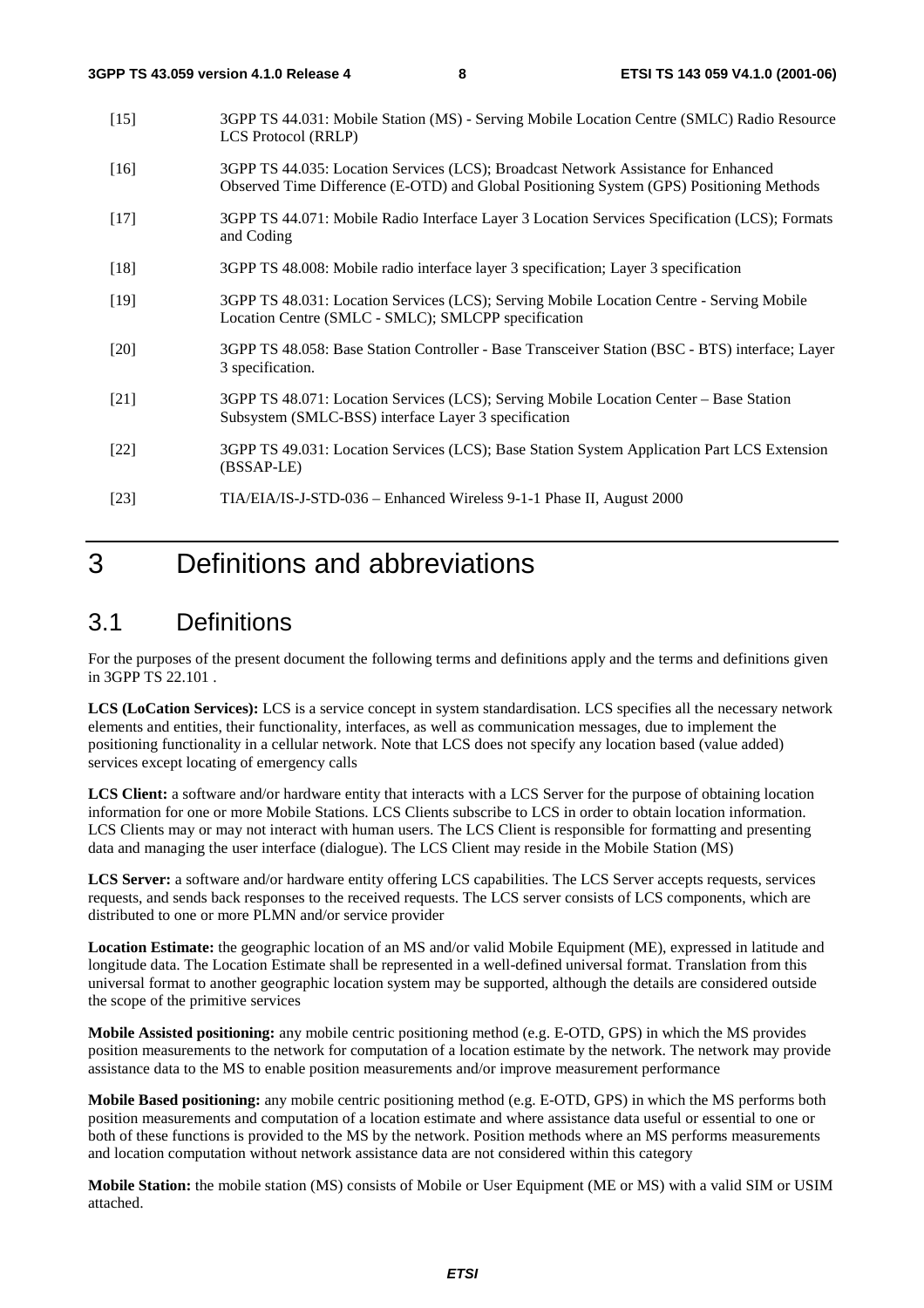Positioning (*location detecting*): positioning is a functionality, which detects a geographical location (of e.g. a mobile terminal)

**Positioning technology (/locating technology):** a technology or system concept including the specifications of RF interfaces, data types, etc. to process the estimation of a geographical location, e.g. GPS and E-OTD

**Radio Interface Timing:** Comprise Absolute Time Differences (ATDs) or Real Time Differences (RTDs) of the signals transmitted by Base Stations, where timing differences are measured relative to either some absolute time difference (ATD) or the signals of another Base Station (RTD).

**RRLP pseudo-segmentation:** The use of several RRLP data messages to deliver a large amount of assistance data

**Target MS:** the Mobile Station being positioned

**Type A LMU:** accessed exclusively over the air interface (Um interface): there is no wired connection to any other network element.

**Type B LMU**: is accessed over the Abis interface from a BSC. The LMU may be either a standalone network element addressed using some pseudo-cell ID or connected to or integrated in a BTS. Note, Abis interface is beyond the scope of this document.

### 3.2 Abbreviations

For the purposes of the present document, the abbreviations given in 3GPP TS 21.905 apply.

| 2G-             | <b>Second Generation</b>                           |
|-----------------|----------------------------------------------------|
| $3G-$           | Third Generation                                   |
| A               | Interface between GERAN BSS and MSC                |
| A-GPS           | <b>Assisted GPS</b>                                |
| <b>ATD</b>      | Absolute Time Difference                           |
| <b>BSSLAP</b>   | <b>Base Station System Application Part</b>        |
| <b>BSSAP-LE</b> | Base Station System Application Part LCS Extension |
| CBC-BSC         | Interface between CBC and BSC                      |
| CBC-SMLC        | Interface between CBC and SMLC                     |
| D-GPS           | Differential GPS                                   |
| E-OTD           | Enhanced Observed Time Difference                  |
| Gb              | Interface between GERAN BSS and SGSN               |
| Lb              | Interface between SMLC and BSC                     |
| <b>LCCF</b>     | <b>Location Client Control Function</b>            |
| LCF             | <b>Location Client Function</b>                    |
| LSBcF           | <b>Location System Broadcast Function</b>          |
| <b>LSCF</b>     | <b>Location System Control Function</b>            |
| <b>LSOF</b>     | <b>Location System Operation Function</b>          |
| PCF             | <b>Position Calculation Function</b>               |
| <b>PRCF</b>     | Positioning Radio Co-ordination Function           |
| PRRM            | Positioning Radio Resource Management              |
| <b>PSMF</b>     | Positioning Signal Measurement Function            |
| <b>RIT</b>      | Radio Interface Timing                             |
| <b>RRLP</b>     | Radio Resource Link Protocol                       |
| <b>RTD</b>      | Real Time Difference                               |
| <b>SMSCB</b>    | <b>Short Message Service Cell Broadcast</b>        |
| <b>SMLCPP</b>   | Serving Mobile Location Center Peer Protocol       |
| TA              | Timing Advance                                     |
| <b>UDT</b>      | <b>SCCP</b> Unitdata message                       |
| Um              | <b>GERAN Air Interface</b>                         |
| UTC             | Universal Coordinated Time                         |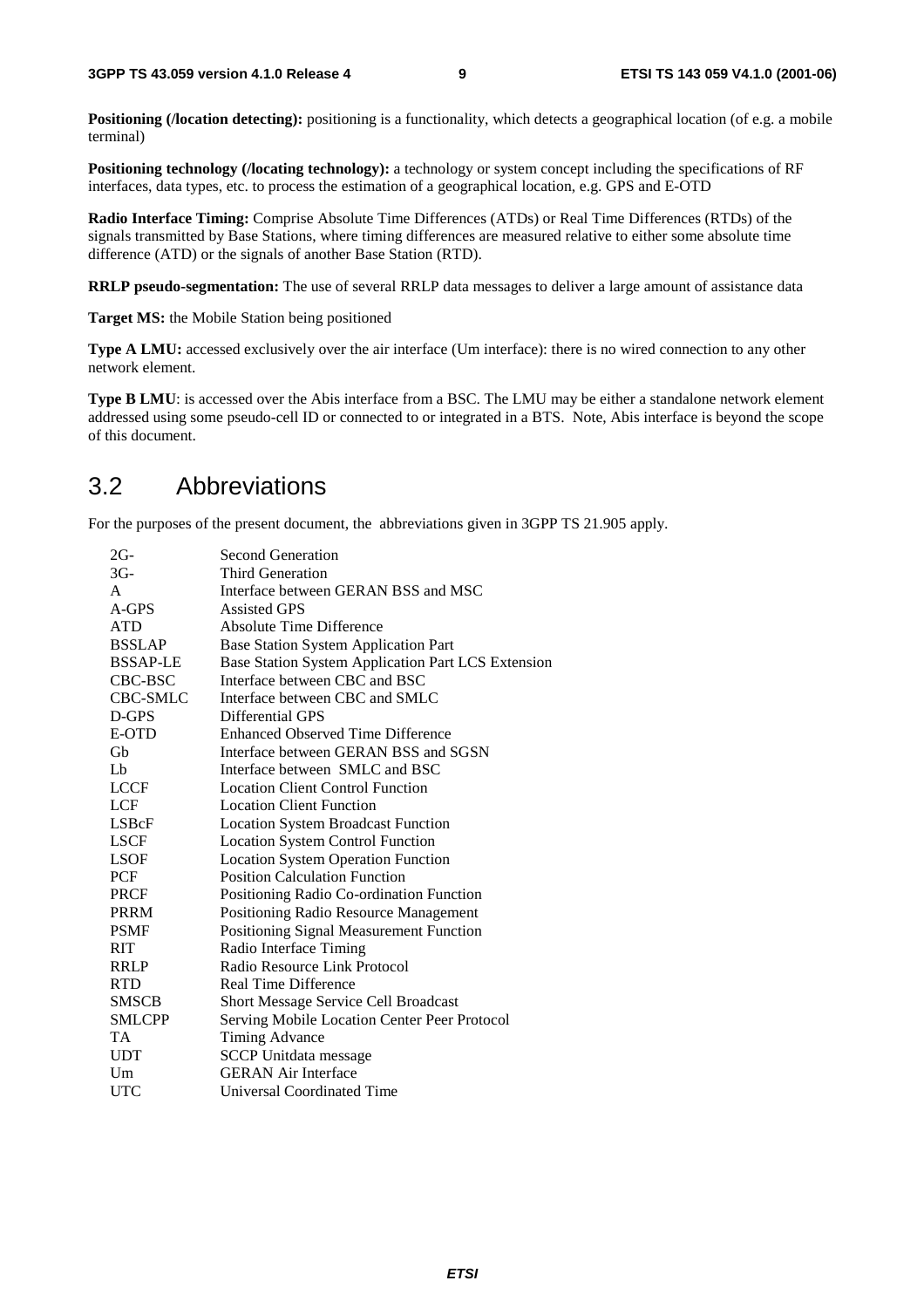### 4 Main concepts

A general description of location services and the service requirements is given in the specification 3GPP TS 22.071 0. By measuring radio signals the capability to determine the geographic location of the mobile station (MS) shall be provided. The location information may be requested by and reported to a client (application) associated with the MS, or by a client within or attached to the Core Network. The location information may also be utilised internally by GERAN, for example to support features such as home location billing. The location information shall be reported in standard formats, such as those for cell based or geographical coordinates of the location of the MS.

It shall be possible for the majority of the MS (active or idle) within a network to use the feature without compromising the radio transmission or signalling capabilities of the GERAN.

Three positioning mechanisms are supported for LCS: Timing Advance (TA), Enhanced Observed Time Difference (E-OTD), and Global Positioning System (GPS).

### 4.1 Assumptions

- SMLC is either an integrated functionality in BSC or a standalone network element within GERAN.
- LMU is either an integrated functionality in BTS (Type B LMU) or a standalone network element (Type A LMU) where communication is over the Um interface.
- Positioning not supported on Gb interface, but paging GPRS mobiles supported for Circuit Switched mode positioning.

### 4.2 Standard LCS Methods

### 4.2.1 Timing Advance

The TA is based on the existing Timing Advance (TA) parameter. The TA value is known for the serving BTS. To obtain TA values in case the MS is in idle mode a special procedure, not noticed by the GSM subscriber (no ringing tone), is set up. The cell-ID of the serving cell and the TA is returned as the result of the TA.

TA may be used to assist all positioning mechanisms and is a fall-back procedure.

### 4.2.2 Enhanced Observed Time Difference (E-OTD) positioning mechanism

The E-OTD method is based on measurements in the MS of the Enhanced Observed Time Difference of arrival of bursts of nearby pairs of BTSs. For E-OTD measurement synchronization, normal and dummy bursts are used. When the transmission frames of BTSs are not synchronized, the network needs to measure the Real or Absolute Time Differences (RTDs or ATDs) between them. To obtain accurate trilateration, E-OTD measurements and, for nonsynchronized BTSs, RTD or ATD measurements are needed for at least three distinct pairs of geographically dispersed BTSs. Based on the measured E-OTD values the location of MS can be calculated either in the network or in the MS itself, if all the needed information is available in MS.

### 4.2.3 Global Positioning System (GPS) positioning mechanism

The Global Positioning System (GPS) method refers to any of several variants that make use of GPS signals or additional signals derived from GPS signals in order to calculate MS position. These variants give rise to a range of optional information flows between the MS and the network. One dimension of variation is where position calculation is performed at: a) MS-based PCF or b) network-based PCF. Another dimension is whether "assistance data" is required - irrespective of where position calculation is performed. Examples of assistance data include differential GPS data; lists of satellites in view based on approximate MS position, etc. A third dimension of variation is closely related to the preceding, namely, the origin and distribution of any assistance data. For example, even while assistance data may be required of a GPS method, it may be optional that the assistance data originates from and is distributed within and by the PLMN, VPLMN, etc.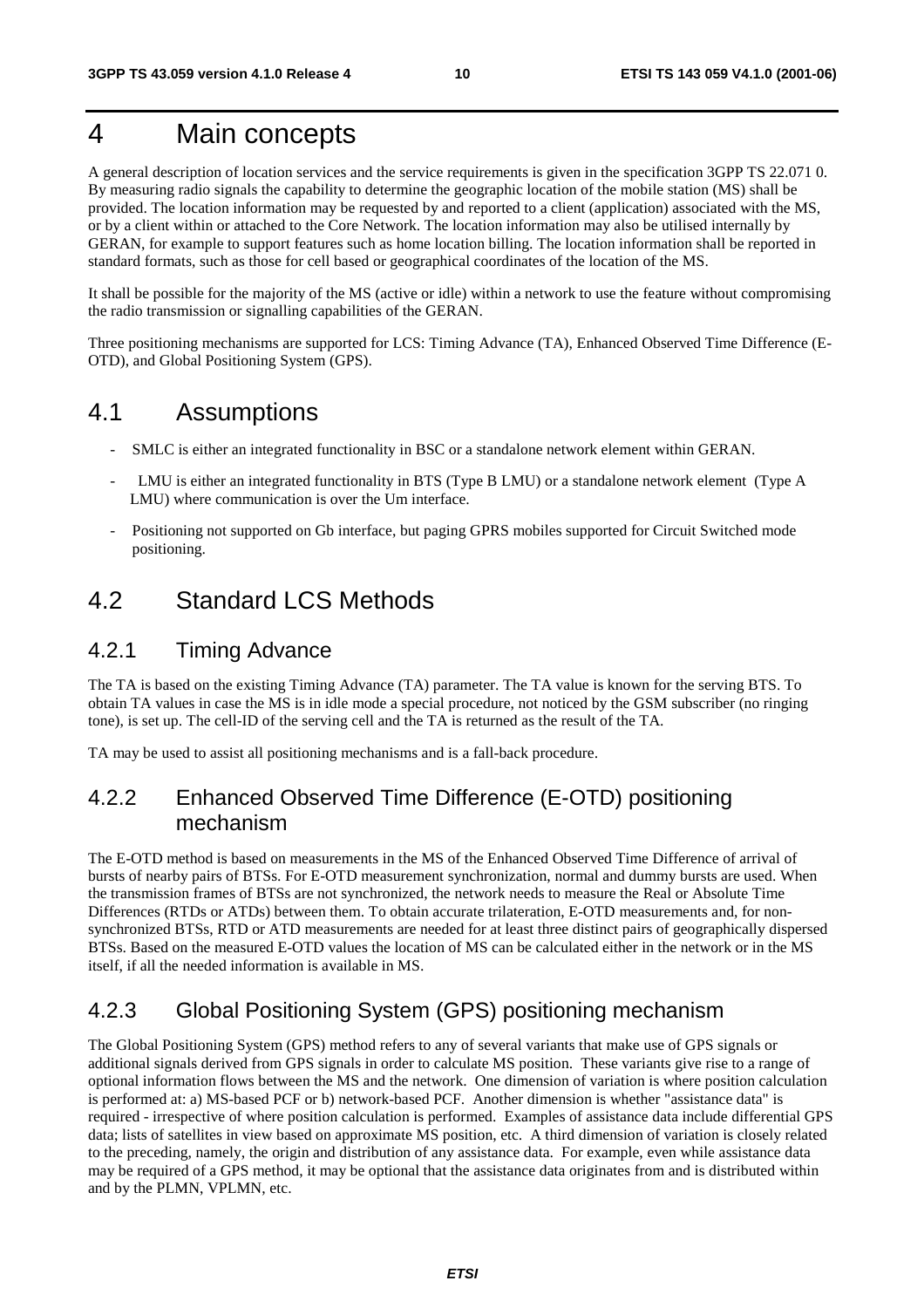### 5 GERAN LCS Architecture

Figure 1, shows the general arrangement of the Location Service feature. This illustrates, generally, the relation of LCS Clients and servers in the core network with the GERAN. The definition and operation of LCS entities operating in the core network is outside the scope of the present document. The LCS entities within the GERAN communicate with the Core Network (CN) across the A and Gb interfaces.

Communication among the GERAN LCS entities makes use of the messaging and signalling capabilities of the GERAN.

As part of their service or operation, the LCS Clients may request the location information of Mobile Station. There may be more than one LCS client. These may be associated with the core network, associated with the GERAN, operated as part of a MS application or accessed by the MS through its access to an application (e.g. through the Internet).

Within the GERAN, the BSC receives authenticated requests for LCS information from the core network across the A and Gb interfaces and passes these to the SMLC. The SMLC may be a standalone network element or functionality that is integrated to the BSC. LCS entities then manage the GERAN resources, including the base station, the LMU, the MS and calculation functions, to estimate the location of the MS and return the result to the Core Network.



#### **Figure 1: Functional LCS Architecture in GERAN**

Note: Positioning not supported on Gb interface, but paging GPRS mobile supported for Circuit Switched mode positioning.

### 5.1 LCS Operations

The schematic functional description of LCS operations is defined in Figure 2.

Upon request from the LCS entities or for internal operations, the GERAN LCS functional entities will:

- request measurements, typically from the MS and/or one or more BTS radio apparatus;
- send the measurement results to the appropriate calculating function within GERAN;
- receive the result from the calculating function within GERAN;
- send the results to the LCS entities in the core network or to application entities within GERAN.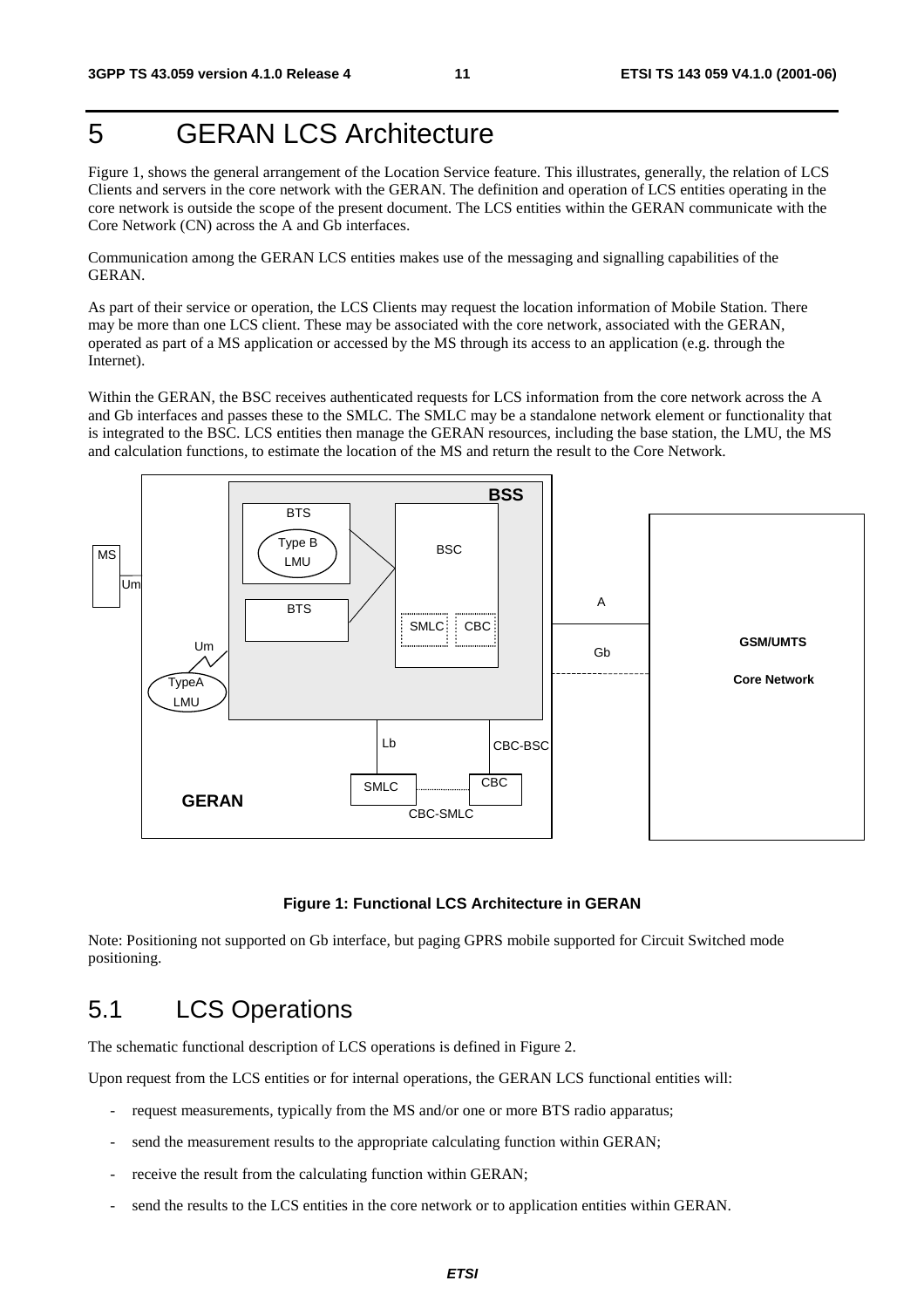In the event that the client is internal to GERAN the request may be made directly to the GERAN LCS entities as the internal clients are considered to be "pre-authorised".

As part of its operation, the GERAN LCS calculating function may require additional information. This may be obtained by the function directly by communication with a database, or it may be through a request to GERAN LCS entities that will mediate the request and return of information from the appropriate database (or databases if more than one is needed to fulfil the requests).

There may possibly also be available independent information that is able to supply the location information directly, or may be able to supply auxiliary information to the calculation function. The GERAN LCS co-ordination function, as part of its activity to supervise the location process, may query the MS or other elements of the GERAN to determine their capabilities and use this information to select the mode of operation.

This general operation is outlined in the following (generic) sequence diagram Figure 2. This figure is not intended to show the complete LCS operation for GERAN, but to simply to outline the basis for operation. Location measurements may continually be taken in the background.



**Figure 2: General sequence for LCS operation**

### 5.2 High-Level Functions

Several functional groupings may be defined to describe the LCS. These groupings occur in both the Core Network and the GERAN. The overall LCS functional grouping is described in the system stage 2, 3GPP TS 23.271 0. Each grouping encompasses a number of functional components and functions.

The functions within the GERAN are described in more detail in the following subclauses of the present document.

Within GERAN the functional entities may be grouped as follows:

- the Internal Client group;
- the GERAN System Handling group;
- the Positioning group.

The LCS functional diagram shown in Figure 3 depicts the interaction of the LCS functional entities within the GERAN. The GERAN uses the various LCS components to provide the target MS Location Information to the internal LCS client.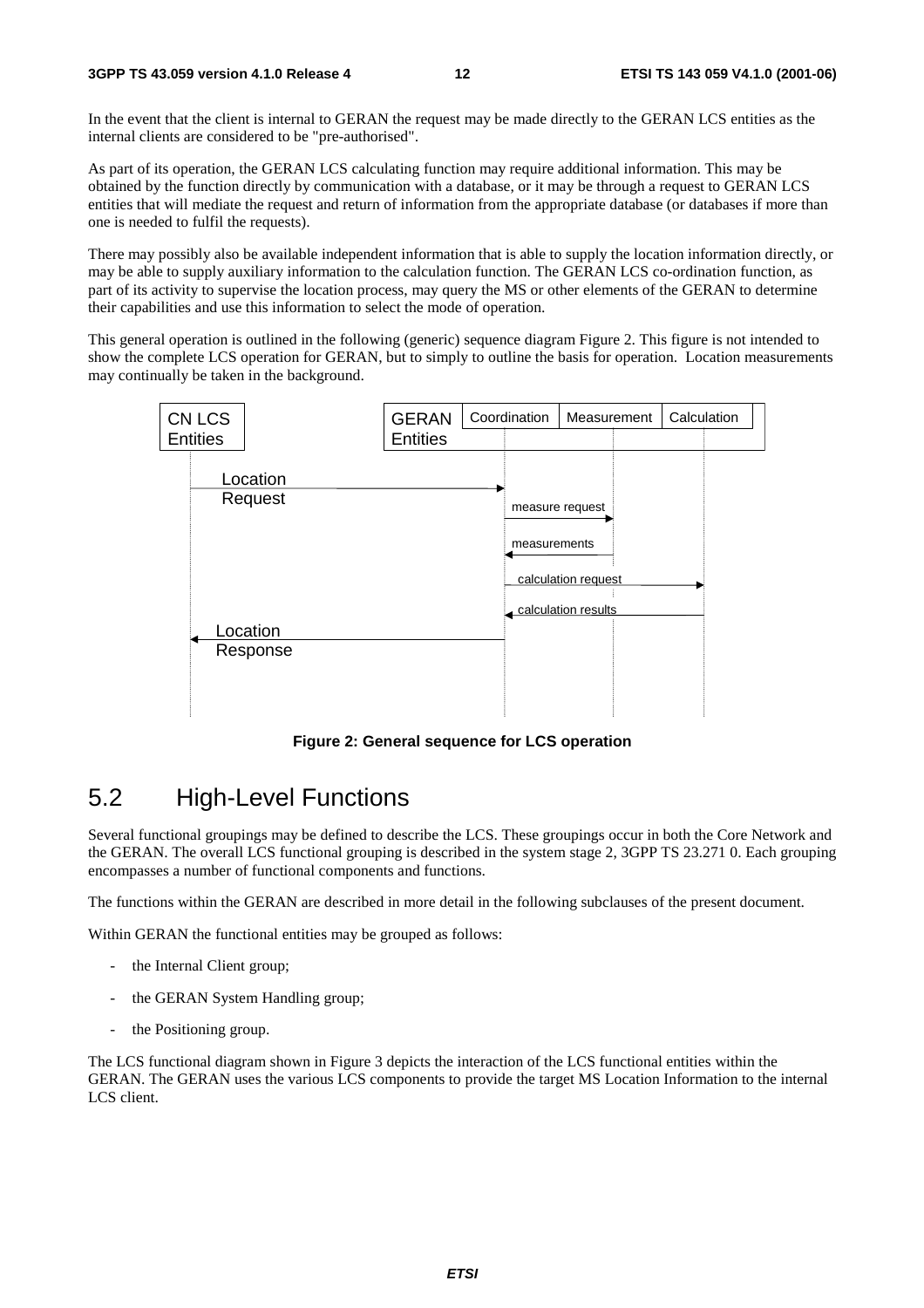

#### **Figure 3: GERAN LCS Capability Functional Diagram**

### 5.2.1 Co-ordination, Measurement and Calculation Functions

These GERAN functions (including functions in the System handling and Positioning groups) provide the co-ordination, measurement and calculation functions needed to provide a location estimate. The functions interface with the requesting application and select the appropriate location method and speed of response. The functions co-ordinate the operations of the radio and measurement equipment to transmit the needed signals and to make the needed measurements. The functions may also access databases or other sources of information appropriate for the location method. The functions also provide the calculation functions appropriate for the location method to estimate the MS location and the accuracy of the report. The functions also may record information on the usage of the LCS that may be used for administrative purposes (e.g. forwarded to a billing function in the Core Network). If needed by the location method, the functions will ensure the broadcast of information and gather and update information concerning GERAN operating parameters (e.g. timing of BTS transmissions) needed for LCS operations.

These entities are mainly concerned with the location method, controlling the radio equipment and performing the calculations to determine the location and thus may be associated with the SMLC in the GERAN. These functions may receive location requests from either the core network or from applications internal to the GERAN.

These functions communicate with the core network across the A and Gb interfaces, and with the BTS and LMU and with the MS across the Um interface.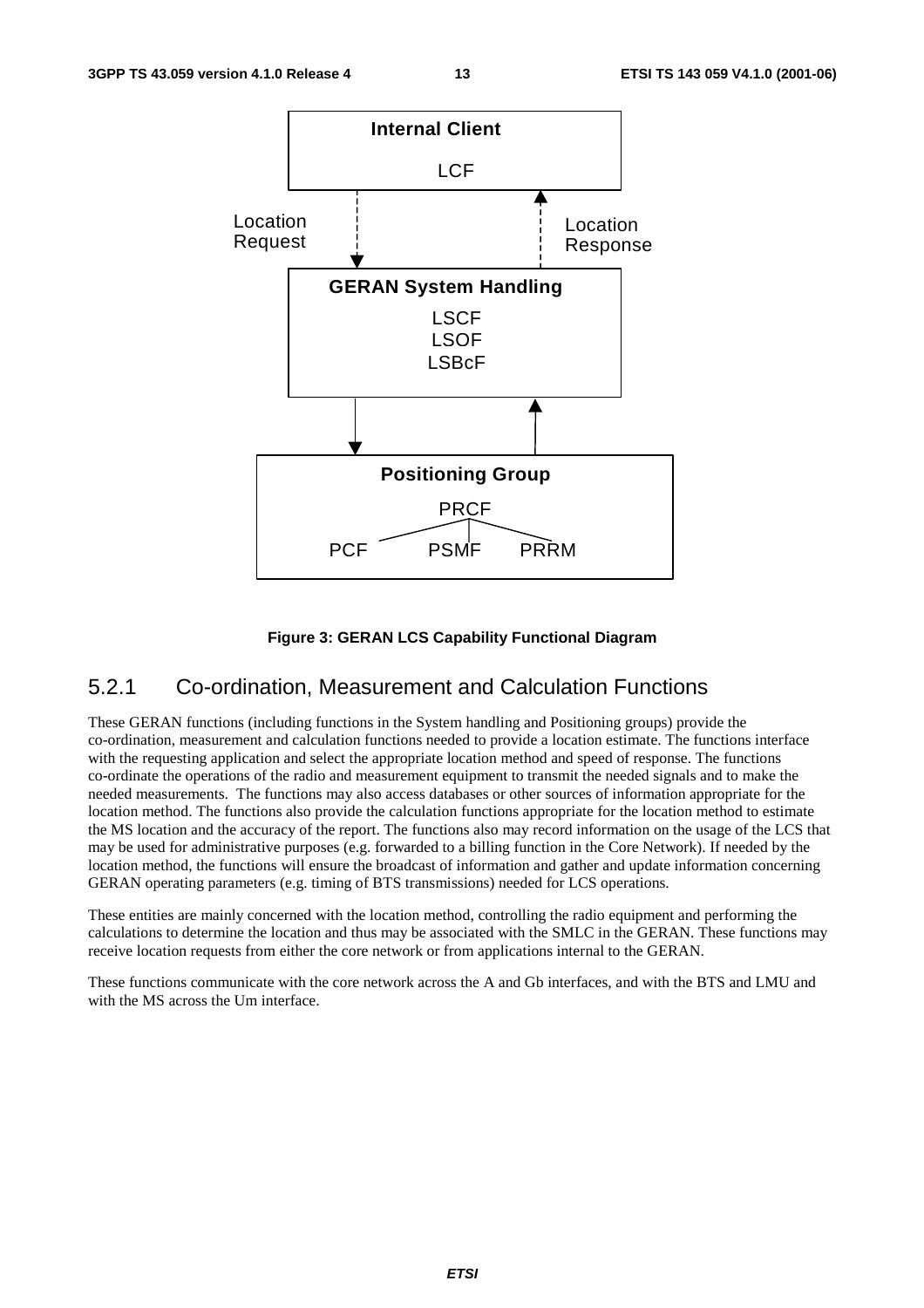### 5.3 GERAN LCS Functional Entities

### 5.3.1 Internal Client Group

#### 5.3.1.1 Internal GERAN Location Client Function (LCF)

The Location Client Function (LCF) represents a logical interface between the internal GERAN LCS applications and the LCS BSC Handling entities (e.g. the Location System Control Function (LSCF) in the BSC).

NOTE: There is not necessarily a requirement for a LCCF (Location Client Control Function) for the GERAN Internal Client as is described for external clients in the system stage 2 specification, 3GPP TS 23.271 0.

The GERAN may make use of location information for internal operations such as location assisted handover. In such a case, a LCF representing the internal GERAN LCS application may communicate with the LSCF to request and receive the location information.

### 5.3.2 GERAN System Handling group

#### 5.3.2.1 GERAN Location System Control Function (LSCF)

The GERAN Location System Control Function is responsible for co-ordinating location requests. This function manages call-related and non-call-related location requests and allocates network resources for handling them. This function "insulates" the Location clients in the Core Network from the detailed operation of the location method in order that the GERAN may be used by several types of core network and with several location methods.

The LSCF provides flow control between simultaneous location requests. Simultaneous location requests must be queued in a controlled manner to account for priority requests (e.g. for Emergency Clients). The details of the flow control, priority selection and queuing are beyond the scope of the present document.

The LSCF will select the appropriate location method based on the availability of resources and parameters of the location request. The LSCF coordinates resources and activities needed to obtain data (e.g. base station geographic coordinates) needed for the location method. It also records LCS usage data for the location service request that may be passed to a Location System Recording Function (LSRF) or O&M function in the Core Network.

#### 5.3.2.2 GERAN Location System Operations Function (LSOF)

The Location System Operations Function (LSOF) is responsible for provisioning of data, location capabilities, data related to clients and subscription (LCS client data and MS data), fault management and performance management of LCS within the BSC.

An LSOF may be associated with each entity. The LSOF interacts with Internal (O&M) Clients for administration and maintenance of the data.

#### 5.3.2.3 Location System Broadcast Function (LSBcF)

The Location System Broadcast Function (LSBcF) provides broadcast capability. The LSBcF capability is only used when broadcast data is required for E-OTD or A-GPS positioning methods. Broadcast information (such as the geographic coordinates of the base stations) may be required, for example, to support a Position Calculation Function (PCF) located in the mobile station. These broadcasts may also include other information (such as currently observable satellites) that may assist a MS in the use of external location services.

The information to be broadcast is selected based on the location techniques offered for use by the LCS and the needs of the MS. This broadcast information may be specially coded (i.e. encrypted) to ensure its availability only to subscribers of the service. The use of broadcasts or other methods for signalling to the MS may be selected based on the chosen location method.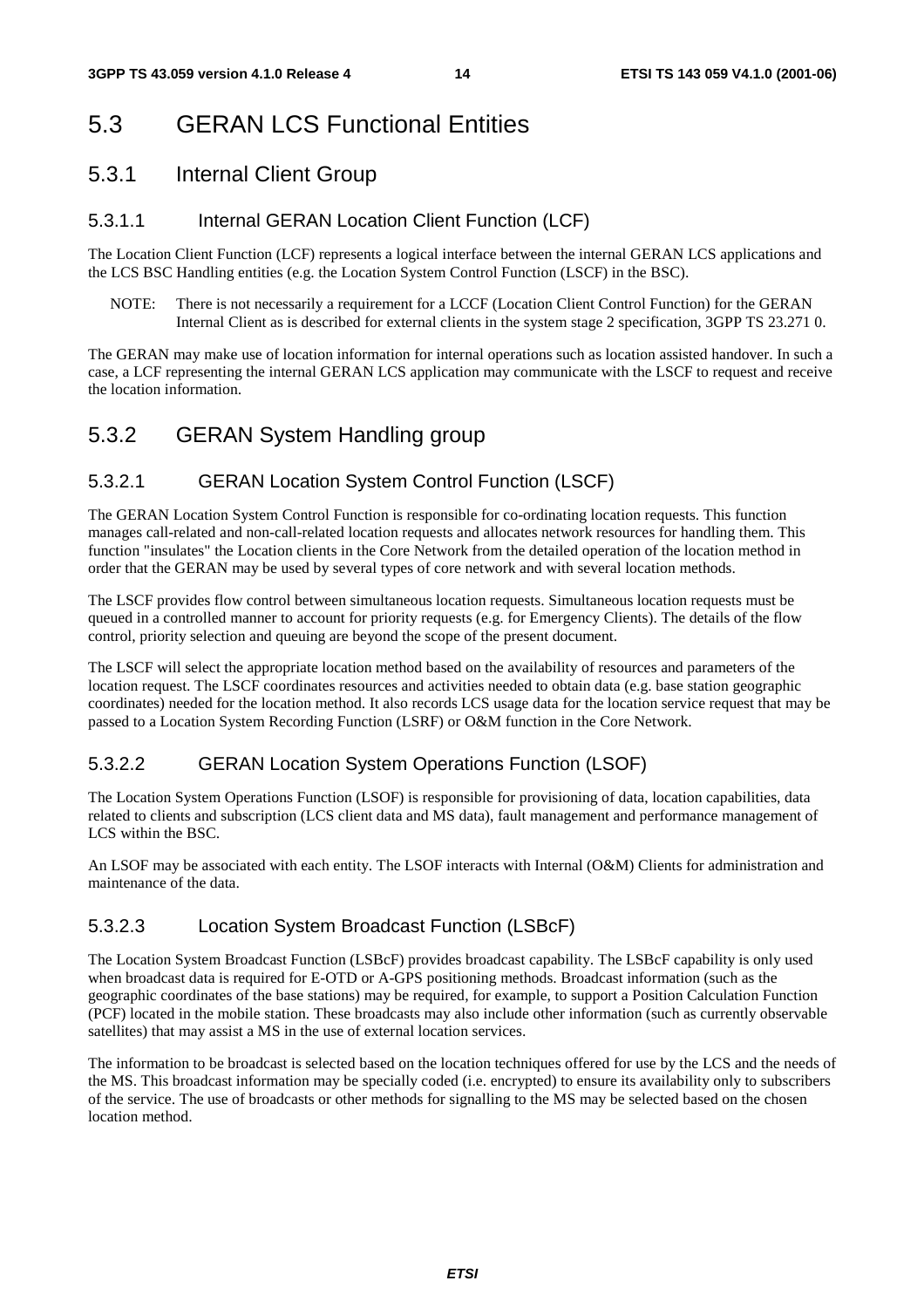The information to be broadcast includes for example:

#### **1. E-OTD Assistance:**

- Reference Time
- Neighbour Channel Time Slot Scheme
- Information about sectored neighbour channels
- Neighbour channel 51 Multiframe Offset values
- Neighbour channel BCC values
- RTD Drift Factor values (ciphered if active)
- Neighbour channel RTD values (ciphered if active)
- Serving cell and neighbour cell location information (ciphered if active)

#### **2. GPS Assistance Data:**

- Reference Time
- Reference Location
- Differential GPS Correction Data (DGPS)
- Ephemeris and Clock Correction Data
- Almanac and Other Data.

### 5.3.3 Positioning group

#### 5.3.3.1 GERAN Position Radio Co-ordination Function (PRCF)

The GERAN Position Radio Control Function manages a location request for a MS through overall co-ordination and scheduling of resources to perform location measurements. This function interfaces with the PSMF, the PRRM and the PCF. The PRCF determines the location method to be used based on the location request, the QoS, the capabilities of the GERAN, and the MS's capabilities. The PRCF also manages the needed radio resources through the PRRM. It determines which PSMFs are to be involved, what to measure, and obtains processed signal measurements from the PSMF.

Some location methods may involve measurements made at the MS. In this case the PRCF interfaces with the MS to obtain the measurements (or the location results if they have been determined by the MS). Some location methods may involve measurements or information from several sources, including radio units at several BTSs and involve a series of transmissions and receptions. The PRCF entity also provides ancillary measurements in case of network-assisted location method. Ancillary information may be extracted from navigating systems like GPS.

The PRCF forwards the signal measurement data to the PCF.

It is the function of the PRCF to co-ordinate the sequence of activities and compensate for failures (if they occur) to provide the location estimate.

#### 5.3.3.2 GERAN Position Calculation Function (PCF)

The GERAN Position Calculation Function is responsible for calculating the location of the MS. This function applies an algorithmic computation on the collected signal measurements to compute the final location estimate and accuracy.

It may obtain related data (e.g.: base station geographic coordinates) needed for the calculation. There may be more than one calculating function available within, or associated with, the calculation function of the GERAN.

The Position Calculation Function is also responsible for estimating the accuracy of the location estimate.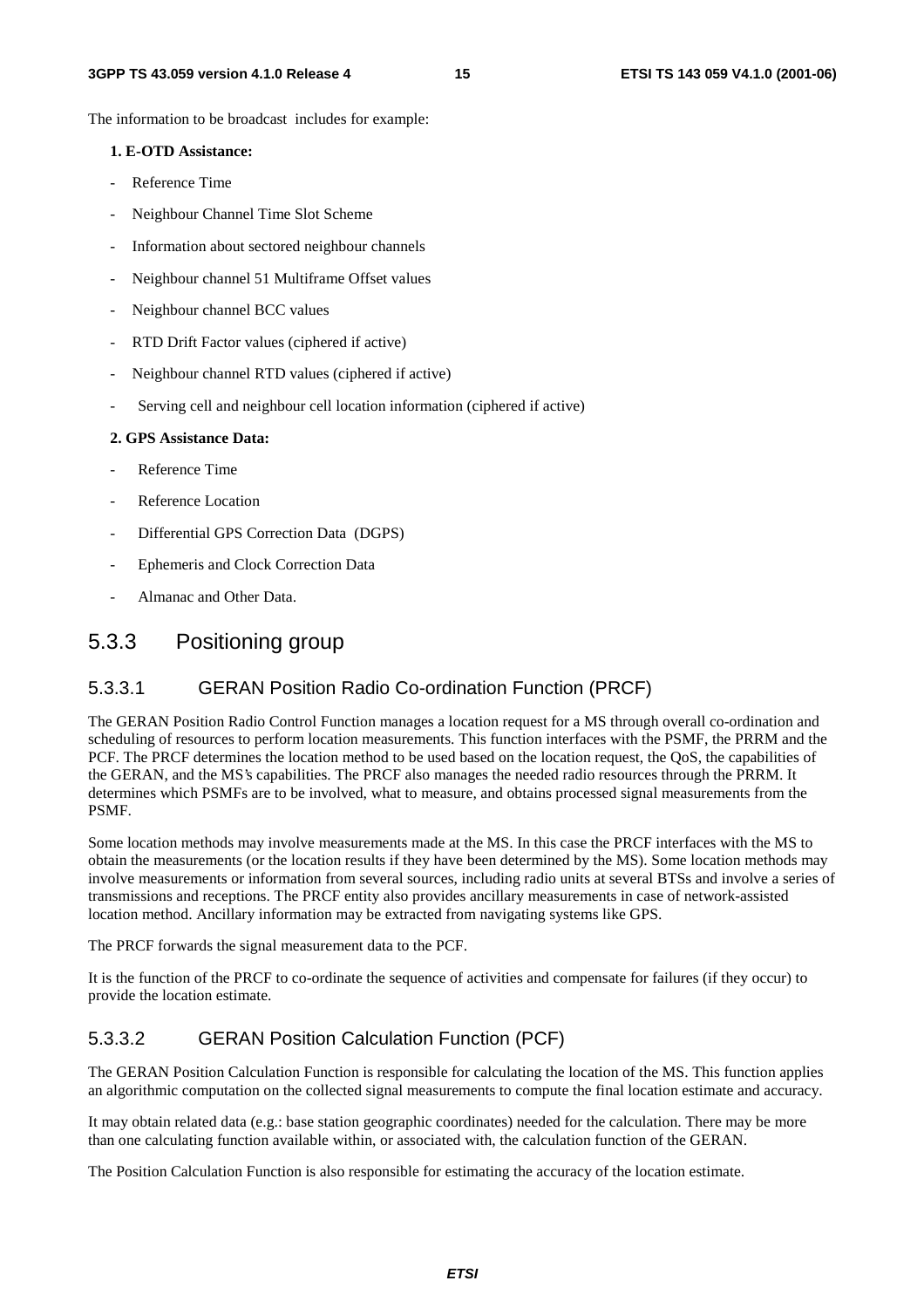#### 5.3.3.3 GERAN Position Signal Measurement Function (PSMF)

The GERAN Position Signal Measurement Function (PSMF) is responsible for performing and gathering uplink or downlink radio signal measurements for use in the calculation of a MS's location. These measurements can be location related or ancillary.

There may be one or more PSMF within a GERAN and they may be located at the MS or a Location Measurement Unit (LMU). The PSMF, generally, may provide measurement of signals (i.e. satellite signals) in addition to measurements of the GERAN radio transmissions. The measurements to be made will depend on the selected location method.

#### 5.3.3.4 GERAN Position Radio Resource Management (PRRM)

The GERAN Position Radio Resource Management entity is responsible for managing the effect of LCS operations on the overall performance of the radio network. This may ensure, for example, that the operation of the PSMF does not degrade the QoS of other calls.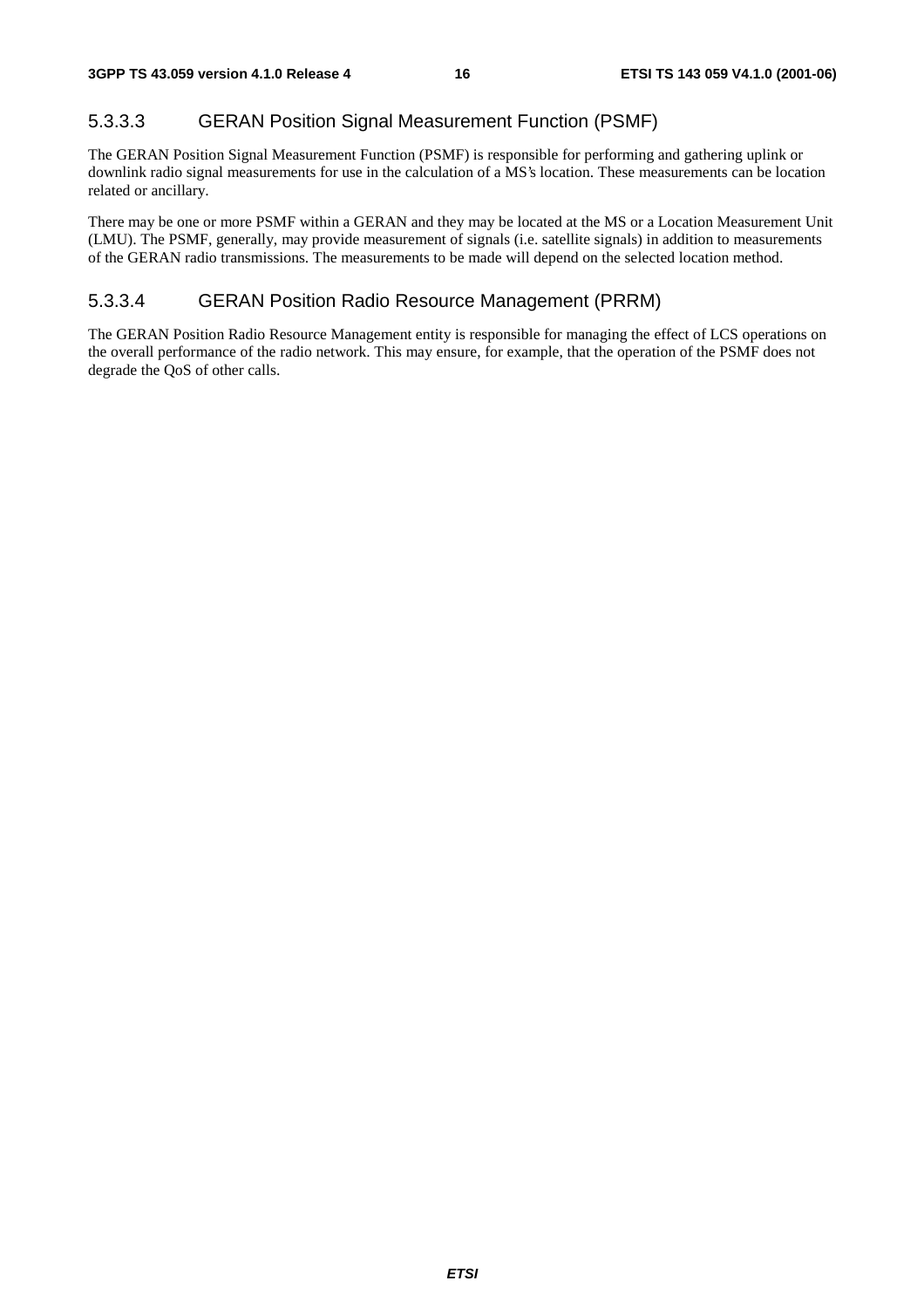### 5.4 Assignment of LCS Functional Entities to GERAN Elements

The following Table 1 shows the generic configuration for different location methods, including network-based, mobile-based, mobile-assisted and network-assisted methods. With this approach both the network and the mobiles are able to measure the timing of signals and compute the mobile's location estimate. Depending on the applied location method it is possible to utilise the corresponding configuration containing all needed entities. For instance, if a networkbased location method is applied, the entities that are involved in measuring the mobile's signal and calculating its location estimate are allocated to the network elements of the access network. On the other hand, in case mobile-based or network-assisted methods are used these entities should be allocated to the mobile station.

|              | <b>MS</b> | <b>LMU</b> | <b>SMLC</b> | <b>BSC</b> |
|--------------|-----------|------------|-------------|------------|
| <b>LCF</b>   |           |            |             |            |
| <b>LSBcF</b> |           |            |             |            |
| <b>LSCF</b>  |           |            |             |            |
| <b>PRCF</b>  |           |            |             |            |
| <b>PCF</b>   | X         |            |             |            |
| <b>PRRM</b>  |           |            |             |            |
| <b>PSMF</b>  |           |            |             |            |
| <b>LSOF</b>  |           |            |             |            |

**Table 1: Example Allocation of LCS Functional Entities to Network Elements** 

### 5.5 Functional Description of GERAN LCS Network Elements

### 5.5.1 BSC

The BSC receives authenticated requests for LCS information from the CN across A and Gb interfaces and passes these to the SMLC.

### 5.5.2 SMLC

The SMLC is either a separate network element of GERAN or integrated functionality in BSC that contains functionality required to support LCS. The SMLC manages the overall co-ordination and scheduling of resources required for the location of a mobile. It also calculates the final location estimate and estimates the achieved accuracy. The SMLC may control a number of LMUs for the purpose of obtaining radio interface measurements to locate or help locate MS subscribers in the area that it serves. The SMLC is administered with the capabilities and types of measurement produced by each of its LMUs. The radio interface timing measurement returned by an LMU to a SMLC has a generic status in usable for more than one location method.

### 5.5.3 CBC

For Location Services, when a Cell Broadcast Center (CBC) is associated with a BSC, the SMLC may interface to a CBC in order to broadcast assistance data using existing cell broadcast capabilities. The SMLC shall behave as a user, Cell Broadcast Entity, to the CBC (refer to 3GPP TS 23.041 0).

#### 5.5.4 LMU

The LCS Measurement Unit (LMU) entity makes measurements (e.g. of radio signals) and communicates these measurements to the SMLC (e.g. the PRCF). The LMU contains a PSMF and may also perform calculations associated with the measurements. The LMU may make its measurements in response to requests (e.g. from the SMLC), or it may autonomously measure and report regularly (e.g. timing of BTS transmissions) or when there are significant changes in radio conditions (e.g. changes in the RTD). There may be one or more LMUs associated with the SMLC and an LCS request may involve measurements by one or more LMUs. LMU functionality may be integrated in a BTS.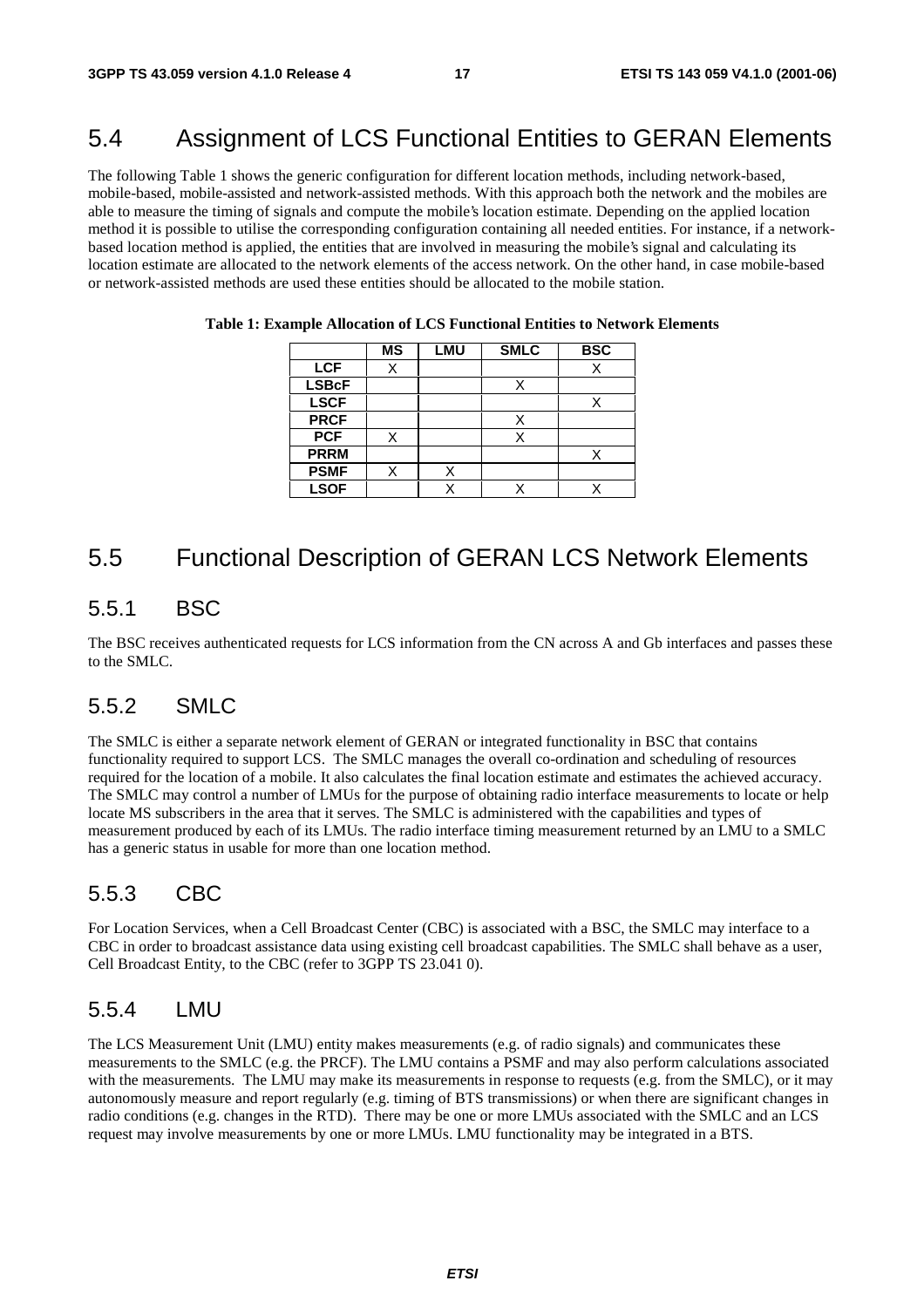An LMU makes radio measurements to support one or more positioning methods; these assistance measurements are specific to all MSs in a certain geographic area. All location and assistance measurements obtained by an LMU are supplied to the SMLC associated with the LMU. Instructions concerning the timing, the nature, and any periodicity of these measurements are either provided by the SMLC or are pre-administered in the LMU.

The following assistance measurement obtained by an LMU has a generic status usable by more than one position method:

Radio Interface Timing measurements – comprise Absolute Time Differences (ATDs) or Real Time Differences (RTDs) of the signals transmitted by Base Stations, where timing differences are measured relative to either some absolute time difference (ATD) or the signals of another Base Station (RTD).

### 5.5.5 MS

The MS interacts with the measurement co-ordination functions to make measurements of downlink signals. The measurements to be made will be determined by the chosen location method.

The MS may also contain LCS applications, or access an LCS application through communication with a network accessed by the MS or an application residing in the MS and/or satellite signals. The MS may include the needed measurement and calculation functions to determine the MS's location with or without assistance of the GERAN LCS entities.

### 6 Signalling Protocols and Interfaces

### 6.1 Protocol layering in CS domain

### 6.1.1 Generic Signalling Model for LCS in CS Domain

Figure 4 shows the generic signalling model applicable to LCS for signalling interaction in which an SMLC forms at least one of the signalling end points in the circuit switched domain.



**Figure 4: Generic Model for LCS Signalling to an SMLC for CS domain** 

The functions performed by each protocol layer are as follows:

a) LCS application protocol – this depends on the other signaling end point (e.g. whether a target MS or LMU) and may be absent if supported in the BSSAP-LE layer. The application protocol supports specific LCS functions (e.g. positioning measurements, assistance measurements) and is independent of lower protocol layers.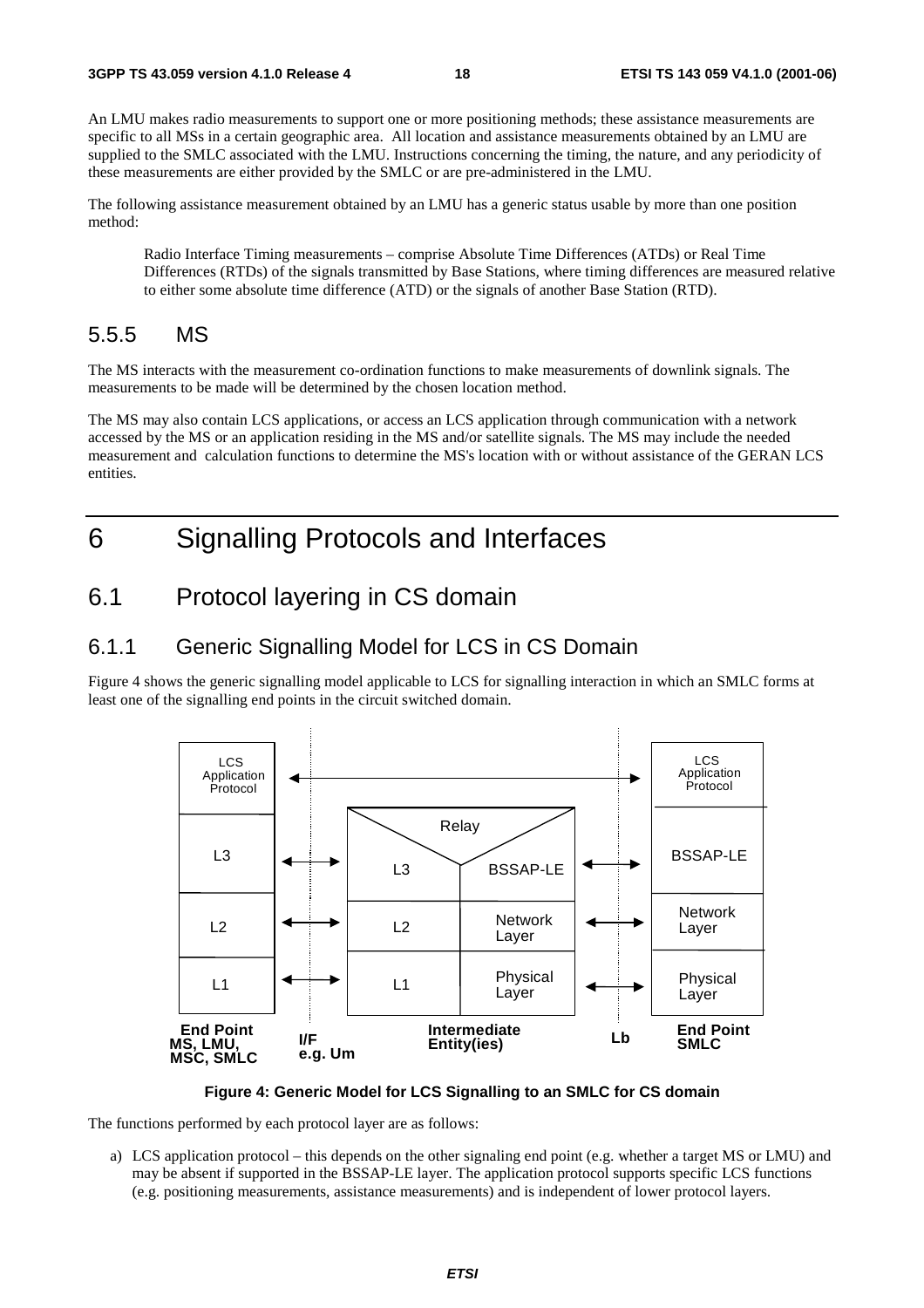- b) BSSAP-LE this is an extension of BSSAP and carries the LCS application protocol signaling units. Necessary functions include identification of the LCS application protocol and identification, where not provided by the network layer, of the two end points. This layer can be relayed by an intermediate entity or mapped into an equivalent layer 3 protocol used by the other signaling end point. This layer supports segmentation of LCS application layer protocols.
- c) Network Layer provides signaling transport between the SMLC and either the other end point or some intermediate entity at which the BSSAP-LE layer is relayed or mapped. The network layer may support connection oriented or connectionless signaling. For second generation circuit oriented applications, the network layer is provided using MTP and SCCP. This layer supports segmentation of LCS application layer protocols.
- d) Physical Layer for second generation circuit oriented applications, SS7 signaling links are supported by the physical layer.
- e) L3 a protocol layer compatible with or the same as BSSAP-LE.
- f) L2 logical link layer for the other endpoint
- g) L1 physical layer for the other end point.

### 6.1.2 Message Segmentation in CS Domain

Message segmentation is needed to transport any large LCS message that exceeds the message size limitation supported by any GSM interface over which transport is needed.

#### 6.1.2.1 Network Level Segmentation

Segmentation and reassembly of large RRLP, SMLCPP and BSSLAP messages at the network (e.g. SCCP) level may be supported. For message transfer over any interface where network level segmentation is not supported, segmentation at the application level shall be used. This may require support of both network and intermediate level segmentation by certain intermediate entities.Intermediate Level Segmentation

#### 6.1.2.2 Intermediate Level Segmentation

The segmentation of RRLP 3GPP TS 44.0310, SMLCPP 3GPP TS 48.0310, and BSSLAP 3GPP TS 48.071 0 messages is supported by segmentation mechanisms defined in 3GPP TS 48.008 0, 3GPP TS 24.008 0, 3GPP TS 44.018 0 and 3GPP TS 49.031 0. The sending, receiving and all intermediate entities supporting segmentation shall ensure reliable and sequenced delivery of the message segments by appropriate use of the capabilities supported by lower transport and network level protocols

#### 6.1.2.3 RRLP Pseudo-Segementation

The use of several RRLP messages to deliver a large amount of assistance data is called "RRLP pseudo-segmentation". In order to avoid excessive delays for MM and CM layer procedures (call setup for example) it is recommended to utilize the "RRLP pseudo-segmentation " and limit the maximum size of individual RRLP messages (e.g. approximately 240 octets will avoid lower layer segmentation).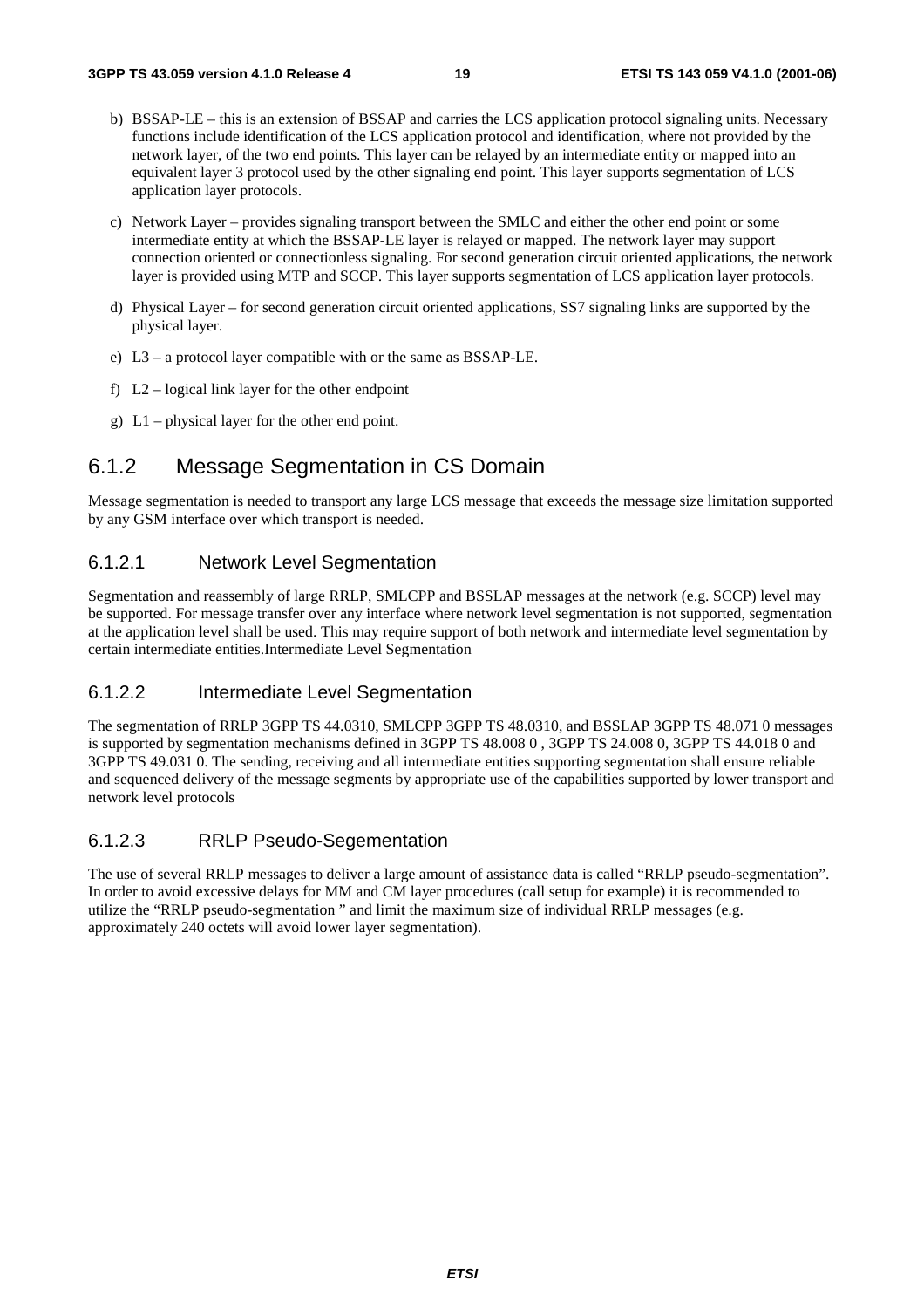### 6.1.3 Signalling between an SMLC, MSC and BSC

A SMLC can either be separate logical entiy or integrated functionality in the BSC. If the SMLC is a separate logical entiy, the LCS signalling between SMLC and MSC is accomplished through the A and Lb interfaces. If the SMLC is integrated, the LCS signalling is accomplished through the A interface only. Figure 5 shows the protocol layers used to support LCS signaling between the SMLC, MSC and BSC.



**Figure 5: Signalling Protocols between SMLC, MSC and BSC** 

### 6.1.4 Signaling between SMLC and MS

SMLC Signalling to a target MS is accomplised through the Um interface. The figure below shows the protocol layers used to support signaling between an SMLC and target MS.



**Figure 6: Signalling between an SMLC and Target MS**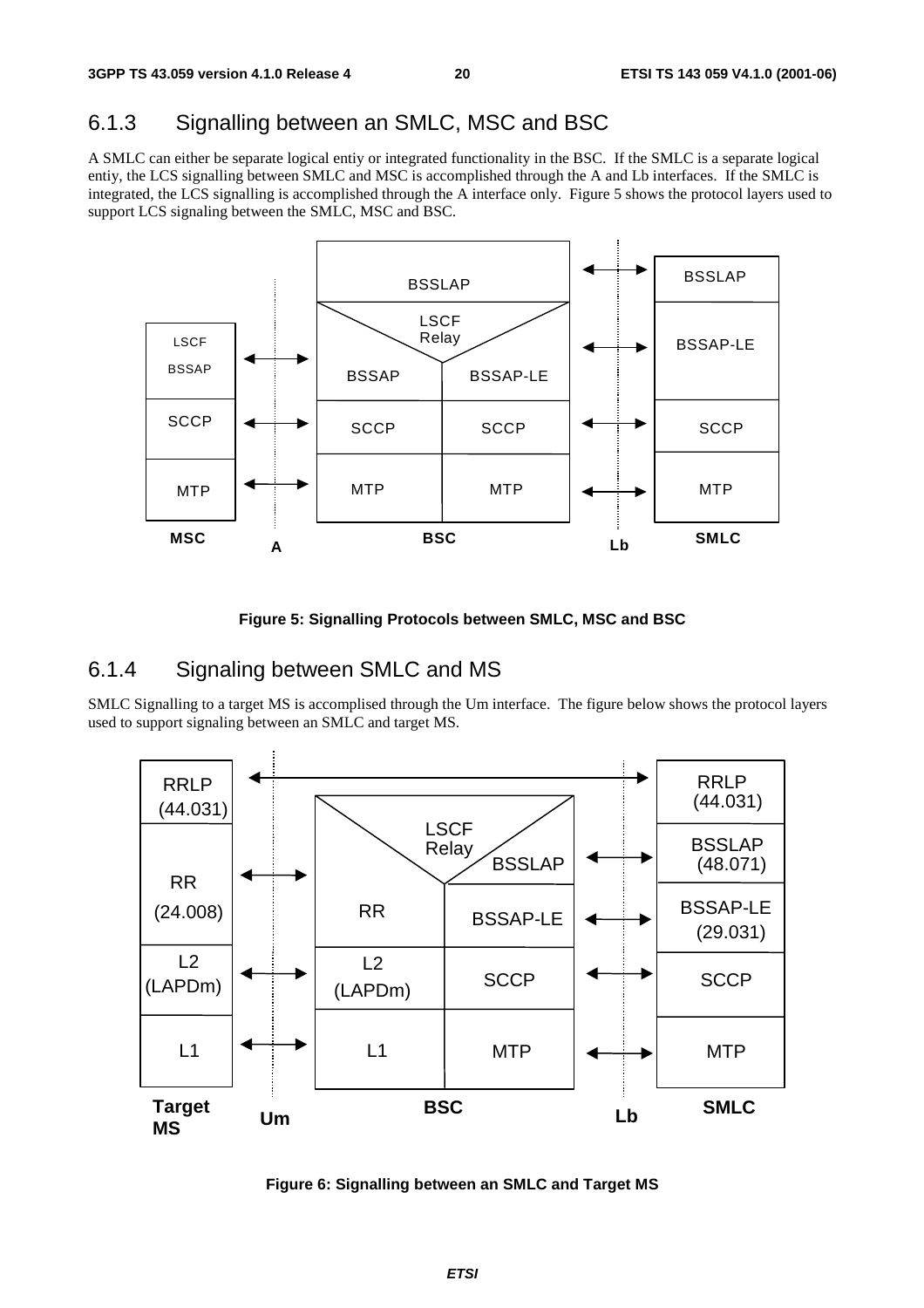### 6.1.5 SMLC Signalling to a Type A LMU

### 6.1.5.1 Circuit Switched Signalling using an SDCCH

Figure 7 shows the protocol layers used to support signaling between an SMLC and a Type A LMU, using an SDCCH on the Um interface.



**Figure 7: Signalling between an SMLC and Type A LMU using an SDCCH** 

#### 6.1.5.2 Signalling using a TCH

Figure 8 shows the protocol layers that can be used to support signaling between an SMLC and a Type A LMU using a TCH on the Um interface. The TCH is assumed to support either transparent or non-transparent synchronous data and may be provided in a multislot configuration. The main usage would be for O&M data and SW download – e.g. during offpeak hours.



**Figure 8: Signalling between an SMLC and a Type A LMU using a TCH**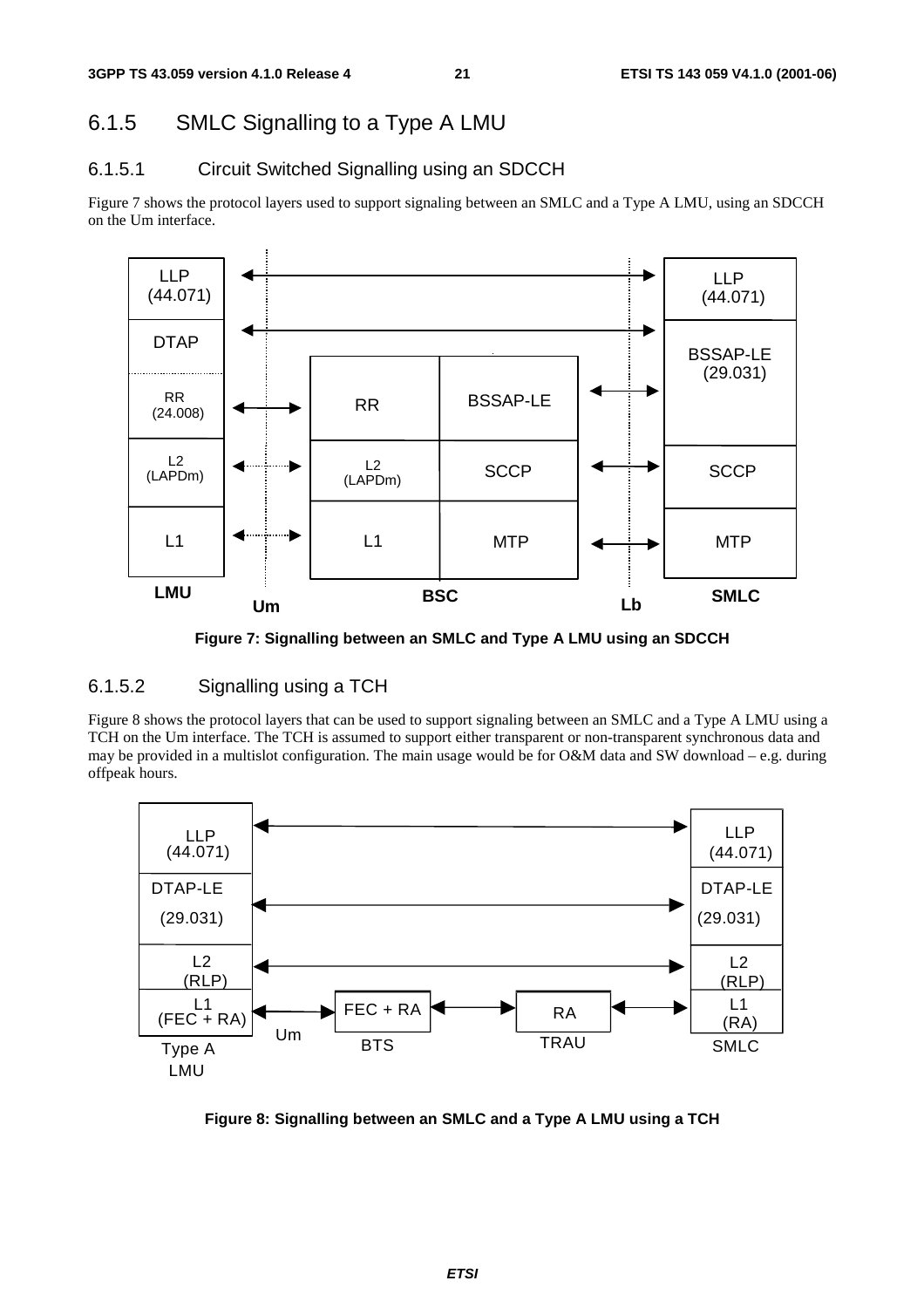### 6.1.6 SMLC signaling to a Type B LMU

The protocol layers employed to enable signaling between the SMLC and a Type B LMU are shown in Figure 9. (Note 1)\*: Abis interface is beyond the scope of this document.



**Figure 9: Signalling between an SMLC and Type B LMU** 

### 6.1.7 SMLC Signalling to a peer SMLC

The protocol layers used for SMLC to SMLC signaling are shown in Figure 10, where it is assumed that both SMLCs have SS7 link connections to STPs (or there is a direct SS7 link between the SMLCs). In the absence of either a direct link or links to an STP, signaling can go via attached BSCs and MSCs as shown in Figure 11 for signaling between the SMLCs sharing the same MSC.



**Figure 10: SMLC to SMLC Signalling via SS7 STPs**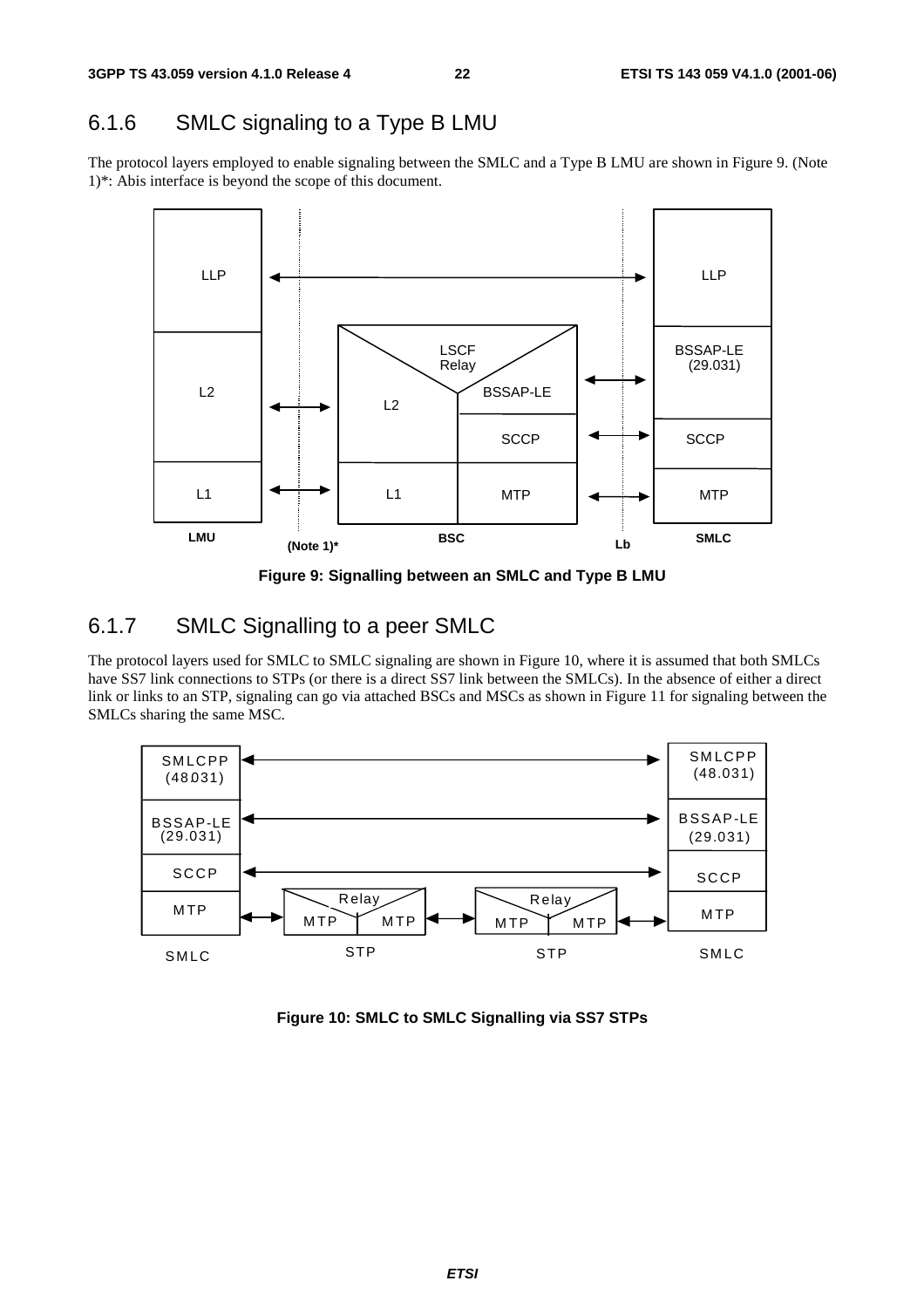

**Figure 11: SMLC to SMLC Signalling via associated BSCs and MSC** 

### 7 GERAN Network Location Procedures

### 7.1 State description for SMLC

#### 7.1.1 SMLC States

#### 7.1.1.1 NULL State

This is a conceptual rather than actual state in which a certain location request from a particular Location Client, VMSC, SGSN or BSC either has not yet been received or has been completed.

#### 7.1.1.2 LOCATION State

This state exists after the SMLC has received a location request from a BSC and persists while the SMLC is obtaining position measurements for a particular positioning method until such time as positioning measurements have been received and a location estimate has been computed and returned to the BSC.

When sufficient positioning measurement results have been received, the SMLC either evaluates them, if they include an already computed location estimate, or uses them to compute a location estimate. The SMLC then has the option of either reinitiating another positioning attempt, if the location estimate did not satisfy the required QoS, or returning the location estimate to the BSC.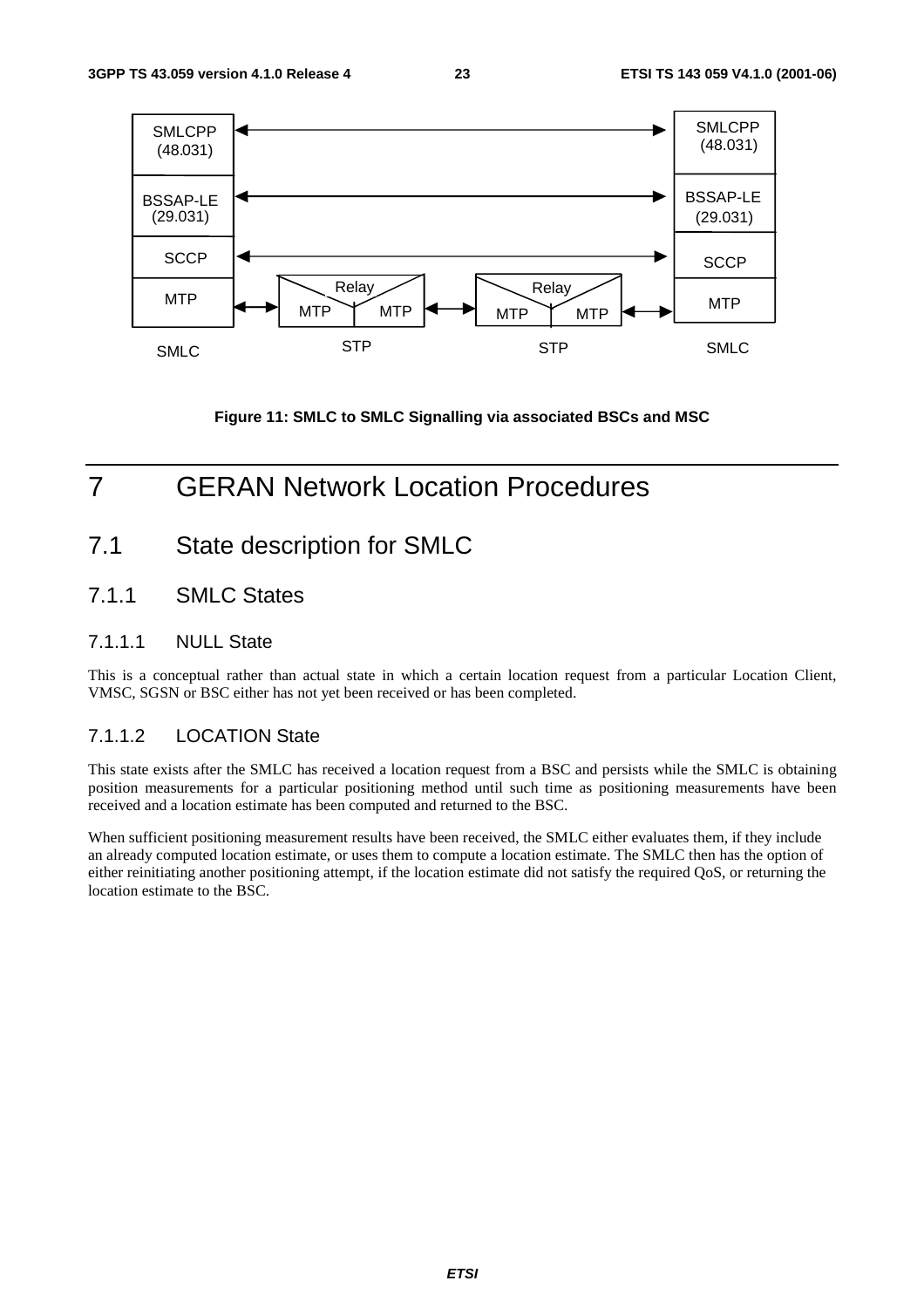### 7.1.2 State Functionality

7.1.2.1 State Transitions



**Figure 12: State Transitions in the SMLC** 

#### **Moving from NULL to LOCATION state:**

After a location request is received from the BSC, the SMLC chooses a positioning method and initiates the appropriate position measurements. It then enters the LOCATION state.

#### **Moving from LOCATION to NULL state:**

When the SMLC has obtained a location estimate that best meets the requested QoS parameters, it returns this to the BSC and re-enters the NULL state.

#### 7.1.2.2 LOCATION Timer Function

The SMLC runs a timer while in the LOCATION state to limit the total amount of time that positioning can be active. This timer should be related to any response time indicated in the location request QoS parameters. If the timer expires before a final location estimate has been produced, the SMLC either returns the best existing location estimate to the BSC (e.g. an estimate based on the current cell ID) or returns a failure indication. It then re-enters the NULL state.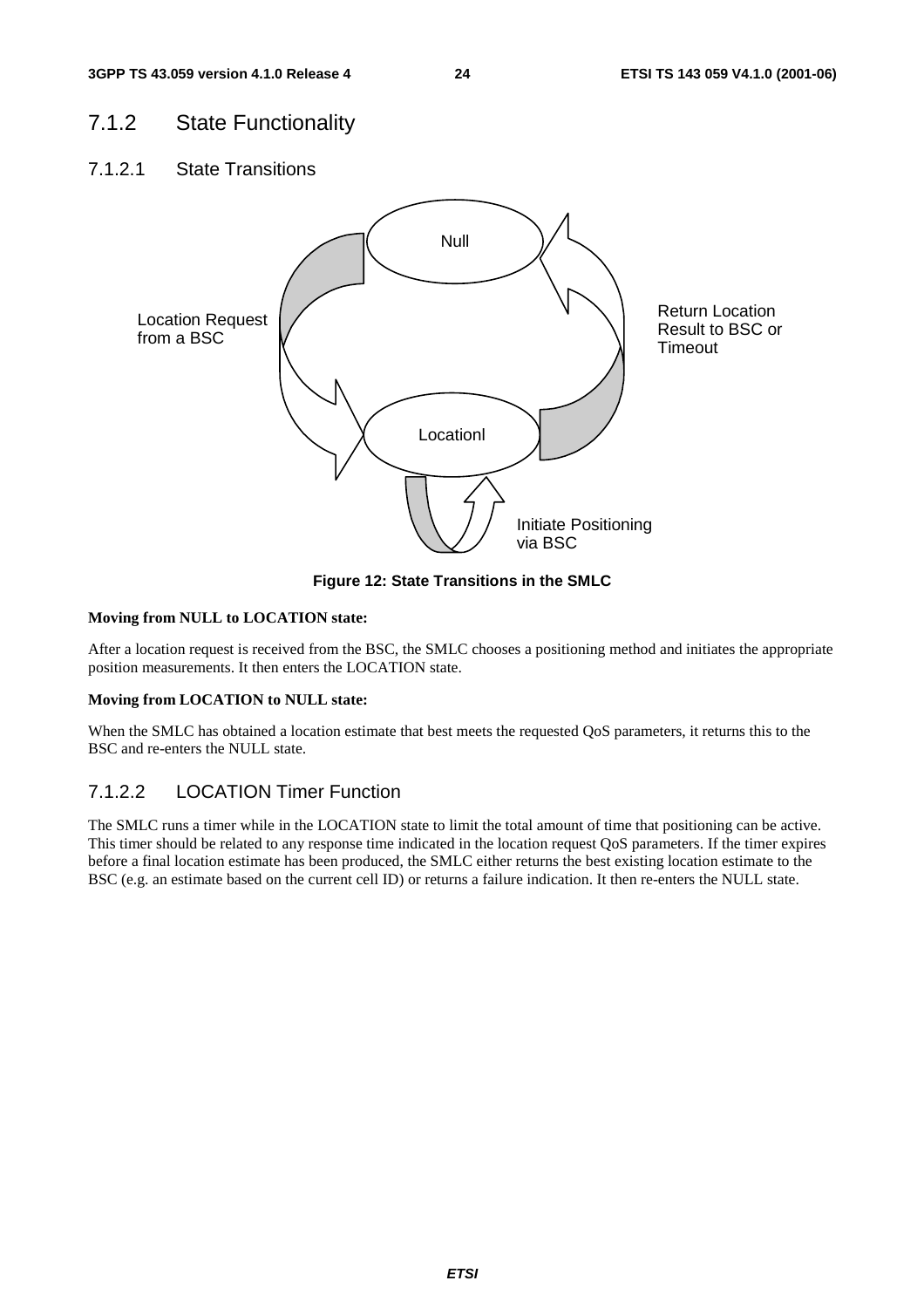### 7.2 State Description for the BSC

### 7.2.1 BSC States

#### 7.2.1.1 IDLE State

In this state, the BSC location service is inactive for a particular MS.

### 7.2.1.2 LOCATION State

In this state, the BSC is awaiting a response from a SMLC after requesting the location for a particular MS. In this state, a Radio Resource connection to the target MS will be active – allowing the SMLC and MS to exchange positioning related messages for mobile based and mobile assisted position methods. For certain position methods (e.g. network based position methods), the SMLC may invoke substates in the BSC during which other types of association or procedure are supported with the MS (e.g. temporary call establishment, handover). In this state, the BSC may transfer positioning related messages between the SMLC and the target MS and/or between the SMLC and certain LMUs served by the BSC.

### 7.2.2 State Functionality

### 7.2.2.1 State Transitions



**Figure 13: State Transitions in the BSC** 

#### **Moving from IDLE to LOCATION state:**

After a request has been received to locate a particular MS served by the BSC, a location request is sent to the SMLC associated with the serving cell: the BSC then enters the LOCATION state. Before entering this state, a Radio Resource connection to the MS must have been already established by the VMSC.

#### **Moving from LOCATION to IDLE state:**

After the return of a location estimate result from the SMLC, the BSC shall re-enter IDLE state.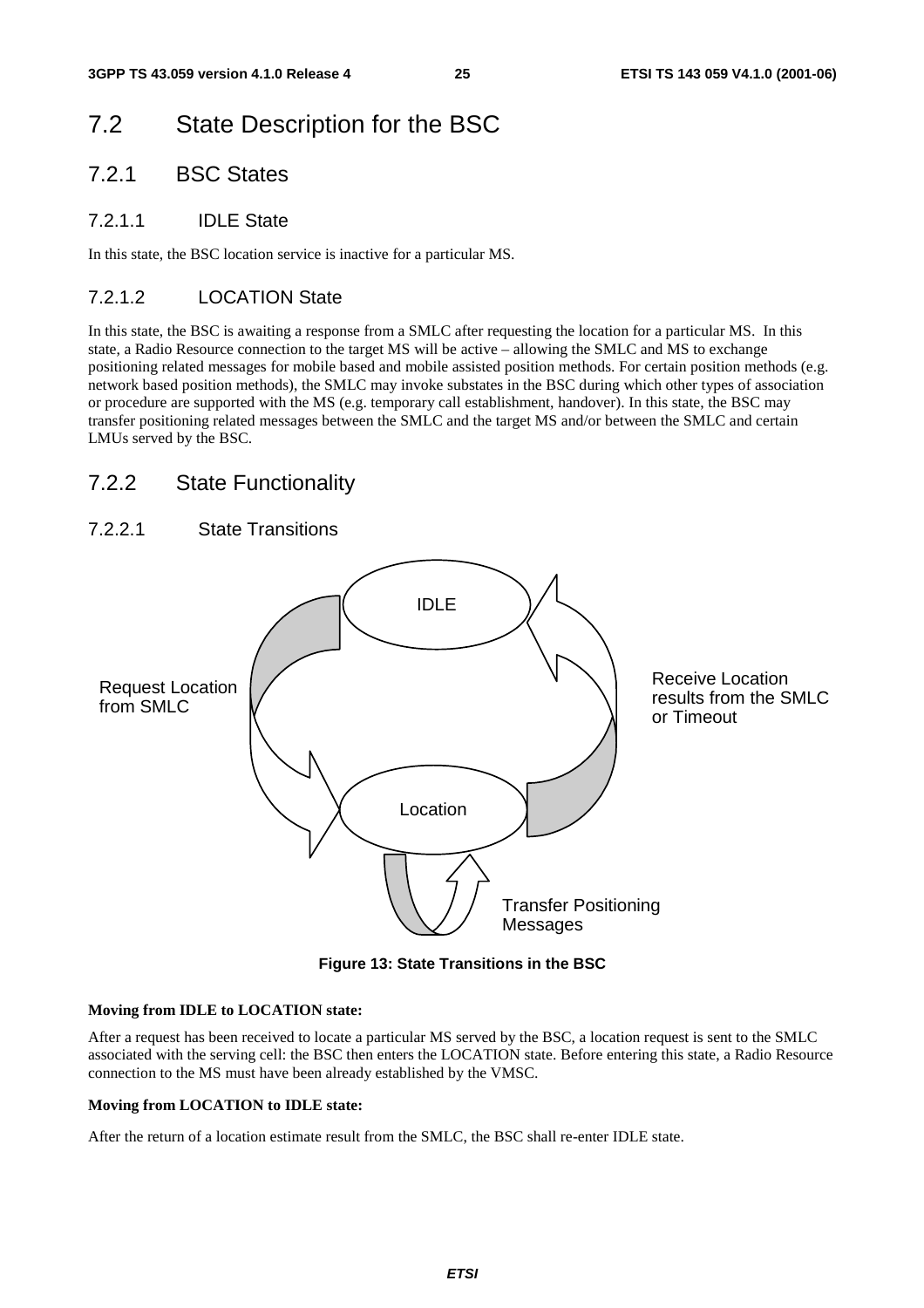### 7.2.2.2 LOCATION Timer Function

The BSC runs a timer while in the LOCATION state to limit the amount of time waiting for a location response from the SMLC. If the timer expires before such information is received, the BSC indicates a location failure to the original requesting entity and re-enters IDLE state.

### 7.3 Usage of SCCP Connection on the Lb interface

SCCP connection oriented signaling between a SMLC and a BSC is used to support SMLC signaling to a Type A LMU, a serving BSC, or a target MS. The types of SCCP conncetions are described below.

### 7.3.1 SCCP Connection for positioning of a target MS

The BSC establishes this connection when a request is received for a location estimate for a target MS. The BSC sends the BSSAP-LE Perform Location Request to the SMLC inside an SCCP Connection Request message. Signaling between the SMLC and target MS is then relayed by the BSC between this SCCP connection and the main signaling link to the MS. The same SCCP connection is also used to transfer BSSLAP messages between the SMLC and serving BSC. See figure below.



RRLP (44.031)



### 7.3.2 SCCP connection to access a Type A LMU

The BSC or SMLC establishes this connection to enable LCS messages to be transferred to or from a Type A LMU. The BSC or SMLC sends a BSSAP-LE LMU Connection Request message inside an SCCP Connection Request message. Signaling is subsequently relayed through the BSC using this SCCP connection as shown in the figure below.



**Figure 15: SCCP based signalling to access a TypeA LMU with a SMLC**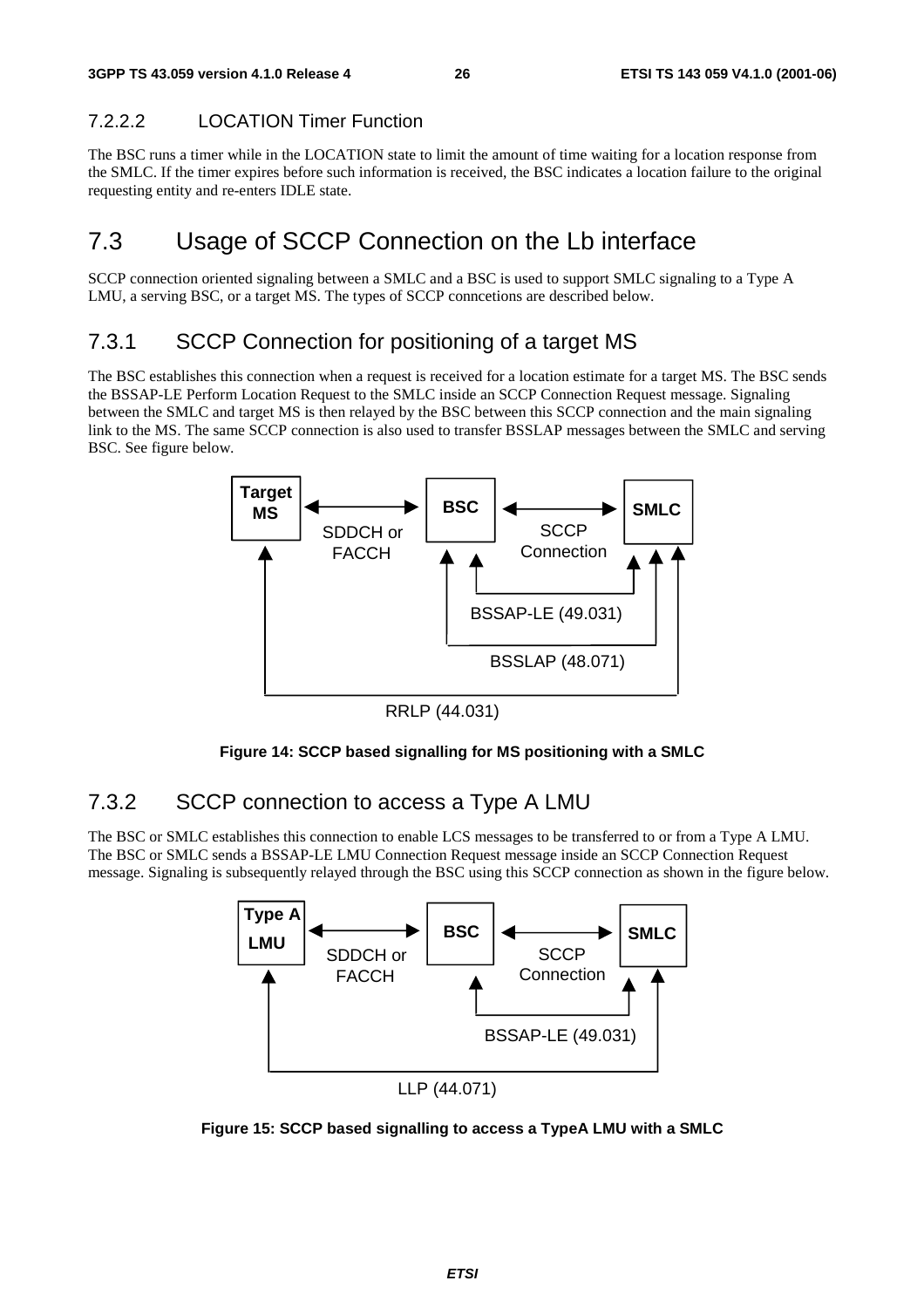### 8 Common Procedures to Support Positioning

The procedures described in this section enable an SMLC to obtain positioning related information or instigate positioning for a particular target MS. The procedures are applicable to all positioning methods after an SMLC receives a BSSAP-LE Perform Location request for a target MS until a BSSAP-LE Perform Location response is returned to the originator.

### 8.1 Information Transfer between a SMLC and a Target MS

A SMLC uses the procedure shown below in order to obtain positioning measurements from a target MS or transfer location assistance information to a target MS after a request has been received from the BSC serving the target MS. More details of the location information transfer procedure between the BSC and MS can be found in 3GPP TS 24.008.



**Figure 16: Information Transfer between a SMLC and a Target MS** 

- 1) The SMLC passes a BSSAP-LE Connection Oriented Information message to the serving BSC containing an embedded BSSLAP MS Position Command with an RRLP message parameter. The message is transferred using the SCCP connection established between the SMLC and BSC for positioning the target MS If the BSSLAP message is too large to fit in a single BSSAP-LE Connection Oriented Information message, it may be segmented and transferred inside a sequence of BSSAP-LE messages with the last BSSAP-LE message containing a last segment indication and the last RRLP segment. The SMLC shall indicate in the first BSSLAP MS Position Command whether the embedded RRLP message contains a positioning command versus positioning assistance data.
- 2) The BSC transfers the embedded RRLP message to the target MS inside an RR Application Information message. If the BSSLAP message was segmented by the SMLC, onward transfer to the MS shall be deferred until all segments have arrived and the complete BSSLAP message is reassembled. The embedded RRLP message shall then be re-segmented if necessary with each RRLP segment transferred in a separate RR Application Information message with the last RR message indicating the last RRLP segment. No later than when the last RR Application Information message has been transferred, the BSC shall start a positioning supervision timer if none is already in progress or restart this if already in progress. If the timer expires before the final response in step 3 is received, the BSC shall return a BSSAP-LE Connection oriented Information message to the SMLC containing a BSSLAP Abort with a cause of BSC timeout.
- 3) When the target MS has positioning information to return to the SMLC, it sends an RR Application Information message to the BSC containing an embedded RRLP message. If the RRLP message is too large to fit in a single RR Application Information message, it may be segmented and carried in a sequence of RR Application Information messages with the last message indicating the last RRLP segment. The last RR Application Information message shall indicate if this is the final response from the MS.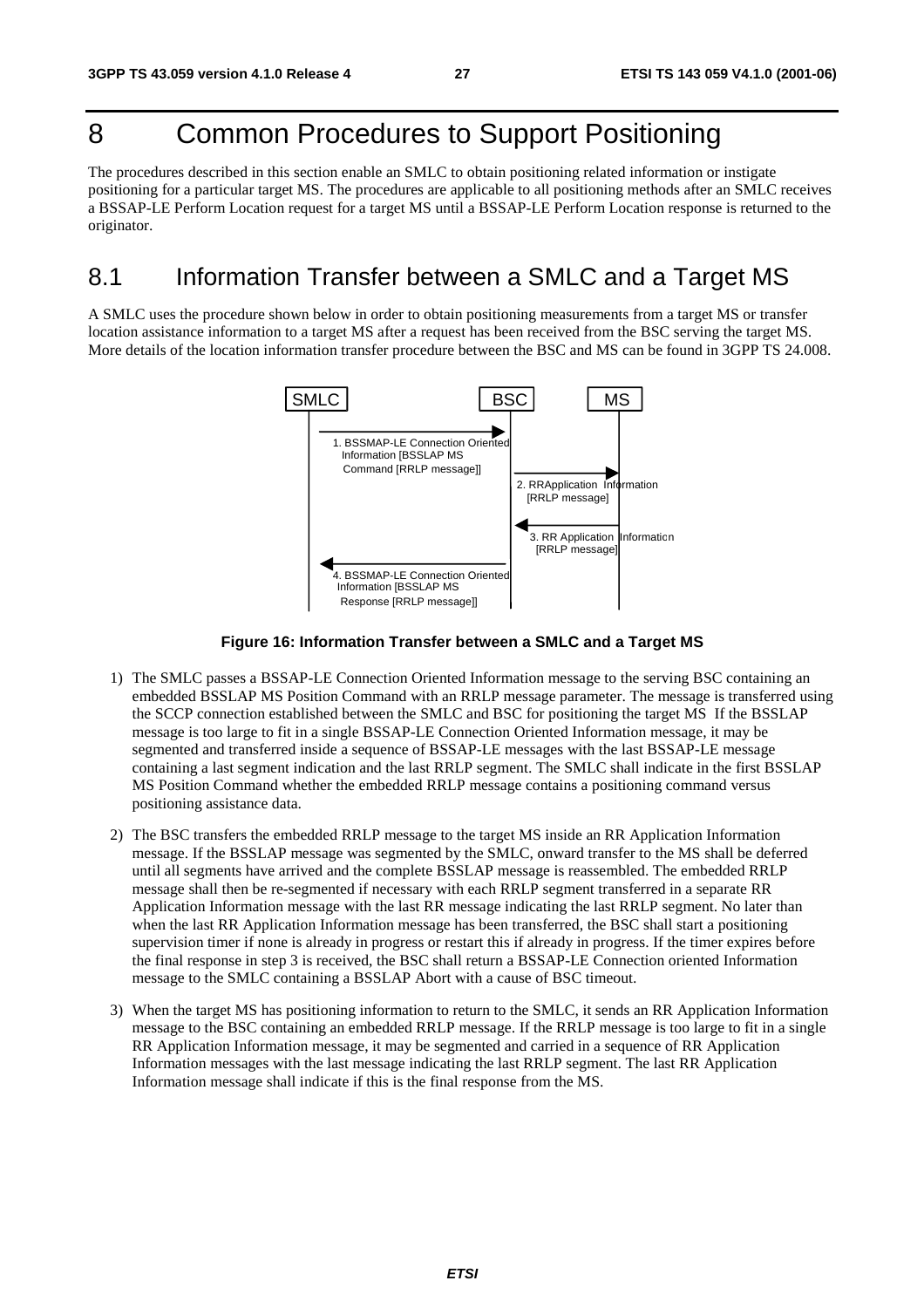4) If the timer started in step 2 has already expired, the BSC discards the RRLP message received in step 3. Otherwise, the BSC forwards the RRLP message to the SMLC inside a BSSLAP MS Positioning Response message contained in a BSSAP-LE Connection Oriented Information message. If the RRLP message was segmented, onward transfer to the SMLC shall be deferred until all segments have arrived and the complete RRLP message is reassembled. If the resulting BSSLAP message is too large to fit into a single BSSAP-LE Connection Oriented Information message (e.g. if the RRLP message was segmented), it shall be segmented. Each segment is then transferred in a separate BSSAP-LE message with the last message containing the last BSSLAP segment. If the SMLC indicated a positioning command in step 1 and the MS has indicated a final response, the BSC may add additional measurement information to the BSSLAP MS Position Response in the last BSSAP-LE message – if necessary, creating a new BSSAP-LE message if message size limitations would be exceeded. The BSC shall stop the supervision timer started in step 2 when the final segment of the final response from the MS has been transferred. If the MS did not indicate a final response in step 2, the SMLC may transfer a further RRLP message to the MS (e.g. containing assistance data) according to steps 1 and 2 and the MS may return a subsequent response according to steps 3 and 4.

### 8.2 Information Transfer between a SMLC and a BSC

A SMLC uses the procedure shown below in order to obtain positioning related information from the BSC serving a particular target MS after a positioning request has been received from the BSC.



**Figure 17: Information Transfer between a SMLC and a BSC** 

- 1) The SMLC passes a BSSAP-LE Connection Oriented Information message to the BSC containing an embedded BSSLAP message. The BSSAP-LE message is transferred using the SCCP connection previously established between the SMLC and BSC when the positioning request for the target MS was initially sent to the SMLC. The BSC recognizes that it is the final destination due to the presence of the embedded BSSLAP message.
- 2) When the BSC has positioning information for the target MS to return to the SMLC, it sends a BSSAP-LE Connection Oriented Information message to the SMLC containing an embedded BSSLAP message. The message is sent using the SCCP connection previously established for positioning the target MS.

### 8.3 Common Procedures to Support Access to an LMU

The procedures in this section support the transfer of positioning related information and O&M data between an SMLC and a particular LMU associated with the SMLC.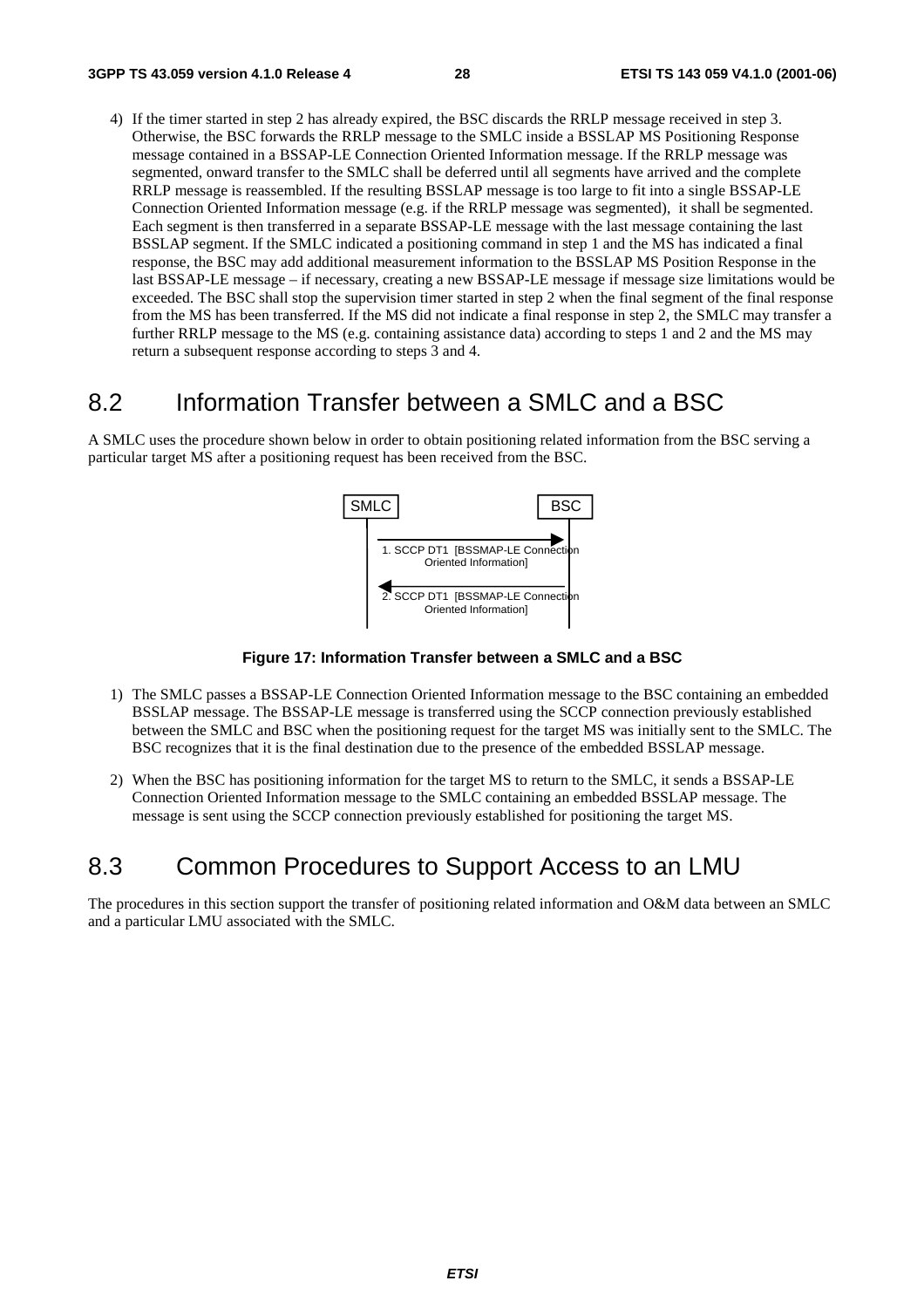### 8.3.1 Location Update Procedure between a SMLC and a Type A LMU

The following procedure supports a normal location update from the perspective of a Type A LMU. The location update can occur periodically, on power up, following recovery from some failure condition and when an LMU in idle mode detects that its closest BTS is in another location area.



#### **Figure 18: Location Update Procedure between a SMLC and a Type A LMU**

- 1) If the LMU does not currently have a signaling link, it sends an RR Channel Request to the serving BTS to request a SDCCH. The RR Channel Request contains an establishment cause identifying an LMU. After assignment of the SDCCH, the LMU sends a DTAP Location Updating request to the BSC. This shall indicate that a follow on request is pending if the LMU has more data to send.
- 2) Because the BSC serving the LMU is associated with a SMLC and the Channel Request message contained an LMU establishment cause, the BSC forwards the Location Updating request to the SMLC rather than MSC. If there was previously no SDCCH, this is sent inside a BSSMAP Complete Layer 3 Information message that is contained in an SCCP Connection Request.
- 3) The SMLC performs normal authentication and ciphering if needed for the LMU. The SMLC shall not assign a TMSI to the LMU to avoid duplicating a TMSI assigned to a normal MS by a VLR.
- 4) The SMLC returns a DTAP Location Updating Accept to the BSC. Unless the LMU indicated a follow on request, the SMLC may then initiate release of the SDCCH.
- 5) The BSC forwards the DTAP message to the LMU.

### 8.3.2 IMSI Detach Procedure between a SMLC and a Type A LMU

The following procedure supports a normal IMSI Detach from the perspective of a Type A LMU. This may be instigated if the LMU is to be deactivated – e.g. for offline maintenance.



#### **Figure 19: IMSI Detach Procedure between a SMLC and a TypeA LMU**

1) If the LMU does not currently have a signaling link, it sends an RR Channel Request to the serving BTS to request a SDCCH. The RR Channel Request contains an establishment cause identifying an LMU. After assignment of the SDCCH, the LMU sends a DTAP IMSI Detach Indication to the BSC.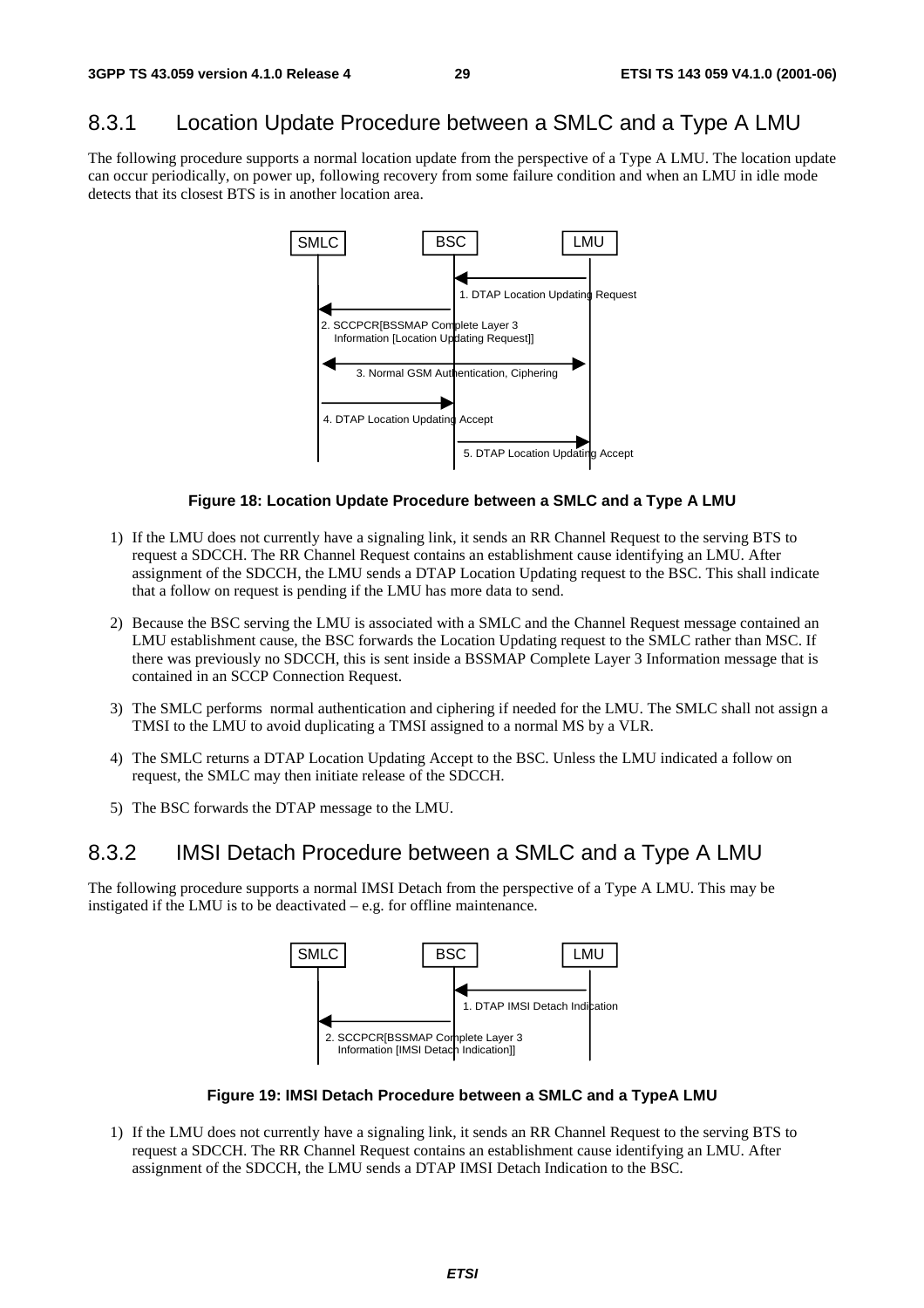2) Because the BSC serving the LMU is associated with a SMLC and the Channel Request message contained an LMU establishment cause, the BSC forwards the IMSI Detach Indication to the SMLC rather than MSC. If there was previously no SDCCH, this is sent inside a BSSAP Complete Layer 3 Information message that is contained in an SCCP Connection Request. The SMLC marks the LMU as temporarily inactive and initiates release of the SDCCH.

### 8.3.3 LCS Information Transfer between a SMLC and a Type A LMU

#### 8.3.3.1 Information Transfer using an SDCCH

The following procedure supports information transfer between a SMLC and a Type A LMU.



**Figure 20: Information Transfer between a SMLC and a Type A LMU** 

- 1) If there is no signaling link yet for an LMU between the SMLC and the BSC serving the LMU, the SMLC sends a BSSAP Paging message to the serving BSC inside an SCCP Unitdata message.
- 2) The serving BSC broadcasts an RR Paging Request.
- 3) The LMU sends a Channel Request message containing an LMU establishment cause to request an SDCCH. After assignment of the SDCCH, the LMU returns an RR Paging Response.
- 4) Because the BSC serving the LMU is associated with a SMLC and the Channel Request message in step 3 contained an LMU establishment cause, the BSC transfers the Paging Response to the SMLC, rather than MSC, in a BSSAP Complete Layer 3 Information message contained in an SCCP Connection Request.
- 5) The SMLC performs normal authentication and ciphering if this is needed for the LMU. The SMLC shall not assign a TMSI to the LMU to avoid duplicating a TMSI assigned to a normal MS by a VLR.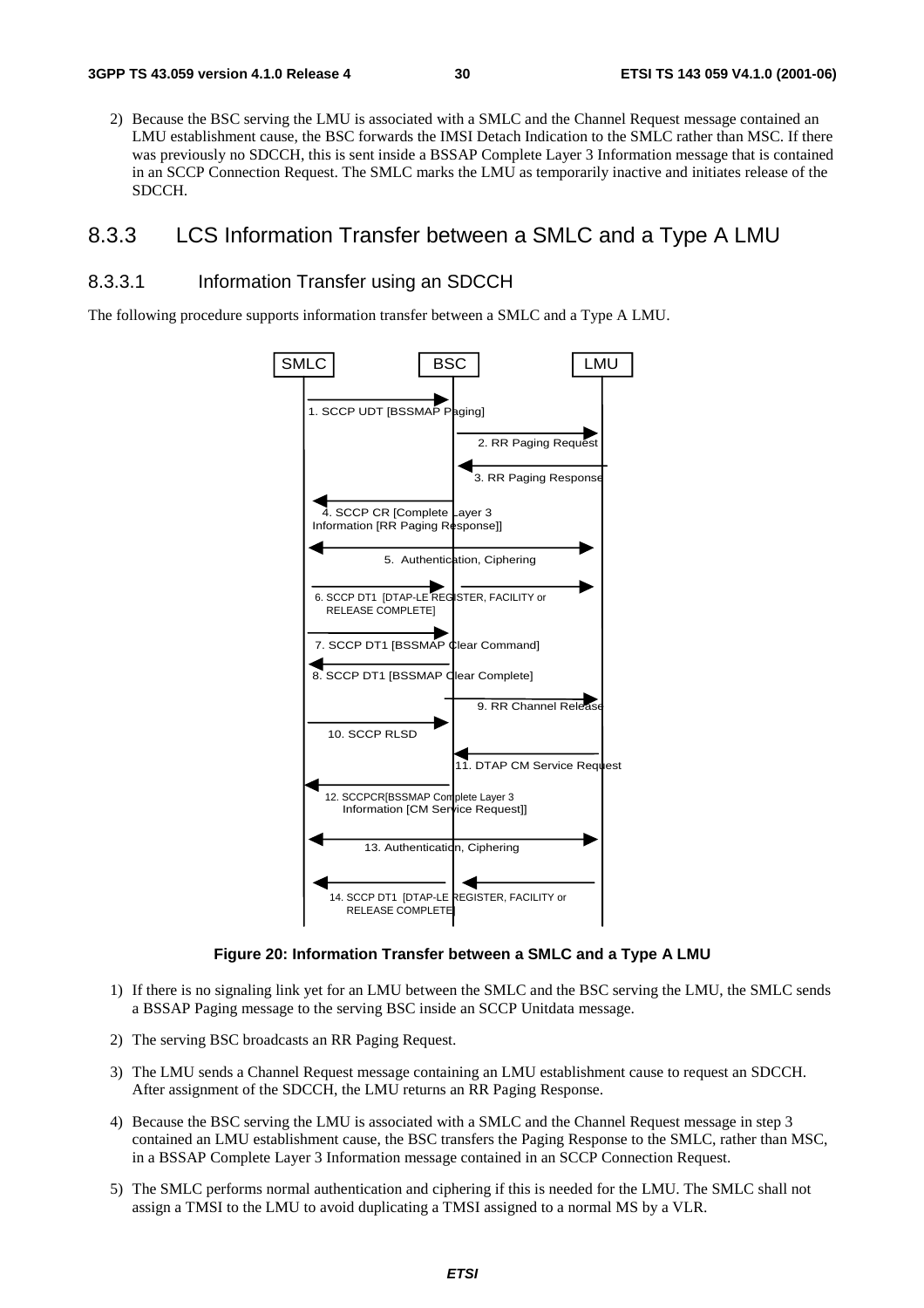- 6) If the SMLC needs to send data to the LMU, it may send one or more DTAP-LE REGISTER, FACILITY or RELEASE COMPLETE messages to the BSC. Each DTAP-LE message contains an embedded LLP message and an indication of whether release of the SDCCH by the LMU is forbidden. Each DTAP-LE message is transferred by the BSC to the LMU.
- 7) The SMLC may initiate release of the SDCCH to the LMU by sending a BSSAP Clear Command to the BSC.
- 8) The BSC returns a BSSAP Clear Complete.
- 9) The BSC orders release of the SDCCH by sending an RR Channel Release to the LMU.
- 10) The SMLC releases the SCCP connection to the BSC by sending an SCCP Released message.
- 11) When the LMU has LCS data to send and does not currently have a signaling link, it sends an RR Channel Request to the serving BTS to request an SDCCH. The RR Channel Request contains an establishment cause identifying an LMU. After assignment of the SDCCH, the LMU sends a DTAP CM Service request to the serving BSC.
- 12) Because the BSC serving the LMU is associated with a SMLC and the Channel Request message contained an LMU establishment cause, the BSC forwards the CM Service Request with an indication that this came from an LMU to the SMLC, rather than MSC, inside a BSSAP Complete Layer 3 Information message that is contained in an SCCP Connection Request.
- 13) The SMLC performs authentication and ciphering if needed for the LMU. Otherwise, a CM Service Accept is returned. The SMLC shall not assign a TMSI to the LMU to avoid duplicating a TMSI assigned to a normal MS by a VLR.
- 14) The LMU sends one or more DTAP-LE REGISTER, FACILITY or RELEASE COMPLETE messages to the serving BSC each containing an embedded LLP message. The BSC forwards each DTAP-LE message to the SMLC.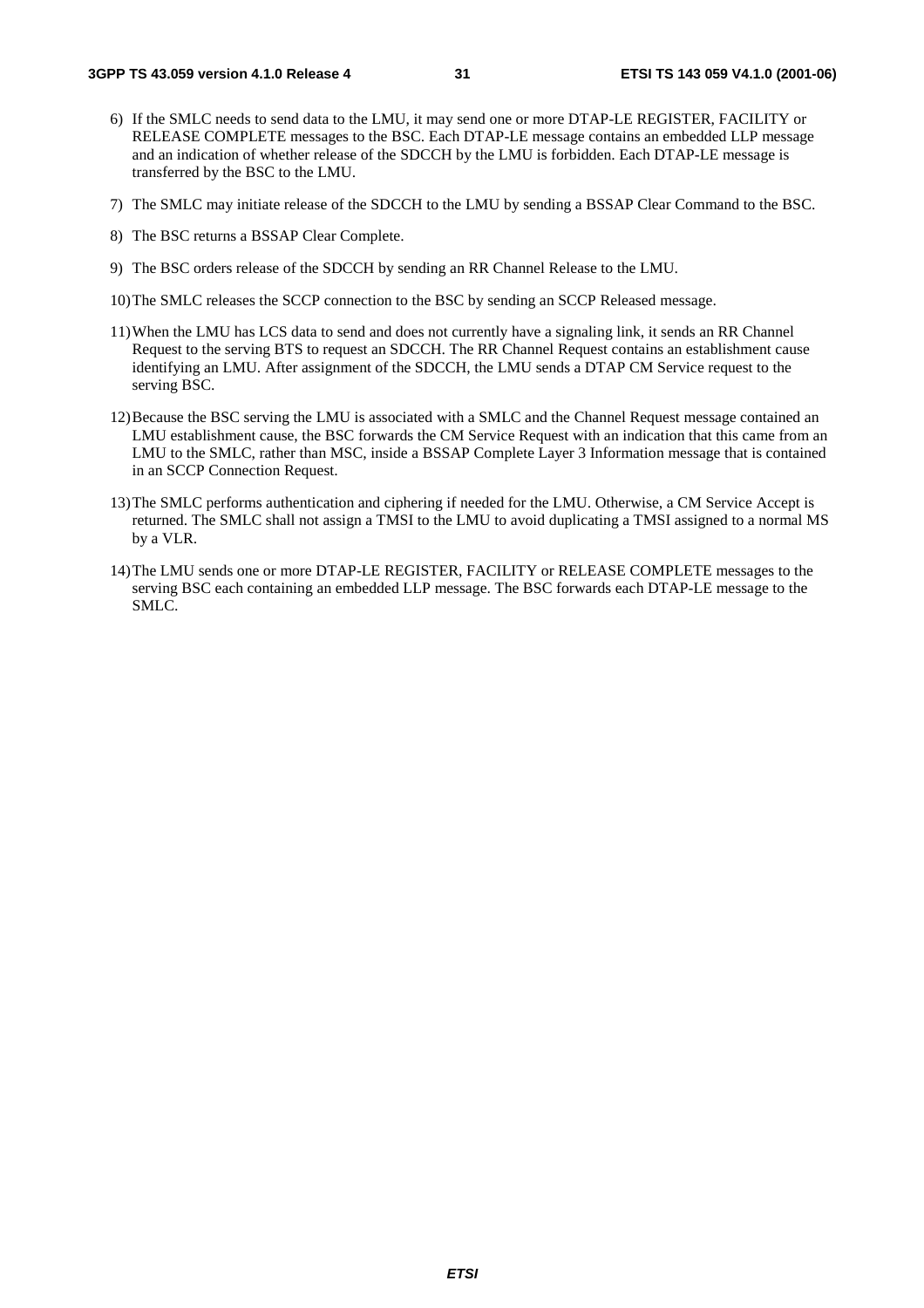

#### 8.3.3.2 Information Transfer using a TCH

#### **Figure 21: Information Transfer between a SMLC and a Type A LMU using a TCH**

- 1) The SMLC establishes a signaling connection to the LMU using an SDCCH.
- 2) The SMLC sends a DTAP Setup to the LMU with the requested bearer capability.
- 3) The LMU returns a DTAP Call Confirmed.
- 4) The SMLC initiates traffic channel assignment by sending a BSSAP Assignment Request to the BSC.
- 5) The BSC requests channel activation in the BTS and then sends an RR Assignment Command to the LMU.
- 6) The LMU acknowledges TCH assignment.
- 7) The BSC confirms TCH assignment.
- 8) The LMU confirms call establishment.
- 9) The SMLC acknowledges the LMU confirm.
- 10) DTAP-LE Connection Oriented Information messages are transferred between the SMLC and LMU on the established TCH: these are transparent to the BSC.
- 11) The SMLC initiates release of the TCH by sending a DTAP Disconnect to the LMU
- 12) The LMU returns a DTAP Release.
- 13) The SMLC sends a DTAP Release Complete.
- 14) The SMLC initiates release of the TCH by sending a BSSAP Clear Command to the BSC.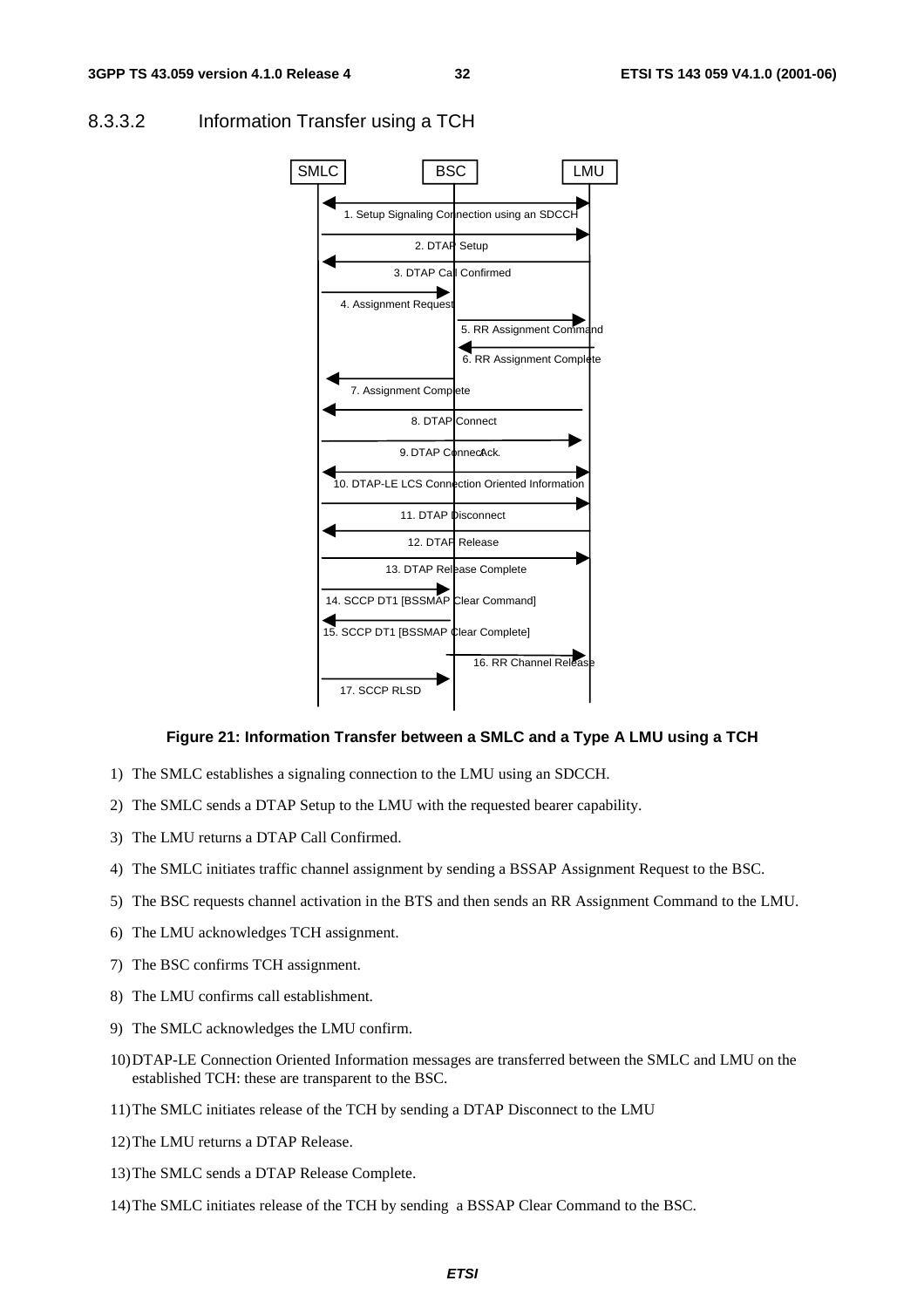15) The BSC returns a BSSAP Clear Complete.

- 16) The BSC orders release of the TCH by sending an RR Channel Release to the LMU.
- 17) The SMLC releases the SCCP connection to the BSC by sending an SCCP Released message.

### 8.3.4 LCS Information Transfer between a SMLC and a Type B LMU

A SMLC uses the procedure shown below in order to exchange LCS information with a TypeB LMU.



#### **Figure 22: Information Transfer between a SMLC and a Type B LMU**

- 1) The SMLC passes a BSSAP-LE Connectionless Information message to the BSC containing an embedded LLP message and the LAC/CI cell address identifying the LMU. The BSSAP-LE message is transferred inside an SCCP Unitdata message.
- 2) The BSC transfers the embedded LLP message to either the BTS associated with the LMU or the LMU itself inside a Location Information message. The BTS or LMU is identified using the LAC/CI received in step 1.
- 3) When the LMU has positioning information to return to the SMLC, either it or its associated BTS transfers this to the BSC inside a Location Information message..
- 4) The serving BSC forwards the LLP message to the SMLC inside a BSSAP-LE Connectionless Information message contained in an SCCP Unitdata message. The BSSAP-LE message contains the LAC/CI address identifying the LMU.

### 8.4 Common Control Procedures for LMUs

These procedures are applicable to any Type A LMU and may be used for any Type B LMU to enable control of the LMU by its associated SMLC. The procedures assume support for the establishment of a signaling link and the transfer of LLP messages between an SMLC and LMU that are defined in the common procedures to support access to an LMU, section 8.3. Consequently, details of signaling link establishment and message transfer by a BSC and BTS are not shown.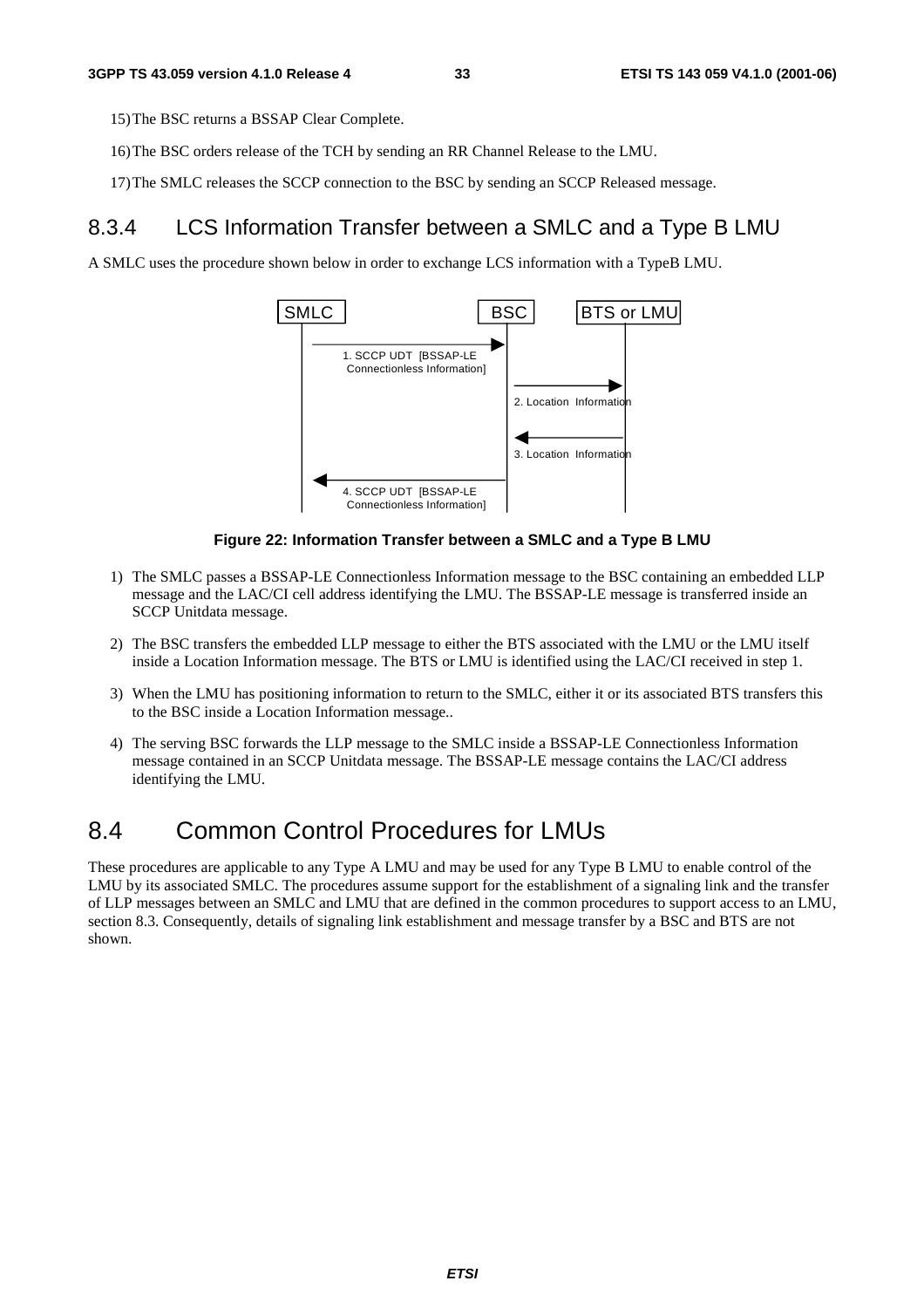### 8.4.1 Reset Procedure

The reset procedure enables an SMLC to return an LMU to a known initial state in which no measurement or O&M operations are outstanding or being performed.



#### **Figure 23: Reset Procedure for a Circuit Mode LMU**

- 1) After first establishing a signaling connection to the LMU (see section 8.3), the SMLC sends an LLP Reset Invoke to the LMU via BSC.
- 2) The LMU cancels any LCS measurement and O&M tasks previously ordered by the SMLC. The LMU then returns an LLP Reset Return Result to the SMLC.

#### 8.4.2 Status Query Procedure

The Status Query procedure enables an SMLC to verify the status of an associated LMU. The procedure may be instigated periodically or following any loss of communication with the LMU.



#### **Figure 24: Status Query Procedure for a Circuit Mode LMU**

- 1) After first establishing a signaling connection to the LMU (see section 8.3), the SMLC sends an LLP Status Query Invoke to the LMU via BSC.
- 2) The LMU returns an LLP Status Query return result, indicating the number of active measurement jobs for each type of measurement (e.g. RIT) and the number of active O&M jobs in the LMU that were previously ordered by the SMLC.

#### 8.4.3 Status Update Procedure

The Status Update procedure enables an LMU to report status information to its associated SMLC. The procedure may be instigated for the following reasons:

- 1. Periodically
- 2. Power-on condition or recovery from failure with loss of memory
- 3. Impending availability or unavailability for O&M reasons
- 4. Location Update by a Type A LMU in a new Location Area.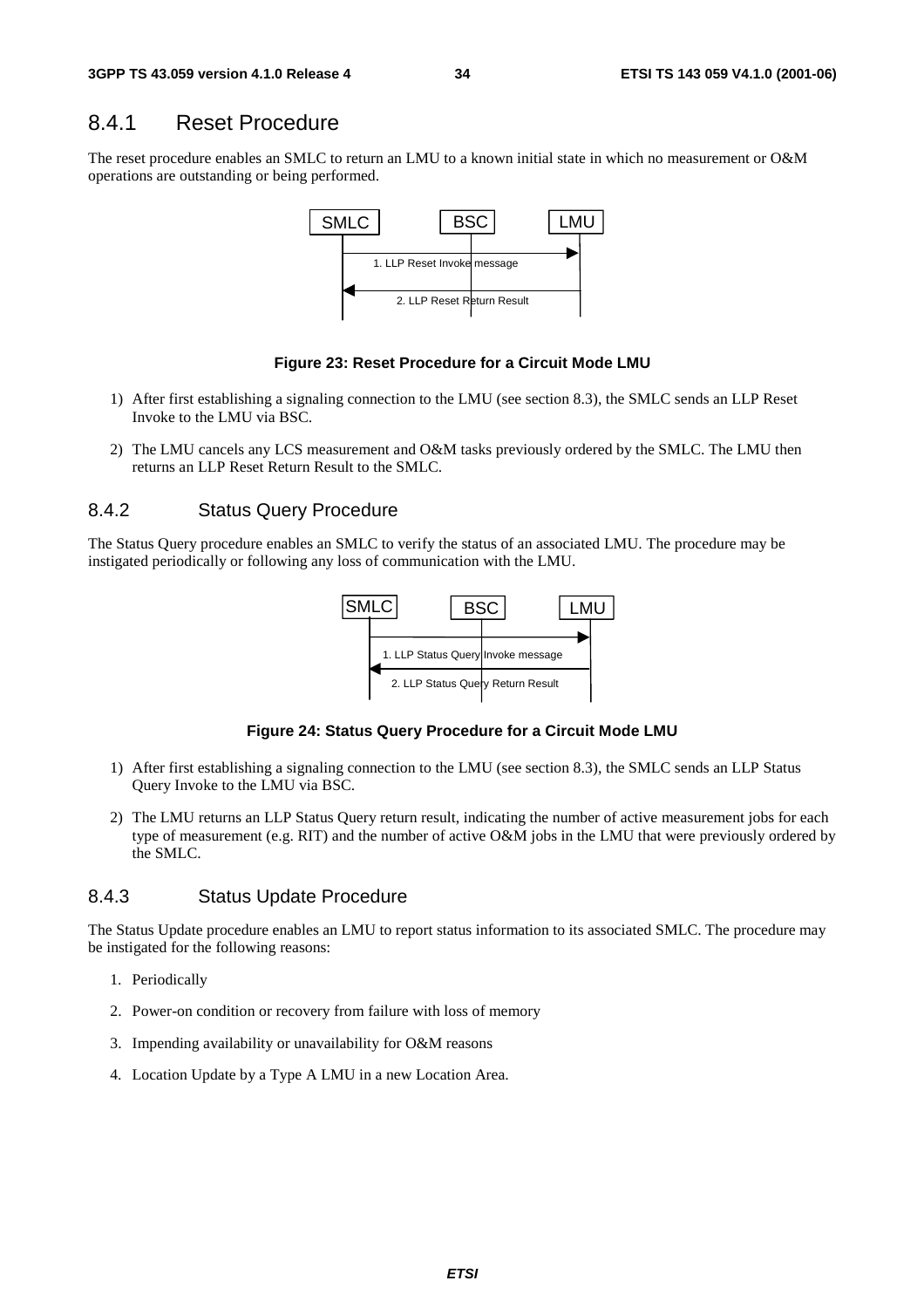

#### **Figure 25: Status Update Procedure for a Circuit Mode LMU**

- 1) After first establishing a signaling connection to the SMLC (see section 8.3), the LMU sends an LLP Status Update Invoke to the SMLC via BSC. This message shall include the reason for the Status Update, the number of active and outstanding jobs of each category in the LMU and the current hardware status.
- 2) The SMLC returns an LLP Status Update return result to acknowledge receipt of the Status Update.

### 8.5 Exception Procedures

The procedures in this section apply to all location procedures where a BSSAP-LE Perform Location Request has been sent to an SMLC by a BSC requesting some location service (e.g. provision of a location estimate for a target MS or transfer of assistance data to a target MS).

### 8.5.1 Procedures in the SMLC

When a request for a location estimate fails due to failure of a position method itself (e.g. due to inaccurate or insufficient position measurements and related data) and the SMLC is unable to instigate another positioning attempt (e.g. due to a requirement on response time), the SMLC may return a BSSAP-LE Perform Location response containing a less accurate location estimate (e.g. based on serving cell and timing advance). If a less accurate estimate is not available or will not meet the accuracy requirement, the SMLC shall instead return a BSSAP-LE Perform Location response message containing no location estimate and indicating the cause of failure.

When a request for any other location service (e.g. transfer of assistance data to a target MS) fails for any reason and the SMLC is unable to reattempt the service, the SMLC shall return a BSSAP-LE Perform Location response message indicating the cause of failure.

When a location service request is interrupted by some other unrecoverable error event inside the SMLC, the SMLC shall immediately terminate the location service attempt and return a BSSAP Perform Location Response message containing the reason for the location service cancellation. In that case, any dialogue previously opened with an LMU or BSC for the purpose of instigating position measurements for any MS being located may also be aborted by the SMLC.

If the SMLC receives a BSSAP-LE Perform Location Abort indication for a previous location service request from the BSC, it shall immediately terminate the location service attempt and may abort any dialogues used for the location service attempt that may still exist with any LMUs. The circumstances of the abort may still ensure cancellation of any such procedure (see section on BSC).

If the SMLC has instigated any location releated procedure in the Target MS or its serving BSC and receives a BSSLAP Reject, BSSLAP Abort or BSSLAP Reset indication from the BSC, it shall cancel the location service attempt and may abort any dialogues for this that currently exist with any LMUs. For a BSSLAP Abort, the SMLC shall then either return any location estimate already derived, if this was requested and is sufficient for the requested QoS, or return a BSSAP-LE Perform Location response indicating failure of the location service and the cause of the failure in the BSSLAP Abort. For a BSSLAP Reject and BSSLAP Reset, the SMLC has the additional option of restarting the location service attempt and using the same or a different position method where a location estimate was requested. A decision to restart the location service shall take into account the cause of the location service failure as conveyed in the BSSLAP Reject or BSSLAP Reset and whether, in the case of successful intra-BSC handover, the new cell for the target MS is still associated with the SMLC. If the SMLC receives a BSSLAP Reject or BSSLAP Reset with a cause indicating intra-BSC handover and with a new cell identity for the target MS that is not associated with the SMLC, the SMLC shall return a BSSAP-LE Perform Location response containing either a location estimate, if requested, available and sufficient for the requested QoS, or a failure cause indicating "intra-BSC" handover.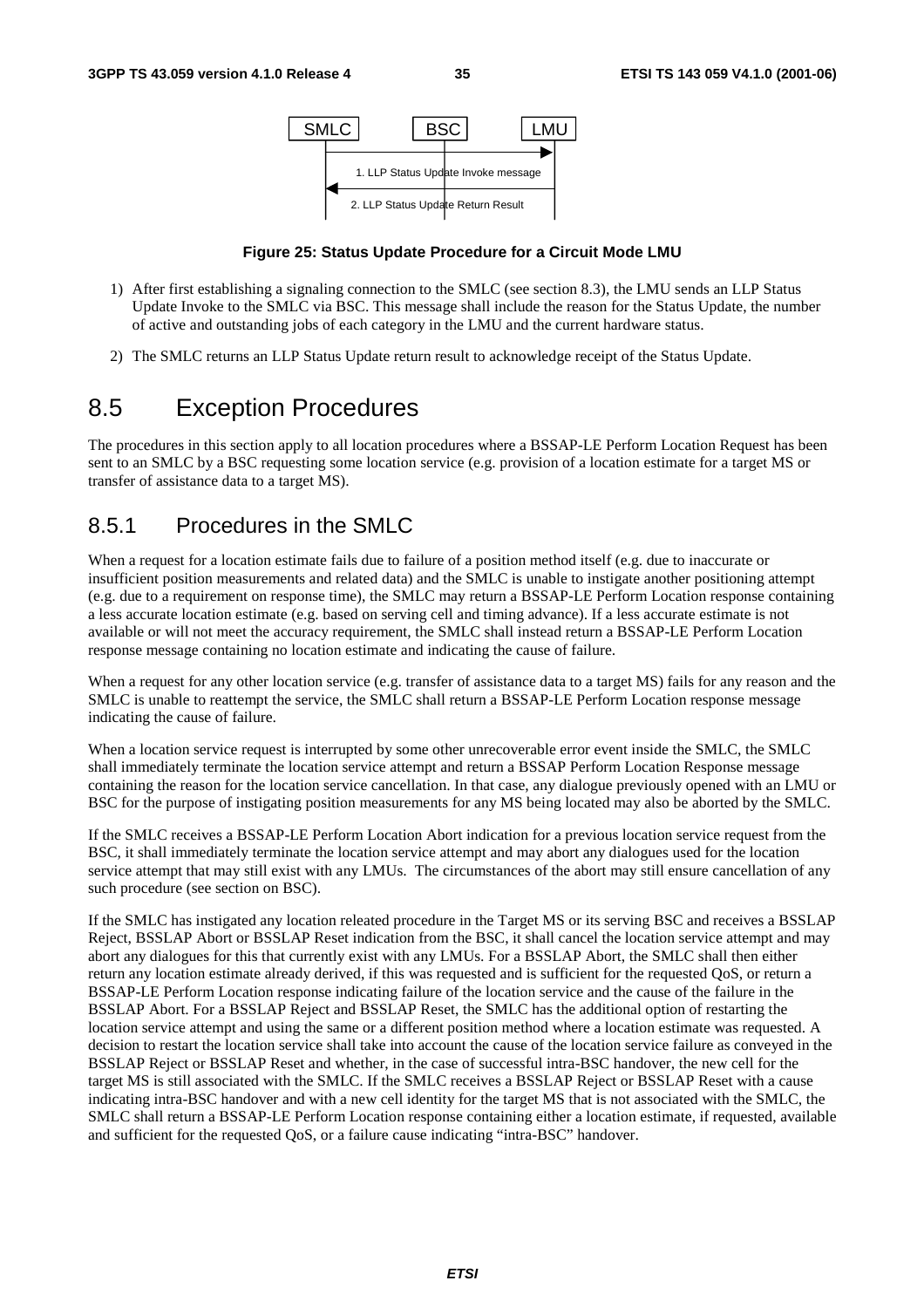### 8.5.2 Procedures in an LMU

An LMU shall return an error indication to its controlling SMLC when location measurements previously ordered by the SMLC cannot be provided due to any error condition.

### 8.5.3 Procedures in the BSC

#### 8.5.3.1 General Procedures

The BSC serving a target MS shall supervise any network or MS location service procedure, including transfer of positioning assistance data to an MS, and shall only allow one such procedure to be active at any time. If a new procedure is instigated by the SMLC for any target MS, the BSC shall cancel any previous procedure without notifying the SMLC or target MS. The new procedure shall then be treated according to the prevailing conditions. If a location information transfer to an MS initiated by an SMLC is not active, the BSC shall discard any RRLP message or message segment received from the MS. This precludes the initiation of any location service procedure from an MS.

Depending on the location procedure and its current state of execution, a serving BSC may chose to defer certain radio related events (e.g. handover) to avoid interference with location – refer to the later sections for each position method. A serving BSC shall abort all existing location related procedures for a particular target MS without notifying a target MS if the DCCH to the target MS or the SCCP connection to the SMLC is released. In the event of an abort with a SMLC, the BSC shall attempt to notify the SMLC using a BSSAP-LE Perform Location Abort.

### 8.5.3.2 Rejection of an SMLC Positioning Request

The BSC may reject any request from an SMLC for positioning or transfer of assistance data for a target MS if the request cannot be performed for reasons other than interaction with handover or other RR management. If the request is rejected, the BSC shall return a BSSLAP Reject to the SMLC containing the cause of rejection.

#### 8.5.3.3 Interaction with Inter-BSC Handover

The BSC shall reject any request from an SMLC for positioning or transfer of assistance data while an inter-BSC handover procedure is ongoing and shall return a BSSLAP Abort to the SMLC.

The BSC shall terminate any network or MS positioning procedure or any transfer of RRLP assistance data already in progress if inter-BSC handover is needed and is not precluded by the particular location procedure and its current state. When a location procedure is terminated and there is an active BSSLAP transaction, the BSC shall return a BSSLAP Abort message to the SMLC after the BSSAP Handover Required has been sent to the serving MSC. The BSSLAP Abort shall contain the cause of the location procedure failure. When a location procedure is terminated and there is no active BSSLAP transaction, the BSC shall send a BSSAP-LE Perform Location Abort message to the SMLC after the BSSMAP Handover Required has been sent to the serving MSC.

#### 8.5.3.4 Interaction with Intra-BSC Handover and other RR Management Procedures

The BSC shall reject any request from an SMLC for positioning or transfer of assistance data while an intra-BSC handover or other intra-BSC RR management procedure involving the target MS is ongoing and shall return a BSSLAP Reset to the SMLC when the handover or other RR management procedure is complete or has timed out in the BSC.

The BSC shall terminate any network or MS positioning procedure or any transfer of RRLP assistance data already in progress if an intra-BSC handover or other intra-BSC RR management procedure is needed and is not precluded by the particular location procedure and its current state. When location procedure is terminated, the BSC shall return a BSSLAP Reset message to the SMLC after the intra-BSC handover or other RR management procedure is complete or has timed out in the BSC. The BSSLAP Reset shall contain a cause indication, the current serving cell identity and may contain measurement information for the target MS (e.g. TA value).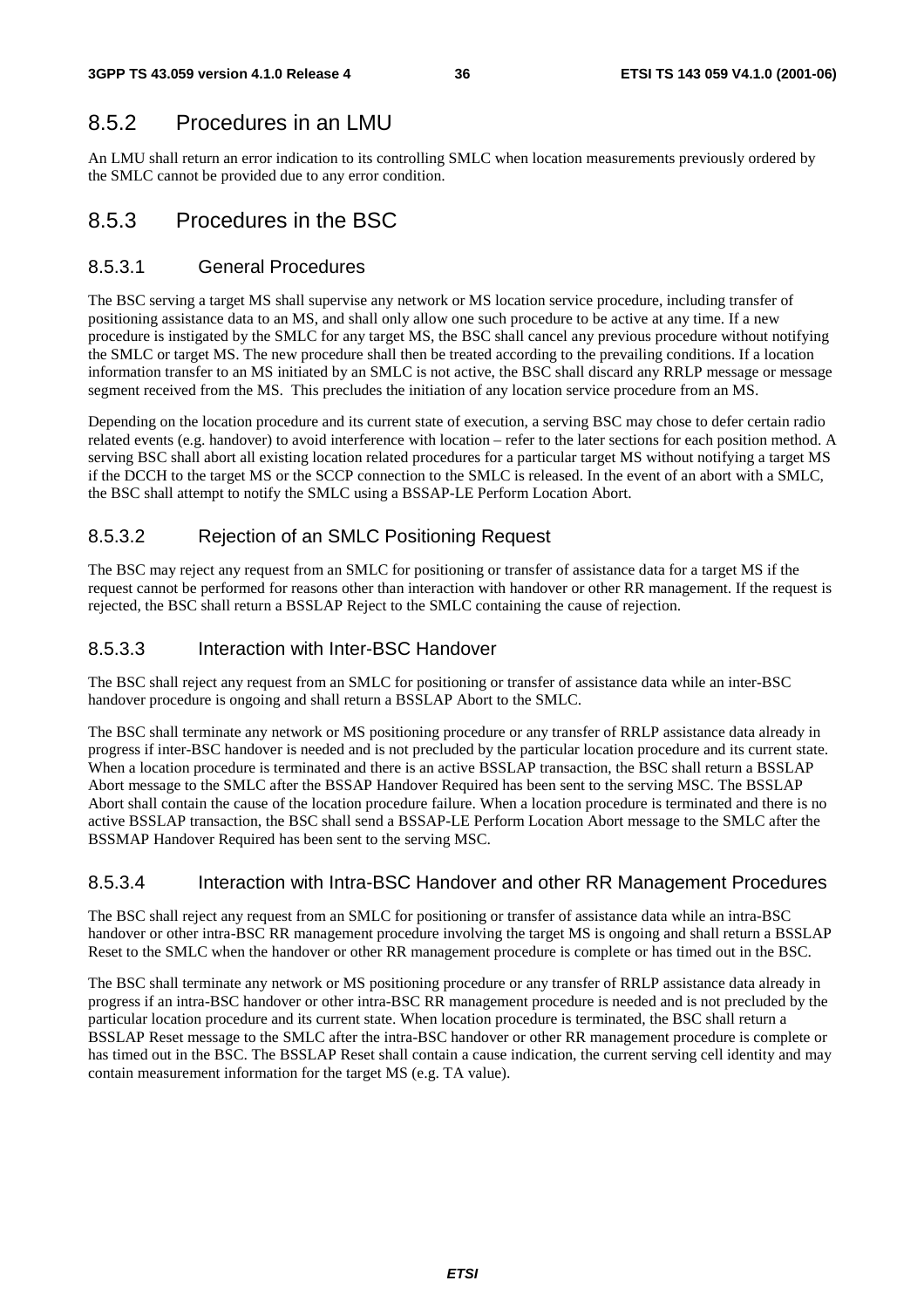### 8.5.3.5 Priority of Handover and Other RR Management Procedures

If the transfer of RRLP messages between an SMLC and target MS is interrupted by intra-BSC handover, inter-BSC handover or any other intra-BSC RR management procedure, the BSC shall avoid delay to the handover or RR management procedure by employing the preemption capability defined in 3GPP TS 44.006 and 3GPP TS 24.008. This allows an RR Handover Command or other RR management command sent to the target MS to be assigned a "high" priority at the data link level enabling preemption of "low" priority RR Application Information messages (carrying RRLP messages) which may have been sent earlier. This procedure ensures that any RRLP data still untransmitted to the MS will be preempted (and discarded) by the data link layer in the BTS prior to transmission of the Handover Command or other RR Management command.

#### 8.5.3.6 Interaction with Segmentation

When requested to transfer a segmented RRLP message between an SMLC and target MS, the BSC shall discard all received RRLP segments if the transfer procedure in the BSC cannot be supported or is aborted. The BSC need not wait until all RRLP segments are received before notifying the SMLC of the failure of the RRLP procedure with a BSSLAP Abort, Reject or Reset message.

If a location service procedure for a target MS is not currently underway or previously failed, the BSC shall discard all BSSLAP segments received from an SMLC for this MS until it receives the first or only segment of a new BSSLAP message. Once a location service procedure has been started involving RRLP message transfer to a target MS, the BSC shall discard all RRLP segments received from the MS until it receives the first or only segment of a new RRLP message. The new RRLP message shall then be treated according to the state of the RRLP message transfer as described in section 8.1.

Further details regarding transfer and segmentation of RRLP messages between a BSC and MS can be found in 3GPP TS 24.008.

#### 8.5.3.7 Overload

The BSC may indicate an inability to support location due to overload by rejecting with a cause indicating congestion a BSSAP Perform Location request received from the MSC. If a SMLC has rejected a request from the BSC to perform location with a cause indicating congestion, the BSC shall convey the rejection and cause to the MSC if the request was MSC initiated. If the request was initiated by the BSC, the BSC may reduce the frequency of its location requests to the SMLC according to the rules in 3GPP TS 49.031, which give precedence to location service requests with a higher priority.

### 8.6 Procedures in the Target MS

A target MS shall terminate any positioning procedure or the transfer of RRLP positioning assistance data without sending any response to the SMLC if any RR message is received from the BSC that starts some other RR management procedure, including a new positioning procedure. The new RR procedure shall then be executed by the MS.

### 8.7 Further Procedures for Handover

Handover procedures are described in 3GPP TS 23.2710.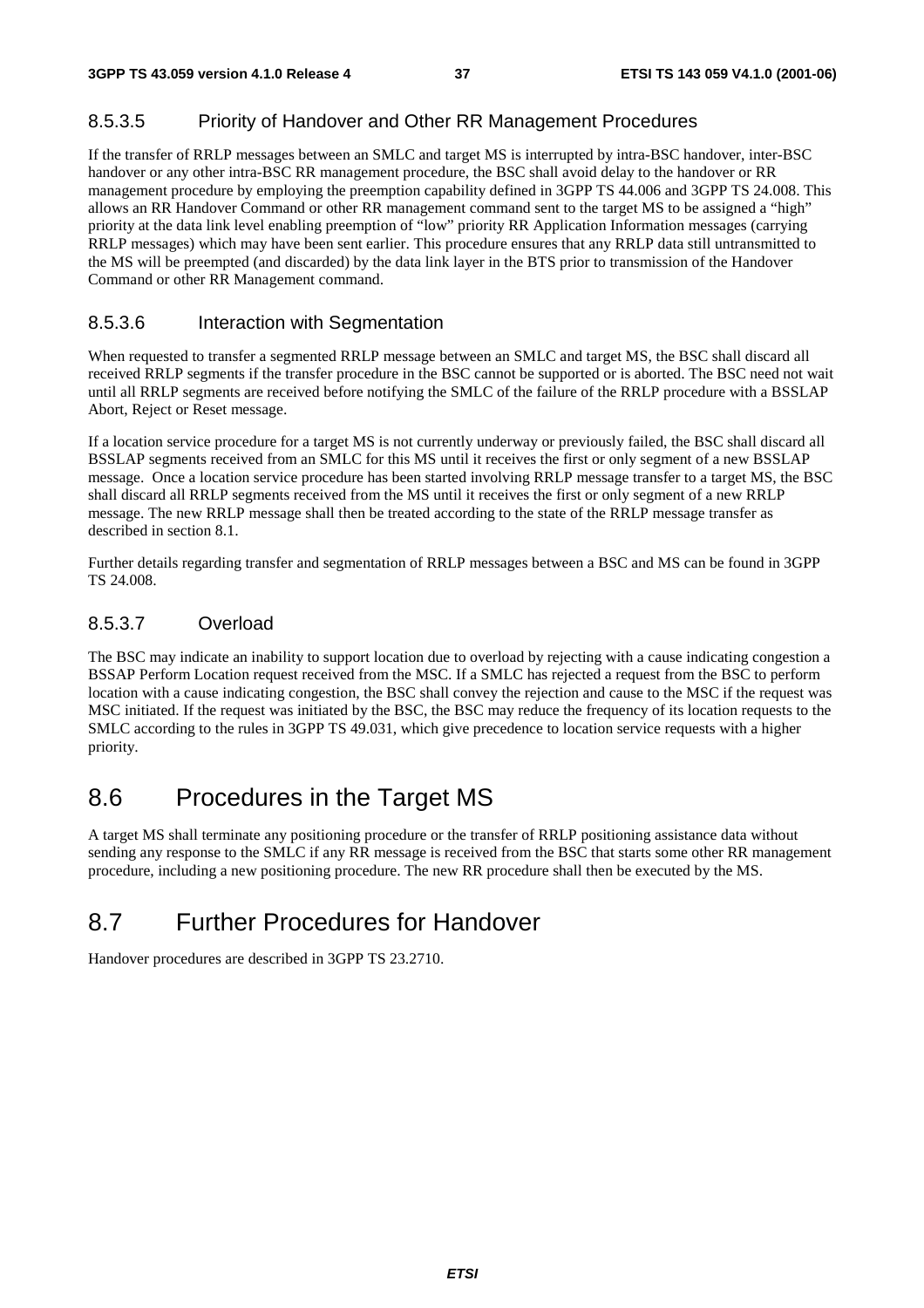### 9 Positioning procedures

The following section describes the positioning procedures for Timing Advance, Enhanced Observed Time Difference and Global Positioning System.

### 9.1 Positioning Procedure Initiation

### 9.1.1 Core Network Position Procedure Initiation over the A interface

This procedure is used by the Core Network to start the positioning procedure in GERAN over the A interface.



#### **Figure 26: Positioning Procedure Initiation Over A Interface**

- 1) The MSC sends the BSSAP Perform Location Request message on the existing SCCP connection for the target MS to request the BSC to start the positioning procedure. The Location Type is always included. Depending on the type of location request, additional parameters may be included to provide the Cell Identifier, Classmark Information Type 3, LCS Client Type, Chosen Channel, LCS Priority, Quality of service, GPS Assistance Data, and APDU.2.)
- 2) The common positioning procedures for CS domain are executed (see below).
- 3) The BSC sends the BSSAP Perform Location Response message to the MSC. A location estimate, positioning data, deciphering keys, or LCS Cause may be included.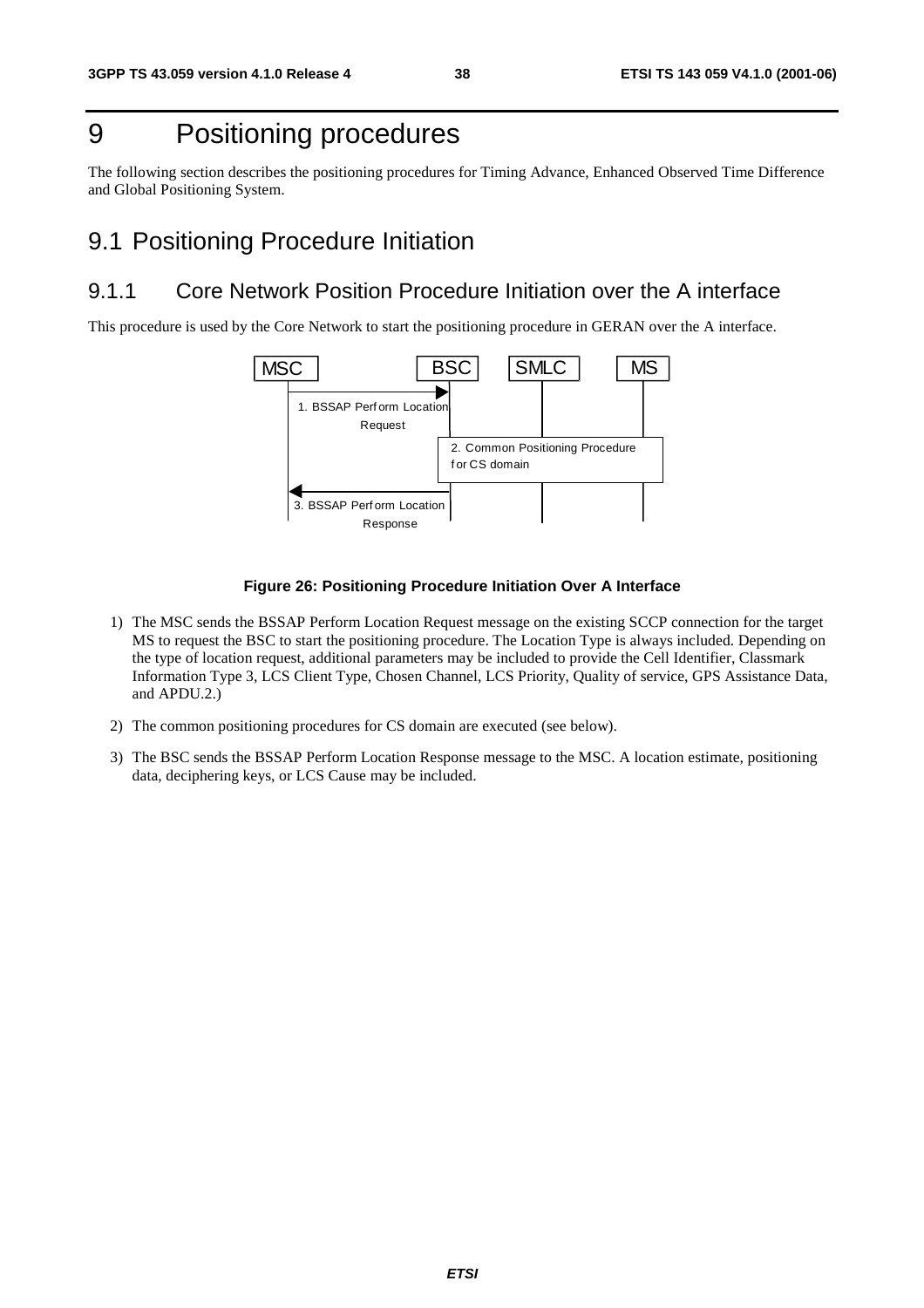### 9.1.2 Positioning Procedure Initiation from an Internal LCS Client

The figure below illustrates how a serving BSC may obtain the location of a target MS that is already in dedicated mode on behalf of some PLMN operator LCS client in GERAN – e.g. to support handover. The procedure is valid when local regulatory requirements do not require privacy checking for PLMN operator initiated location.



#### **Figure 27: Positioning Procedure Initiation from an Internal LCS Client**

- 1) An LCS client within the GERAN requests the current location of a target MS from the serving BSC
- 2) The common positioning procedures for CS domain are executed see Figure 28 below. The BSC returns the MS location estimate to the requesting LCS client.

### 9.2 Common Positioning Procedure for CS Domain

This procedure is common to all positioning methods in the CS domain.



#### **Figure 28: Common Positioning Procedure for CS Domain**

1) The BSC sends the BSSAP-LE Perform Location Request message to request the SMLC to start the positioning procedure.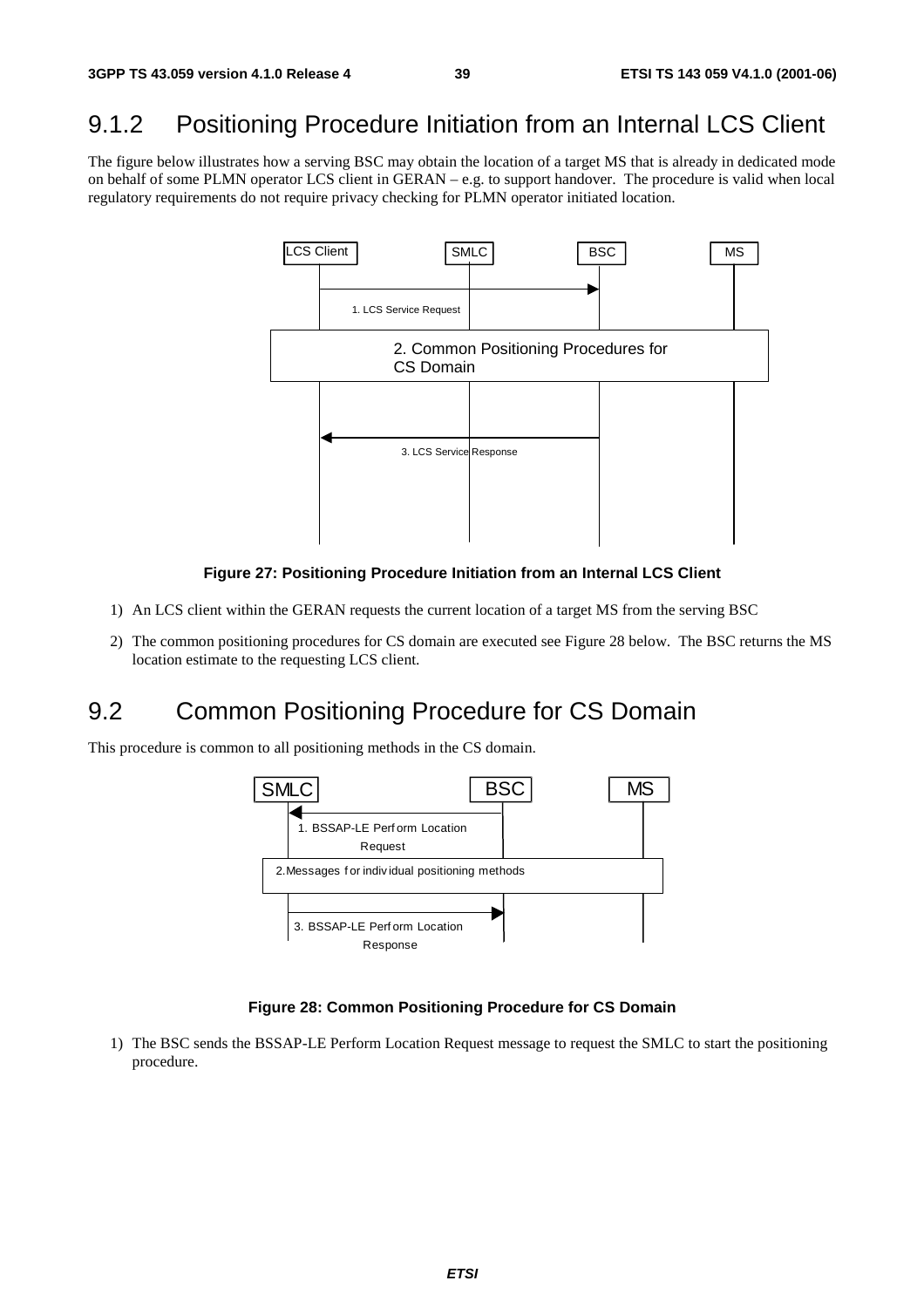- 2) If location information is requested and the location accuracy within the QoS, if provided, can be satisfied by the reported cell ID and, if available, TA value, the SMLC may send a BSSAP-LE Perform Location Response message immediately. Otherwise, the SMLC determines the positioning method and instigates the particular message sequence for this method defined in subsequent sections. If the position method returns position measurements, the SMLC uses them to compute a location estimate. If there has been a failure to obtain position measurements, the SMLC may use the current cell ID and, if available, TA value to derive an approximate location estimate. If a computed location estimate is returned for an MS based position method, the SMLC may verify consistency with the current cell ID and, if available, TA value. If the location estimate so obtained does not satisfy the requested accuracy or the location attempt failed, e.g. due to missing data, and sufficient response time still remains, the SMLC may instigate a further location attempt using the same (e.g. providing more assistance data to MS) or a different position method. If a vertical location co-ordinate is requested but the SMLC can only obtain horizontal co-ordinates, these may be returned. Requirements on the geographic shape encoded within the 'position information' parameter may exist for certain LCS client types. The SMLC shall comply with any shape requirements defined in 3GPP. The SMLC in a certain country should attempt to comply with the shape requirements defined for a specific LCS client type in the relevant national standards of that country.
- 3) If location assistance data is requested, the SMLC transfers this data to the MS as described in subsequent sections. The SMLC determines the exact location assistance data to transfer according to the type of data specified by the MS, the MS location capabilities and the current cell ID. If deciphering keys are requested the SMLC obtains the current keys.
- 4) The SMLC sends the BSSAP-LE Perform Location Response message to the BSC containing any location estimate or deciphering keys. In case of failure the cause value may be included.

### 9.3 TA Based Positioning in CS Domain

The TA is based on the existing Timing Advance (TA) parameter. The TA value is known for the serving BTS. To obtain TA values in case the MS is in idle mode a special call, not noticed by the GSM subscriber (no ringing tone), is set up. The cell-ID of the serving cell and the TA is returned as the result of the TA.

### 9.3.1 Definition of TA states

#### 9.3.1.1 MS in IDLE State

In IDLE state the MS may be paged or may request an originating (e.g. emergency) call. The paging response message or CM Service Request, in each case respectively, received in COMPLETE\_LAYER\_3 message may contain location information that includes the TA value. If available, the TA value and other location information shall be provided to the SMLC by the requesting BSC along with the current serving cell ID in the BSSAP-LE Perform Location request. This enables TA based positioning in the SMLC without any further interactions.

#### 9.3.1.2 MS in DEDICATED State

In DEDICATED state the SMLC shall send a TA\_REQUEST to request the TA value from the serving BSC. The BSC shall respond with a TA\_RESPONSE carrying the TA value and possibly other radio measurements from the MS. The associated procedure is described in the next section.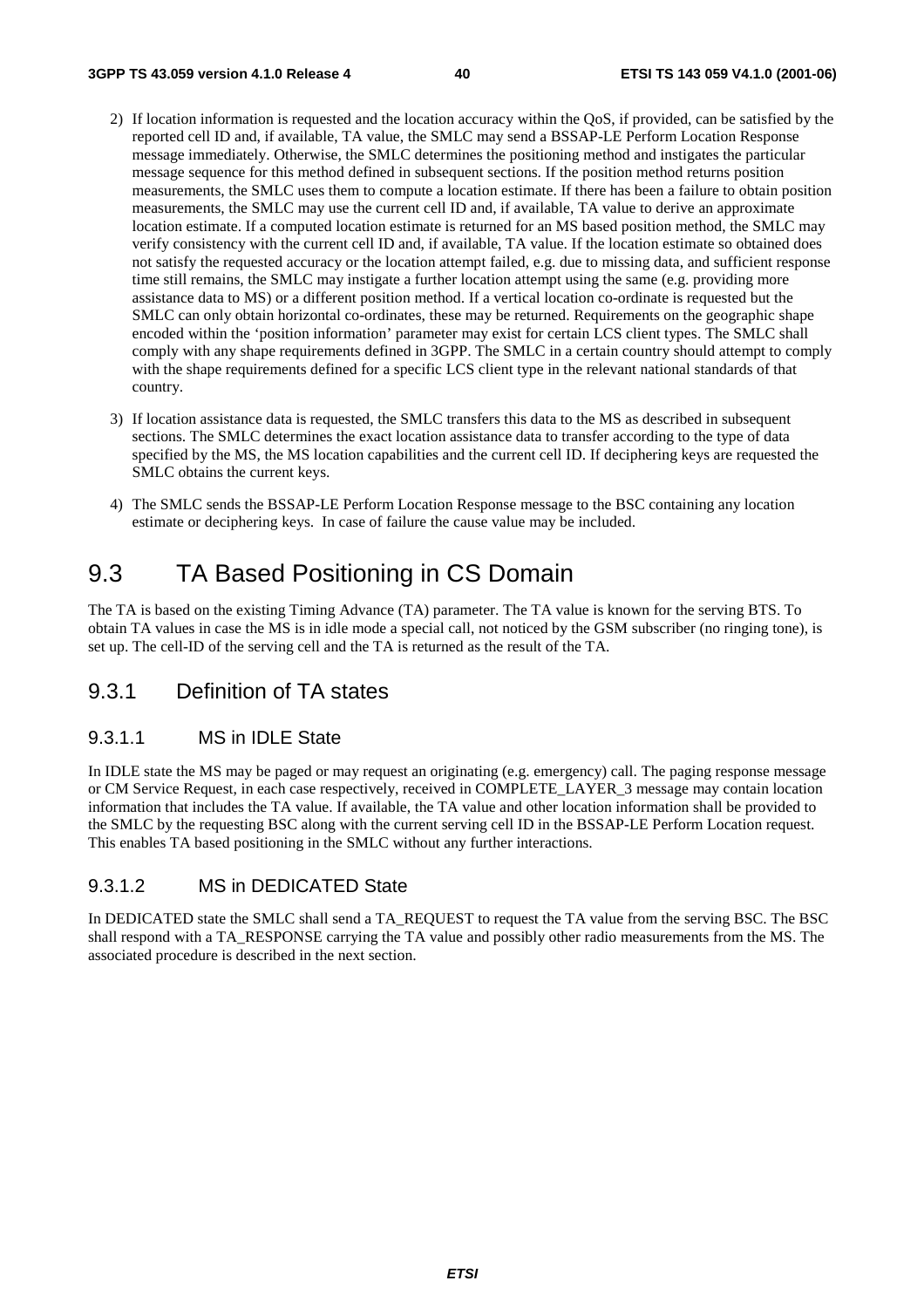### 9.3.2 TA Positioning Procedure

This TA positioning procedure is generic for a standalone SMLC or integrate SMLC in the BSC.



**Figure 29: TA Positioning Procedure for the SMLC** 

- 1) The SMLC sends a BSSAP-LE Connection Oriented Information message to the BSC serving a particular target MS. The APDU parameter in this message contains a BSSLAP TA Request.
- 2) The BSC returns the current TA value and current serving cell for the target MS to the SMLC in a BSSLAP TA response contained within a BSSAP-LE Connection Oriented Information message. The TA response may also include the latest measurement results received from the target MS for the serving and neighbouring cells. The SMLC then derives a location estimate for the target MS based on the received serving cell ID, TA value and other measurement results if included.

### 9.3.3 Unsuccessful TA positioning procedure in BSC

There are three messages defined to handle error scenarios during positioning procedure in BSC. The messages are 1) Reject, 2) Abort and 3) Reset. Refer to 3GPP TS 48.0710 for details.

After receiving the BSSLAP TA Request in BSC, a Reject will be sent with proper cause value from BSC to SMLC in "BSSAP-LE Connection Oriented Information Message" if TA positioning cannot be performed in BSC at that time for reasons other than handover or another ongoing RR management procedure.

An Abort or Reset is possible if the TA positioning cannot be done in BSC during that time. Reset is sent to SMLC to indicate when the positioning needs to be restarted after temporary interruption due to intra BSC HO or other intra-BSC RR management. Abort is used to indicate to SMLC the failure of the current TA positioning attempt (e.g. due to inter-BSC handover) and allowing a new one from application level.

### 9.4 E-OTD and GPS Positioning Procedures

### 9.4.1 General procedures

For any location request where the highest priority level is assigned and MS-based GPS positioning is not used, the SMLC functionality shall provide sufficient assistance data to a target MS to enable a location estimate or location measurements to succeed according to the required QoS on the first attempt. The SMLC shall not assume in this case that the target MS already possesses assistance data. For a lower priority location request or when MS-based GPS positioning is used, the SMLC may reduce the assistance data provided to a target MS on the first location attempt.

### 9.4.2 Positioning Request

This signaling flow is generic for all MS based or assisted location methods (MS Based E-OTD, MS Assisted E-OTD, MS Based GPS, and MS Assisted GPS) The signaling flow below applies to integrated and standalone SMLCs in a circuit switched network.

If the SMLC desires to avoid lower layer (e.g. BSSAP-LE) segmentation, see section 6.1.2, and transfer the LCS assistance data more reliably, this procedure may be preceded by an "Assistance Data Delivery" procedure. Note, that part of the entire set of assistance data may be included in the RRLP Measure Position Request even when the message is preceded by an "Assistance Data Delivery" procedure.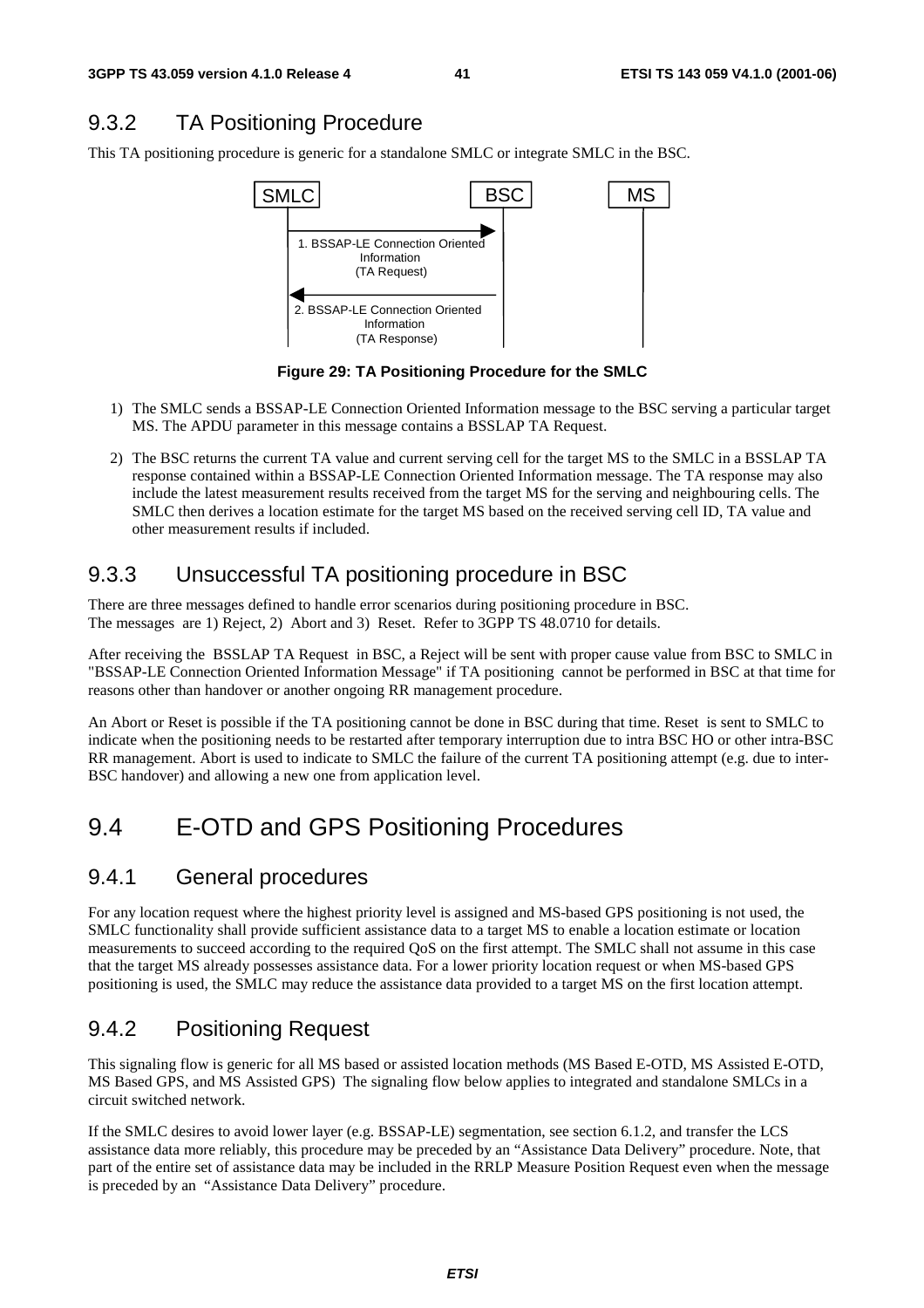

**Figure 30: E-OTD or GPS Position Request Flow** 

- 1) The SMLC may precede the RRLP MEASURE POSITION REQUEST with an optional Assistance Data Delivery procedure.
- 2) The SMLC determines possible assistance data and sends RRLP MEASURE POSITION REQUEST to the BSC.
- 3) The BSC forwards the positioning request including the QoS and any assistance data to the MS in a RRLP MEASURE POSITION REQUEST.
- 4) The MS performs the requested E-OTD or GPS measurements, if needed assistance data is available in the MS. If the MS is able to calculate its own location and this is required and needed assistance data is available in MS, the MS computes a location estimate based on E-OTD or GPS measurements. In case of E-OTD, any data necessary to perform these operations will either be provided in the RRLP MEASURE POSITION request or available from broadcast sources. In case of Assisted GPS (both MS based GPS and MS assisted GPS) and first positioning attempt, Acquisition Assistance data and optionally Differential GPS data will be provided in the RRLP MEASURE POSITION REQUEST. In case of MS based GPS and further positioning attempt (failure in first attempt due to missing assistance data), complete GPS assistance data excluding Acquisition Assistance data will be provided in the RRLP MEASURE POSITION REQUEST and possibly preceding RRLP ASSISTANCE DATA messages. The resulting E-OTD or GPS measurements or E-OTD or GPS location estimate are returned to the BSC in a RRLP MEASURE POSITION RESPONSE. If the MS was unable to perform the necessary measurements, or compute a location, a failure indication identifying the reason for failure (e.g. missing assistance data) is returned instead.
- 5) BSC forwards the RRLP MEASURE POSITION response to SMLC.

### 9.4.3 Assistance Data Delivery

This signalling flow is generic for all MS based location methods (MS Based and Assisted E-OTD, and MS Based or MS Assisted GPS) in a circuit switched network.

If the SMLC desires to avoid lower layer (e.g. BSSAP-LE) segmentation and transfer the LCS assistance data more reliably, the sequence 1-4 illustrated in the figure below may be repeated several times to deliver more assistance data than can be sent by one RRLP Assistance Data Delivery message. In this case, each individual message is independent such that the data received in one message is stored in the MS independently of the other RRLP Assistance Data messages (i.e. an error of delivery of one message does not require a retransmission of all the RRLP Assistance Data messages). The SMLC shall indicate in the RRLP ASSISTANCE DATA message if more RRLP ASSISTANCE DATA messages will be used after the current one in order to deliver the entire set of assistance data. Data that is specific to the current cell should be sent in the last message this is recommended so that assistance data for the correct cell is available to the MS after a handover.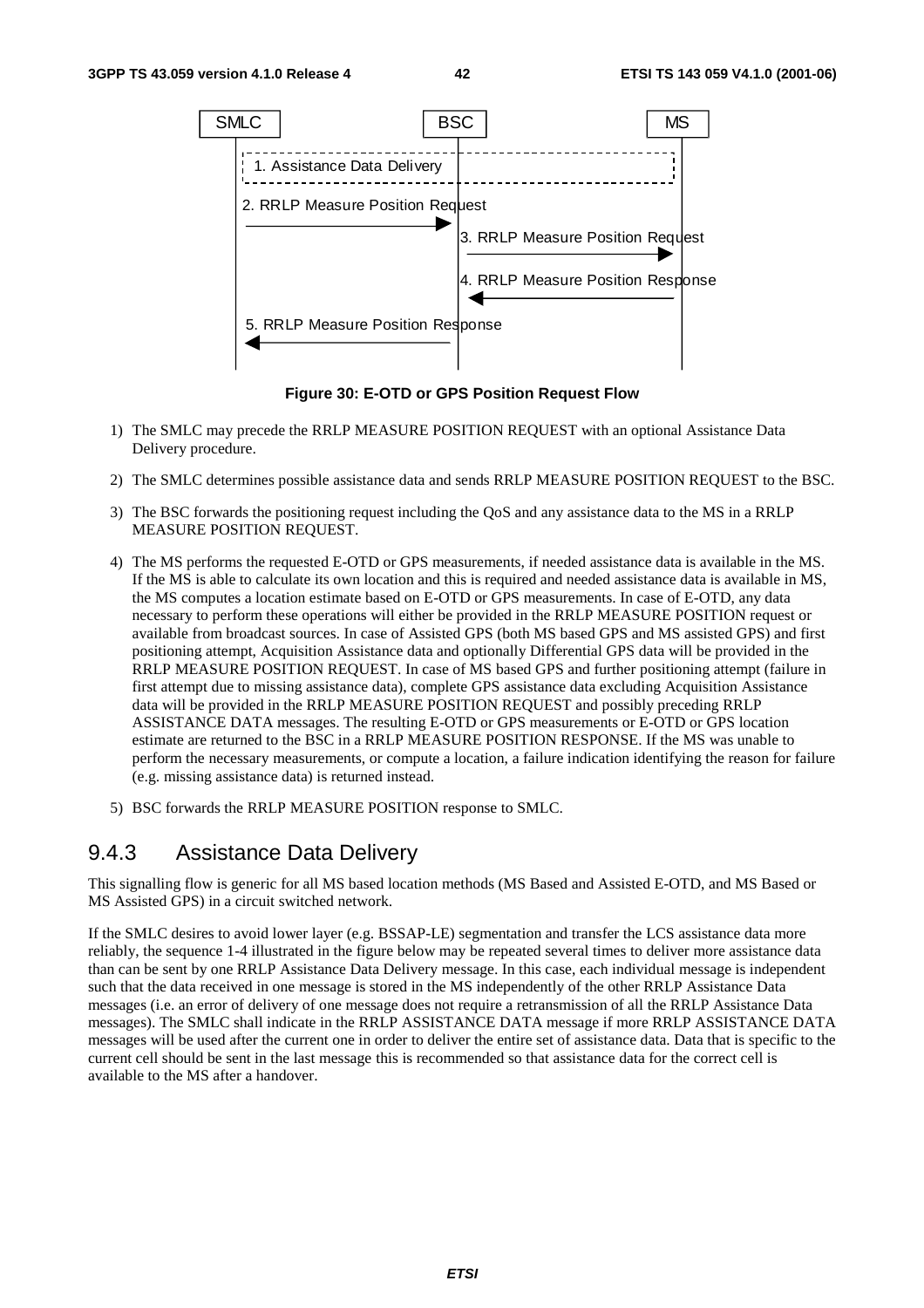

#### **Figure 31: E-OTD or GPS Assistance Data Delivery Flow**

- 1) The SMLC determines assistance data and sends it in the RRLP ASSISTANCE DATA message to the BSC.
- 2) The BSC forwards the assistance data to the MS in a RRLP ASSISTANCE DATA message.
- 3) The MS acknowledges the reception of complete assistance data to the BSC with a RRLP ASSISTANCE DATA Ack.
- 4) The BSC forwards the RRLP ASSISTANCE DATA Ack message to the SMLC.

### 9.4.4 Error Handling for E-OTD and GPS in CS Domain

This section describes error handling for positioning and transfer of assistance data for E-OTD and GPS. For a description of error handling involving segmentation, refer to section 8.5 Exception Procedures.

- Case 1: When the RRLP request comes to BSC for E-OTD and GPS, The BSC will send a BSSLAP reject message to SMLC if the request cannot be supported in the BSC for reasons other than an ongoing intra BSC or inter BSC handover or other ongoing RR management procedure. For an ongoing intra BSC HO or other RR management procedure, the BSC shall return a BSSLAP Reset when the handover or RR management procedure is complete. The SMLC may then start the RRLP request (if there is time) again. For ongoing inter-BSC HO, the SMLC shall return a BSSLAP Abort. The location service request may then restart from the LCS Client, VMSC or SGSN.
- Case 2: When the RRLP request comes to BSC from SMLC, BSC sends the "RRLP request" to the MS if there is no ongoing HO or other RR management procedure at that point. If an intra-BSC HO or other RR management procedure is initiated in BSC, the BSC sends the HO or other RR management command to MS. A timer will then be started in BSC, the duration of which is network dependent, but typically 6 (six) seconds. Upon receiving the HO of other RR management command, the MS will stop the location procedure and start on handover or other RR management procedure, since this has higher priority than location. The MS will then send the HO complete or other RR management response message to BSC. When this message is received before the expiration of BSC timer, a BSSLAP Reset message will be sent to SMLC from BSC. The Reset will tell SMLC to start another location service request if there is enough time.
- Case 3: During intra-BSC HO or other intra-BSC RR management procedure, if a HO complete or RR management procedure completion was not received in BSC and the corresponding timer expired. In this case a reset or abort message will be sent to SMLC indicating MS timeout. The location service may then restart from either the SMLC if a reset was sent or from the LCS Client, VMSC or SGSN if an abort was sent.
- Case 4: If an inter-BSC handover is needed during a location procedure or if the BSC times out on an RRLP response from the target MS, the BSC shall send a BSSLAP Abort to the SMLC. The location service attempt may then be restarted from the LCS Client, VMSC, or SGSN.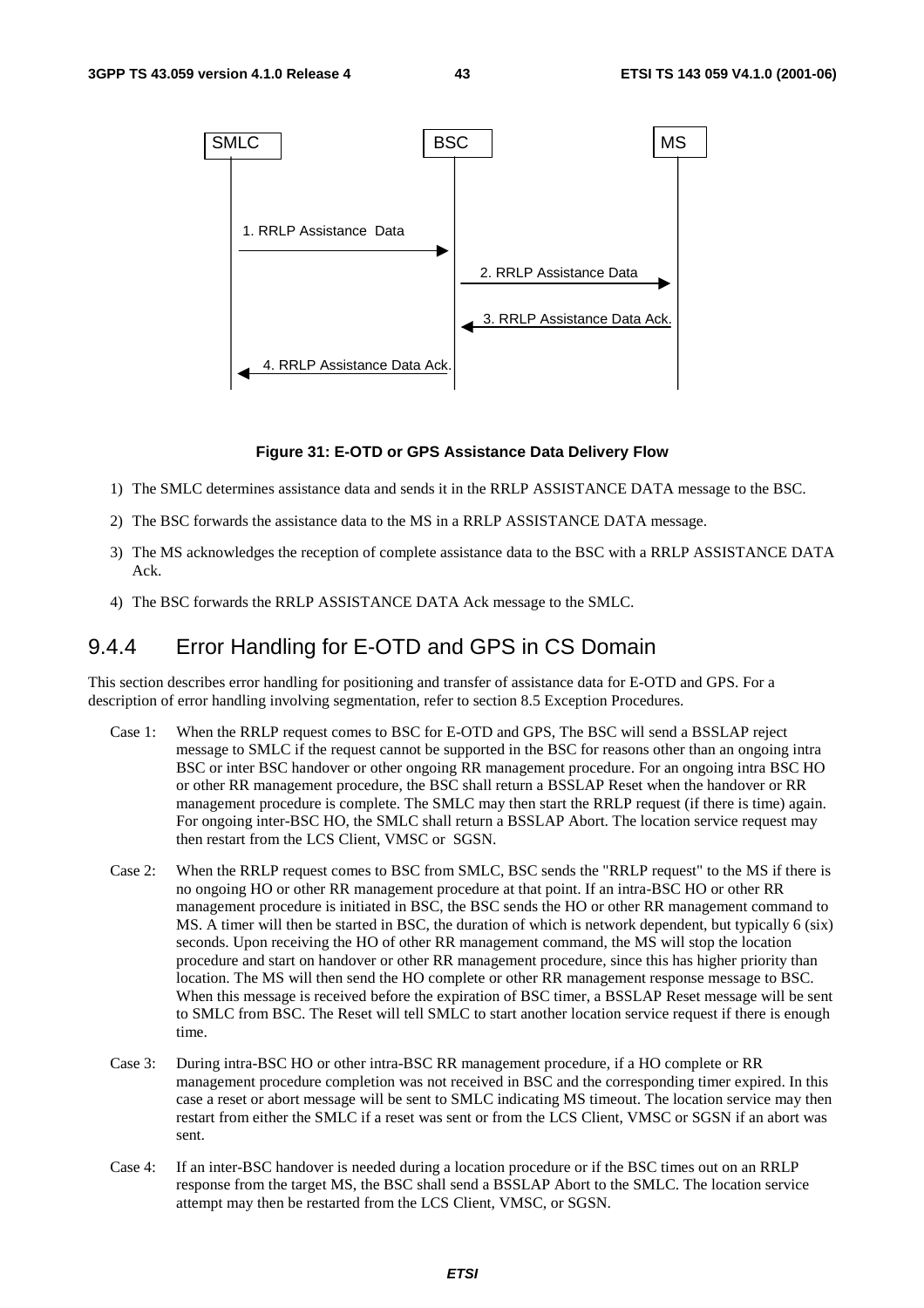

### 9.4.5 Error Handling for the SMLC

**Figure 32: Error Handling for the SMLC** 

### 9.4.6 Broadcast of Assistance Data

In MS Based E-OTD, MS Based GPS and MS Assisted GPS systems, there may be a need for assistance data to be broadcast to the MS. The assistance data to be broadcast for MS Based E-OTD contains the Real Time Difference (RTD) values (in case of a non-synchronised network) and Base Transceiver Station (BTS) coordinates. In addition, the broadcast data contains other information simplifying the E-OTD measurements. The broadcast of GPS assistance data makes available reference time, reference location, differential GPS (DGPS) correction data, ephemeris and clock correction data, almanac data, UTC offset, ionospheric delay, and satellite health status for GPS-based positioning. It improves the location accuracy for MS Based implementations, increases the sensitivity, enables LMU-independent GPS time dissemination and assists the acquisition of satellite signal for both MS Based and MS Assisted implementations.

The E-OTD assistance data to be broadcast is in compressed format where the redundant information is not included. The MS is capable to reconstruct the E-OTD assistance data using the message header information. The length of the message is depending on how many neighbours are included in the E-OTD assistance data as well as whether the redundant information can be removed from the message. The typical size of one broadcast message will be less than 82 octets. Part of the broadcast message (serving and neighbour base station coordinates) may be ciphered.

The GPS assistance data to be broadcast is under the same common message header with three types of data sets (or IEs), which may have different broadcast rates to minimise the bandwidth impact while still maintaining the same positioning capabilities. The first type consists of differential GPS (DGPS) correction data. The second type consists of ephemeris and clock correction data. The third type consists of almanac and other data. The length of this message is 82 octets and the data IE part may be ciphered.

The contents of the broadcast message for the E-OTD and GPS assistance data is described in 3GPP TS 44.035 0. The support for these broadcast messages is optional for network and MS.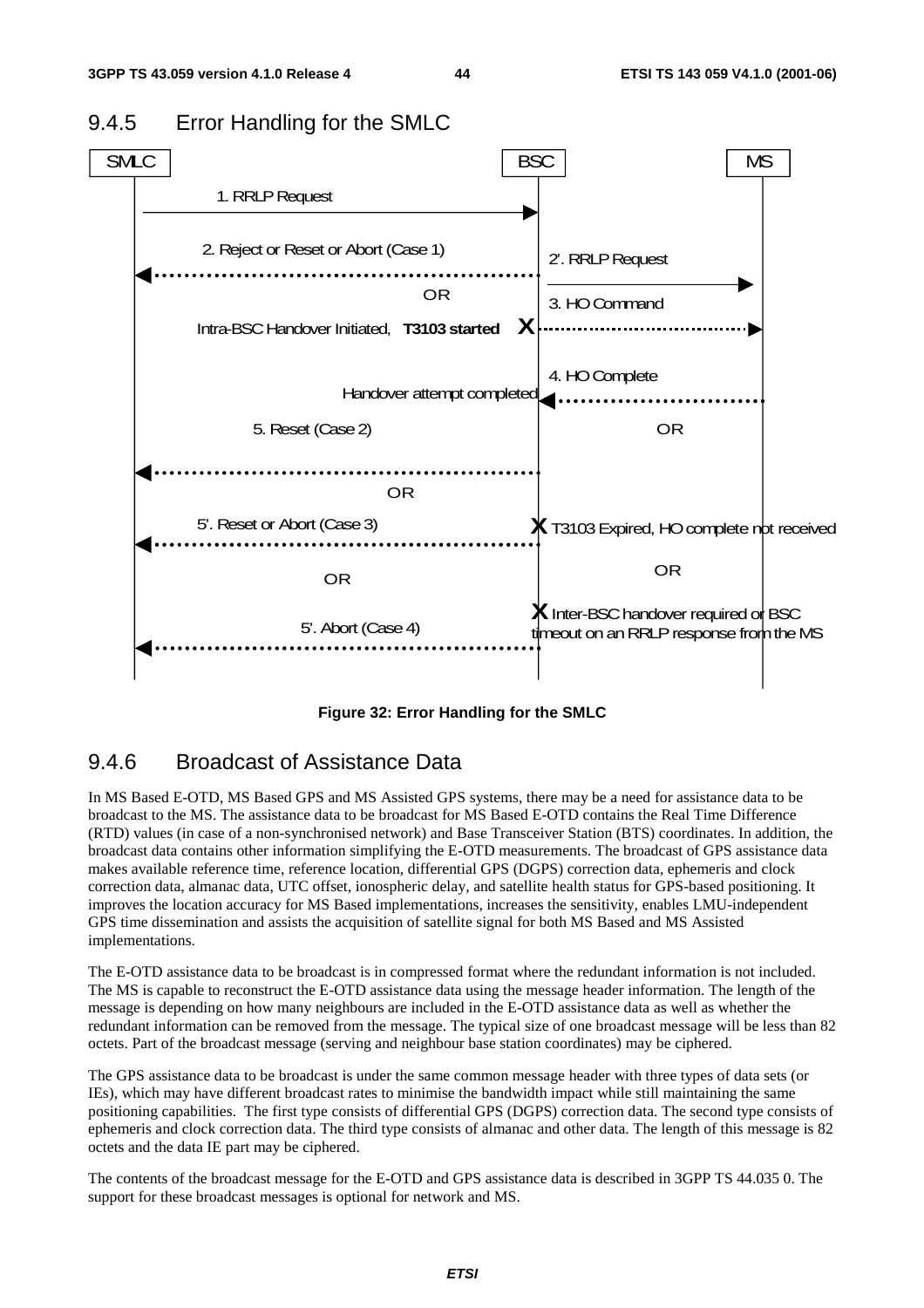The broadcast channel which is used to broadcast the E-OTD and GPS assistance data make use of the existing basic or extended CBCH and SMSCB DRX service. The LCS broadcast messages need to be either scheduled, or prioritised over other broadcast messages to avoid any delay.

#### 9.4.6.1 Point-To-Multipoint Assistance Data Broadcast Flow

This signalling flow is generic for MS Based E-OTD, MS Based GPS and MS Assisted GPS methods. The E-OTD/GPS Assistance Data Broadcast Message is created in SMLC and the whole message including the ciphered parts and parameters to control the transfer are transferred with below flow from SMLC to MS. SMSCB DRX service is used for LCS assistance data broadcast. Prior receiving the first schedule message MS should read first block of each message lot to be able to receive the LCS Broadcast Data or the schedule message. After receiving the schedule message MS should receive the LCS Broadcast Data messages according the schedule information.



**Figure 33: E-OTD/GPS Broadcast Data Flow** 

- 1) SMLC sends the complete broadcast message to CBC with LCS Broadcast Data message. This LCS Broadcast Data message contains the data to be broadcasted as well as parameters that indicate to which BTS the broadcast message is targeted and what time the broadcast should happen. LCS Broadcast Data (data & parameters) message may also contain the SMSCB scheduling information which can be utilised for the SMSCB DRX feature specified in 3GPP TS 44.012 0 specification. SMSCB DRX operation is required in order that MS performance can be optimised.
- 2) CBC starts message transfer to BSC and BTS according to 3GPP TS 23.041 0
- 3) LCS Broadcast Data Response message from CBC to SMLC is used to indicate that the LCS Broadcast Data has been delivery request has been fulfilled. This message is not mandatory
- 4) BTS starts the message transfer to MS according to 3GPP TS 23.041 0.

Implementations that have SMLC and/or CBC integrated into BSC may use other message signalling.

#### 9.4.6.2 Ciphering

In order for the operators to control the access to the assistance data, parts of the broadcast data may be ciphered. Ciphering is done with a specific key delivered by the network for this purpose. The deciphering keys may be requested by the MS as described in 3GPP TS 23.2710. The LCS Broadcast Data, when ciphered, will be partially ciphered according to the LCS broadcast message definitions specified in 3GPP TS 44.0350. The parts that will be ciphered in E-OTD LCS Broadcast Data message are neighbour RTD values, serving and neighbour BTS coordinates. For GPS, all assistance data may be ciphered, The MS is capable to decipher the broadcast message (ciphered parts) using the cipher key (56 bits) delivered from the Core Network to MS and using the Ciphering Serial Number (16 bits) included in the broadcast message.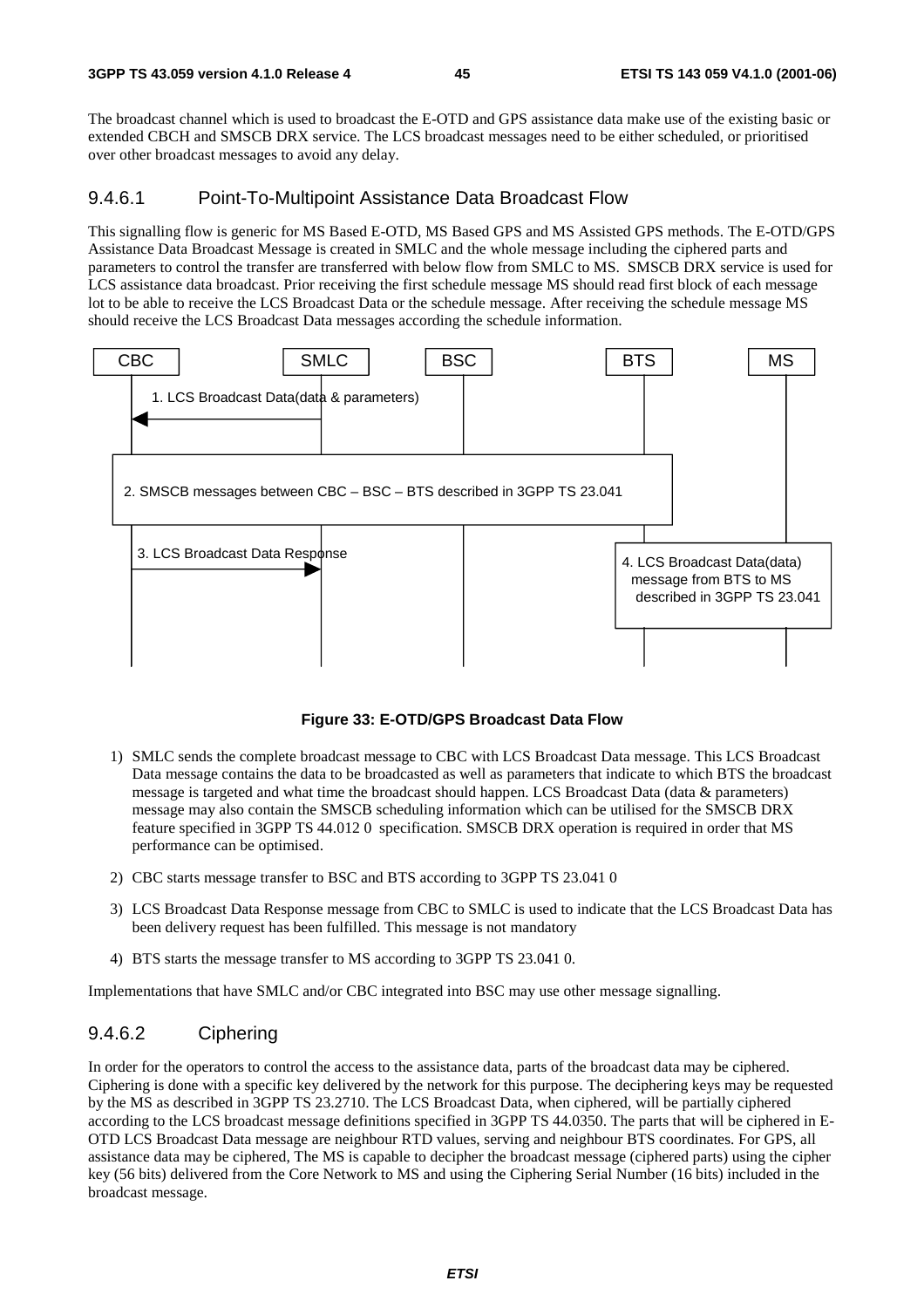#### 9.4.6.2.1 Algorithm

The algorithm used for ciphering is the standard 56-bit DES algorithm. The deciphering of broadcast messages is done in the MS. SMLC ciphers the LCS Broadcast Data message (part of message is ciphered) using the deciphering keys (56 bits) and Ciphering Serial Number (16 bits) included in broadcast message using 56-bit DES algorithm.

The ciphered part is variable length with one bit resolution. From LCS Broadcast Data message header MS can compute what part of message is ciphered.

Inputs to the 56-bit DES algorithm are the following:

- 56-bit key K (deciphering key)
- 16-bit Ciphering Serial Number from broadcast message which is denoted here by IV (initialisation vector)
- plaintext bits (the ciphered part of broadcast message)

Encryption is done by producing a mask bit stream which is then added bit-by-bit to the plaintext data (XOR-operation) to obtain the ciphertext data. First IV is concatenated with 0-bits in order to achieve a 64-bit block I<sub>1</sub>. This block is then encrypted by the DES algorithm using the key K. Output is a 64-bit block  $I_2$ . This constitutes the first 64 bits of the mask bit stream. If the message is longer than 64 bits, then more bits are needed. Those are produced by encrypting I<sub>2</sub> again by the DES algorithm using the key K. Output is a 64-bit block  $I_3$ . This constitutes the next 64 bits of the mask bit stream. This iteration is continued until enough bits are produced. The unnecessary bits from the last  $64$ -bit block  $I_i$  are discarded. Below Figure 34 describes the first two mask bit generations and the two ciphered 64-bit blocks.



**Figure 34 : Ciphering Algorithm** 

Decryption is done similarly. The same mask bit stream is produced. This time the mask stream bits are added bit-by-bit (XORed) to the ciphertext data bits. The result will be the plain text data.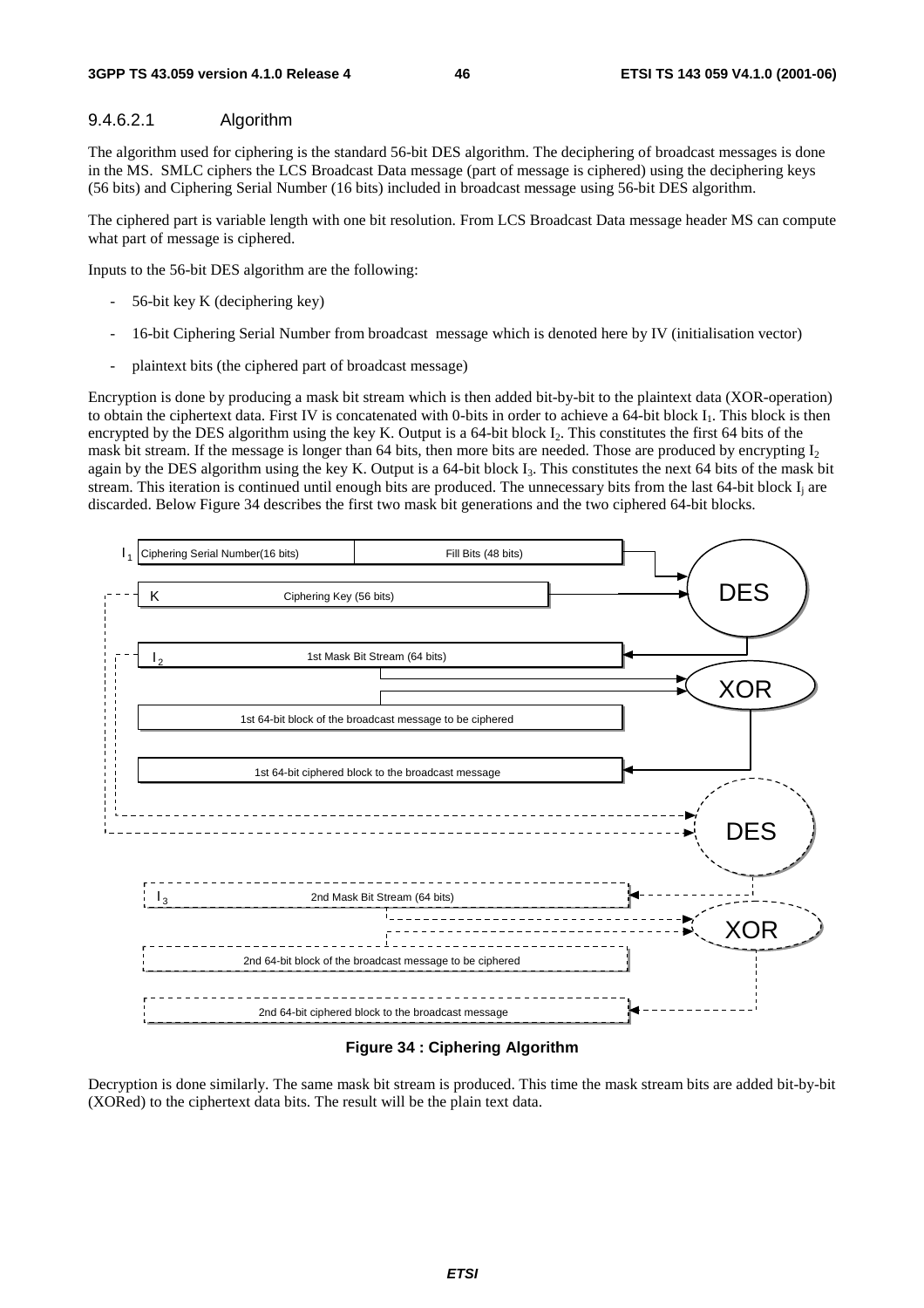### 9.4.6.3 Deciphering key control and delivery to MS

The deciphering keys are needed in MS if the LCS Broadcast Data (ciphered parts) is ciphered. The deciphering keys' control system contains two keys (the Current Deciphering Key and the Next Deciphering Key) and the Ciphering Key Flag (indicating the current Ciphering Key Flag state in the location area in the time that the deciphering key set is delivered from SMLC to MS). Two Deciphering Keys are needed in order to overcome the problem of unsynchronised nature of the periodic location updates that MSs make in the location area. The SMLC controls the keys and there are following requirements related to the deciphering keys:

- Deciphering Key Set (Current and Next Deciphering Key, Ciphering Key Flag) are always location area specific.
- One SMLC controls the deciphering key set changes inside the location area and in case several SMLCs in the location area then one coordinating SMLC for the deciphering key set control must be nominated. The SMLC configuration is done with O&M procedures.
- The coordinating SMLC delivers the new deciphering key set to the other SMLCs with SMLCPP protocol when the deciphering key set changes. The Ciphering Key Flag in the LCS Broadcast Data message is changed only when the coordinating SMLC changes the deciphering key set and delivers the new set to other SMLCs in the same location area.
- The SMLCs upon receiving the new deciphering key set, start using immediately the new set in the LCS Broadcast Data message. The coordinating SMLC also starts using the new set same time.

The deciphering key set changes always following way when the new set is generated:

- The Next Deciphering Key comes to the Current Deciphering Key in the new set
- One new key is taken into use and named as the Next Deciphering Key
- The Ciphering Key Flag changes the state

. The Ciphering Key Flag controls the MS key usage (Current/Next Deciphering Key) as follows:

- After receiving the new deciphering key set, MS starts using the new set immediately.
- The Ciphering Key Flag in the LCS Broadcast Data message and the one received returned to the MS should have same polarity. This means that MS starts using the Current Deciphering Key immediately.
- When the Ciphering Key Flag state changes in the LCS Broadcast Data message then MS starts to use the Next Deciphering Key for deciphering the broadcast message. The Next Deciphering Key becomes now the Current Deciphering Key in MS.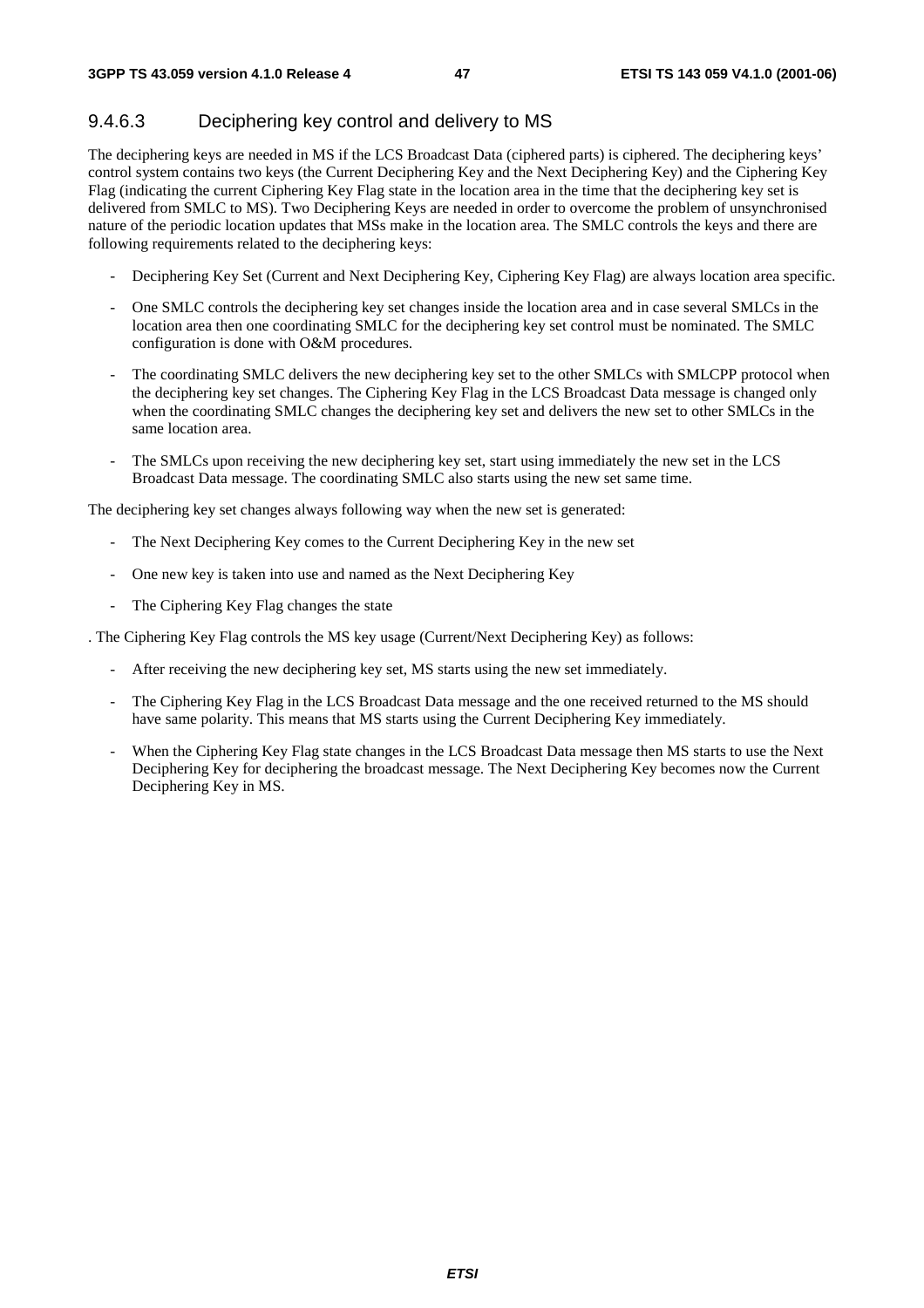

The following Figure 35 describes the deciphering key delivery mechanism.

#### **Figure 35: Deciphering key delivery**

- First the key A is the Current Deciphering Key and key B is the Next Deciphering Key
- When the SMLC changes to use the key B (Next Deciphering Key) then the Deciphering Key Flag state is changed in the LCS Broadcast Data message. At this point the coordinating SMLC delivers the new deciphering key set to other SMLCs in the same location area as well as to MS when MS is requesting the keys during the location update (IMSI Attach, Normal or Periodic Location Update)
- The new deciphering key set contains now key B as the Current Deciphering Key, key C as new Next Deciphering Key and the Ciphering Key Flag currently in use in that location area.
- When the SMLC changes to use the key C (Next Deciphering Key) then the Ciphering Key Flag state is changed in the LCS Broadcast Data message. At this point the coordinating SMLC delivers the new deciphering key set to other SMLCs in same location area as well as to MS when MS is requesting the new set during the location update (IMSI Attach, Normal or Periodic Location Update)
- The new deciphering key set contains now key C as the Current Deciphering Key, key D as new Next Deciphering Key and the Ciphering Key Flag currently in use in that location area

The process continues as above when the keys are changed. The lifetime of one key (Current/Next Ciphering Key) is minimum one periodic location update period used in the location area.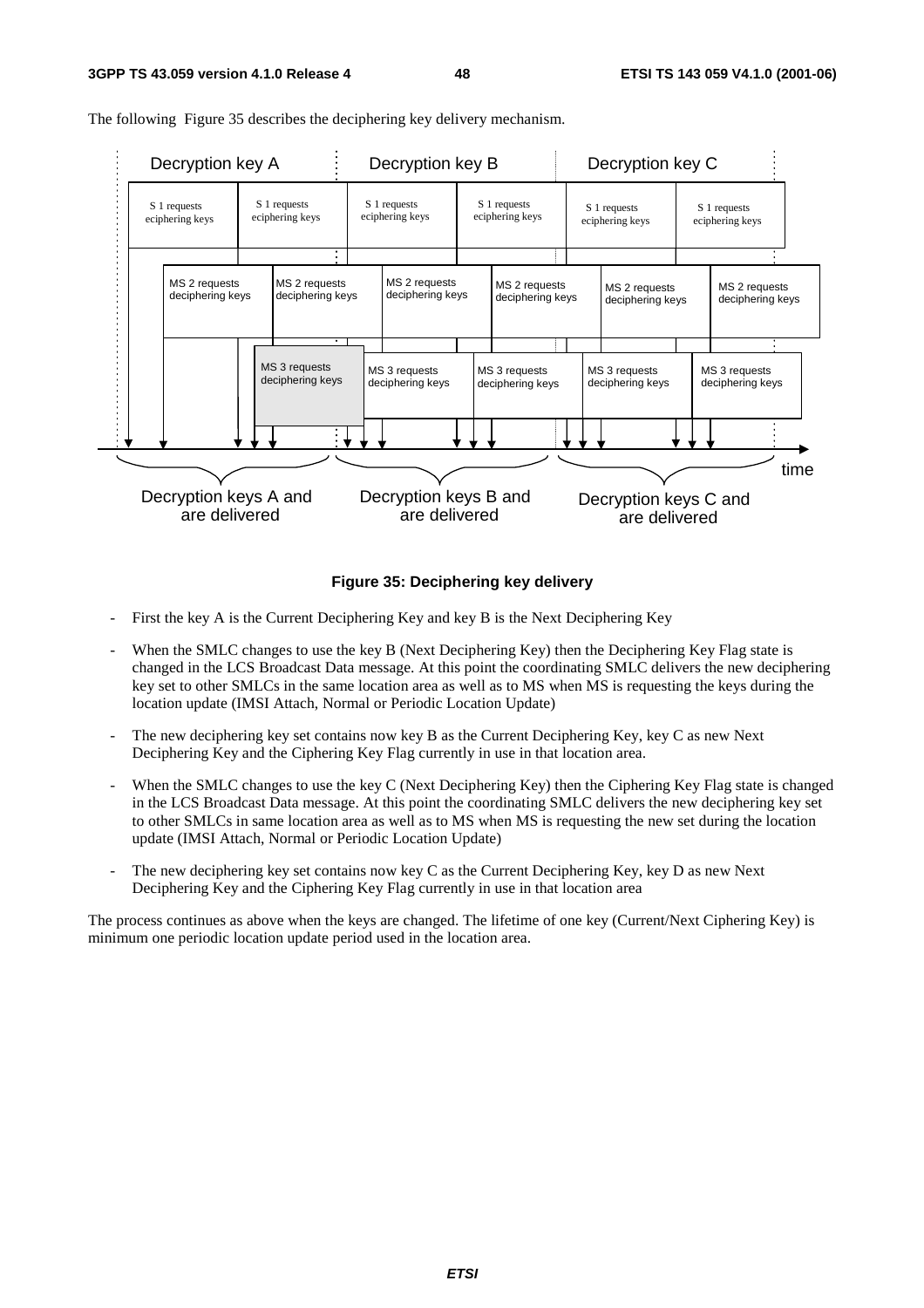### 10 Information storage

This section describes information storage structures that are mandatory (M), conditional (C) or optional (O) for LCS in GERAN, and the recovery and restoration procedures needed to maintain service if inconsistencies in databases occur and for lost or invalid database information.

### 10.1 SMLC

#### Common Data

The following table holds permanent BTS data:

#### **Table 2: Permanent SMLC Data for a BTS**

| <b>Permanent BTS Data Item</b> | <b>Status</b> | <b>Description</b>                                          |
|--------------------------------|---------------|-------------------------------------------------------------|
| <b>IBTS</b> position           | М             | <b>BTS</b> position (latitude/longitude) of the Serving BTS |
| CGI                            | М             | Cell global identity.                                       |
| <b>BSIC</b>                    | М             | Base station identity code.                                 |
| <b>BCCH</b>                    | M             | Frequency of the broadcast carrier.                         |

The SMLC holds data for its associated LMUs. The main key to LMU data in the SMLC is the IMSI for a Type A LMU and a cell site identifier for a Type B LMU. LMU data provides the location capabilities of the LMU (e.g. which location and assistance measurements are supported). The following permanent data shall be administered for any LMU:

| <b>Permanent LMU Data Item</b>       | <b>Status</b> | <b>Description</b>                                                                                                                                                               |
|--------------------------------------|---------------|----------------------------------------------------------------------------------------------------------------------------------------------------------------------------------|
| Type of LMU                          | м             | Indicates if LMU is Type A or Type B                                                                                                                                             |
| <b>IMSI</b>                          | C             | Main key to data for a Type A LMU. Not applicable to a Type B LMU                                                                                                                |
| $LAC + CI$                           | C             | Cell site identifier to address a Type B LMU. Not applicable to a Type A<br>LMU.                                                                                                 |
| <b>Signaling Access</b>              | м             | Information regarding signalling access to the LMU including the<br>following:<br>address of default serving BSC<br>SS7 link set to serving BSC (or to an intermediate STP)      |
| Serving Cell                         | м             | Identity of the cell in which the LMU is physically located                                                                                                                      |
| Geographic location                  | C             | Latitude/longitude coordinates<br>Storage of coordinates is mandatory for E-OTD if an LMU is not co-<br>located with a BTS                                                       |
| Position measurement<br>Ifunctions   | O             | List of supported position measurements<br>For each type of position measurement, a list of associated capabilities -<br>details are outside the scope of this specification     |
| Assistance measurement<br>Ifunctions | $\Omega$      | List of supported assistance measurements<br>For each type of assistance measurement, a list of associated capabilities<br>- details are outside the scope of this specification |
| Diagnostic functions                 | O             | List of supported diagnostic functions – details are outside the scope of<br>this specification                                                                                  |

#### **Table 3: Permanent SMLC Data for an LMU**

The SMLC also holds the following temporary data for each LMU for which there has been any previous signalling interaction.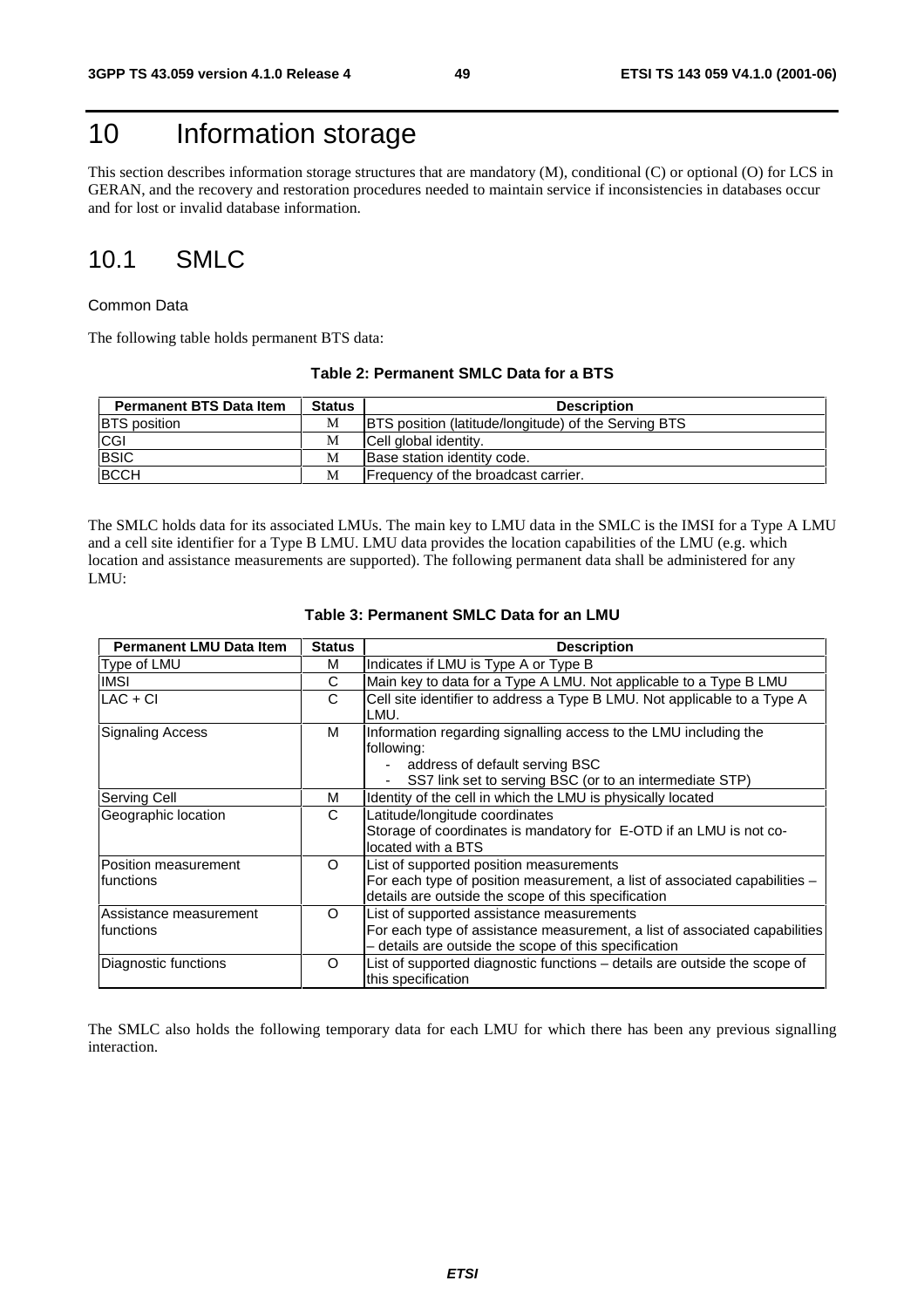| <b>Temporary LMU Data Item</b> | <b>Status</b> | <b>Description</b>                                                                                                                             |
|--------------------------------|---------------|------------------------------------------------------------------------------------------------------------------------------------------------|
| Position Measurements          | $\Omega$      | Ongoing and scheduled position measurements ordered in the<br>LMU by the SMLC – details are outside the scope of this<br><b>Ispecification</b> |
| Assistance Measurements        | $\Omega$      | Ongoing and scheduled assistance measurements ordered by<br>the SMLC – details are outside the scope of this specification                     |
| <b>O&amp;M</b> Activities      | $\Omega$      | Ongoing and scheduled O&M activities ordered in the LMU by<br>the SMLC – details are outside the scope of this specification                   |

**Table 4: Temporary SMLC Data for an LMU** 

An LMU contains no mandatory data regarding its associated SMLC. An LMU shall contain permanent data regarding its measurement and O&M capabilities and may contain pre-administered data regarding location assistance measurements and O&M activities that the LMU is to perform without the need for any command from the SMLC. The content of such location measurement and O&M related data is outside the scope of this specification.

### 10.2 Recovery and Restoration Procedures

The LCS recovery and restoration procedures allow temporary data to be recovered or re-initialized following loss or corruption of data, such that normal LCS service is rapidly restored and inconsistency between the data held by different LCS network elements is removed. For a full description, refer to 3GPP TS 23.007 0.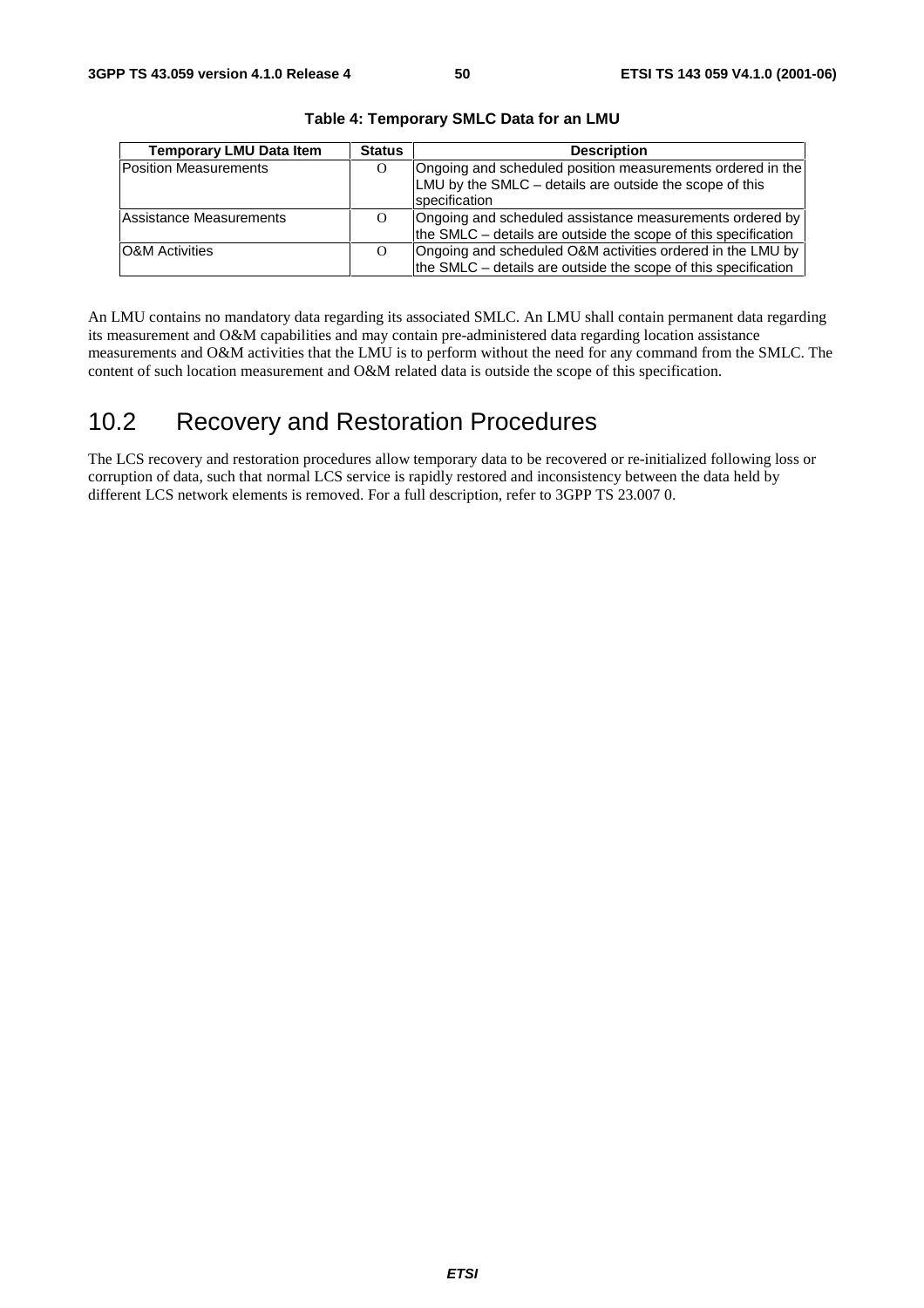### Annex A (informative): Change history

| <b>Change history</b> |                             |                |  |  |                                         |            |            |
|-----------------------|-----------------------------|----------------|--|--|-----------------------------------------|------------|------------|
| <b>Date</b>           | <b>TSG</b><br><b>GERAN#</b> |                |  |  | TSG Doc.   CR   Rev   Subject/Comment   | <b>Old</b> | <b>New</b> |
| 2001-04               | 04                          | GP-010942      |  |  | Version for Release 4                   |            | 4.0.0      |
| 2001-06               | 05                          | IGP-0109881001 |  |  | LCS error handling (Inter-BSC Handover) | 4.0.0      | 4.1.0      |
| 2001-06               | 05                          | IGP-0113081007 |  |  | Geographic Shape Restriction            | 4.0.0      | 4.1.0      |
|                       |                             |                |  |  |                                         |            |            |
|                       |                             |                |  |  |                                         |            |            |